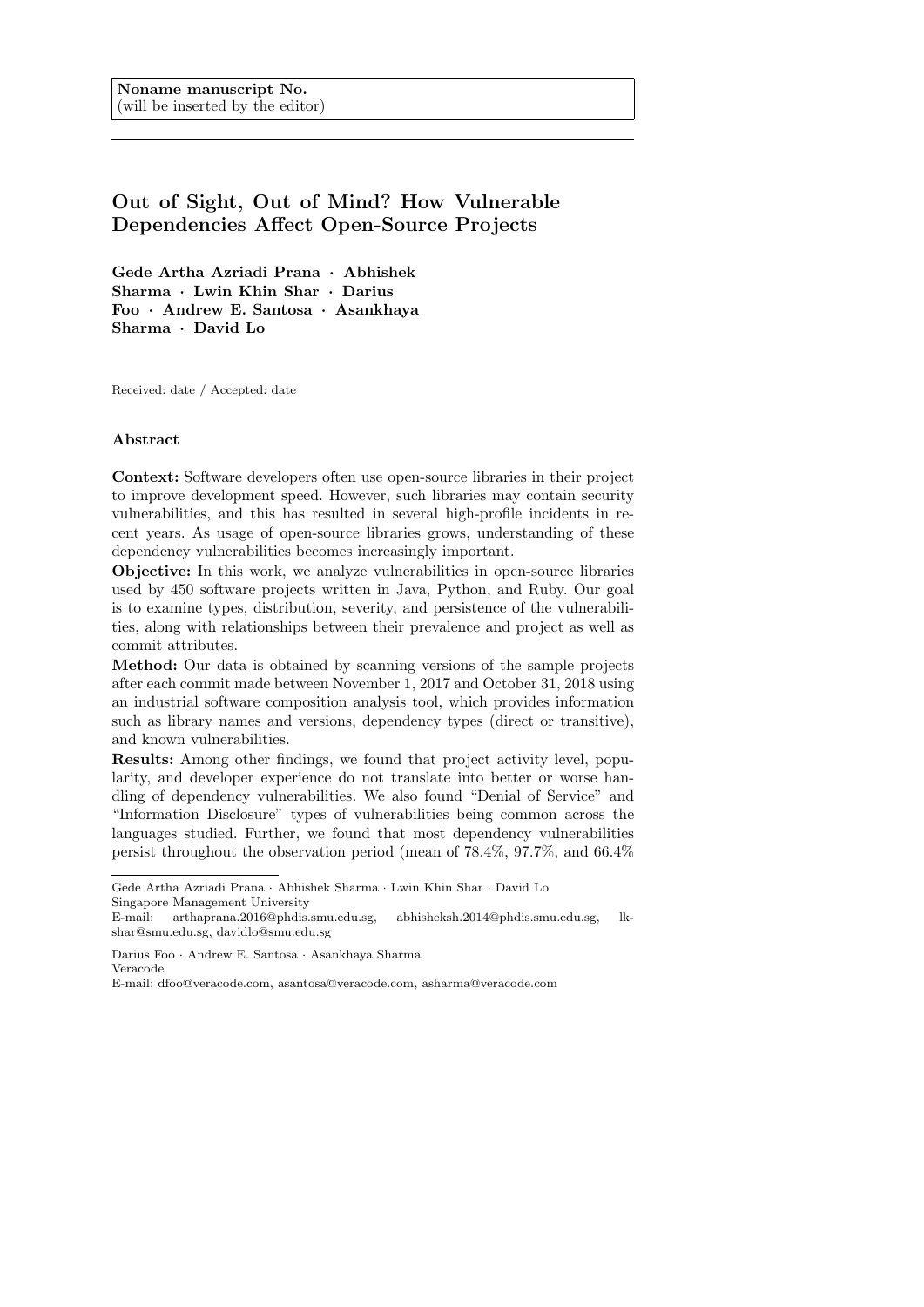for publicly-known vulnerabilities in our Java, Python, and Ruby datasets respectively), and the resolved ones take 3-5 months to fix.

Conclusion: Our results highlight the importance of managing the number of dependencies and performing timely updates, and indicate some areas that can be prioritized to improve security in wide range of projects, such as prevention and mitigation of Denial-of-Service attacks.

Keywords Empirical Study · Security · Software Composition Analysis

#### 1 Introduction

Modern software is typically built using a large amount of third-party code in the form of external libraries to save development time. Such third-party components are often used as is [28], and even for trivial functions, developers often choose to use an external library instead of writing their own code [1]. Centralized repositories (such as Maven Central and PyPI) and their associated dependency management tools make it easy for software developers to download and include open-source libraries in their projects, further improving the developers' productivity.

However, such third-party libraries may contain varying amount of security vulnerabilities. While developers may get their own code reviewed by peers or checked for bugs or security issues by using static analysis tools [23], Kula et al. found that developers often do not review the security of third-party libraries, citing it as extra effort [25]. Since a software project may depend on a number of open-source libraries, which may in turn depend on many other libraries in a complex package dependency network, analysis on a software project's entire dependency tree can become very complex. Unchecked project dependencies may introduce security vulnerabilities into the resulting software, which may be hard to detect. An example of this is the buffer overread in OpenSSL library that resulted in Heartbleed vulnerability [12], which was introduced in 2012 but remained undetected until 2014. Another high-profile example is the unpatched CVE-2017-5638 vulnerability in Apache Struts that resulted in the 2017 Equifax data breach. More recently, CVE-2018-1000006 vulnerability that was discovered in the popular Electron framework in January 2018 affected a number of Windows applications built using the framework, such as Skype and Slack.

As the usage of open-source libraries grows, it becomes increasingly important to understand the risks associated with vulnerabilities in the libraries. This motivates us to investigate the prevalence of vulnerabilities in open-source libraries, the types and persistence of the vulnerabilities, along with relationships between their prevalence and project as well as commit attributes. Such an investigation can answer several open questions, for example: What are common types of dependency vulnerabilities library users should be aware of ? Is it sufficient for a library developer to fix vulnerabilities in their library and release a new version as soon as possible? How often are vulnerable dependencies left unchanged due to actual lack of newer versions? How effectively can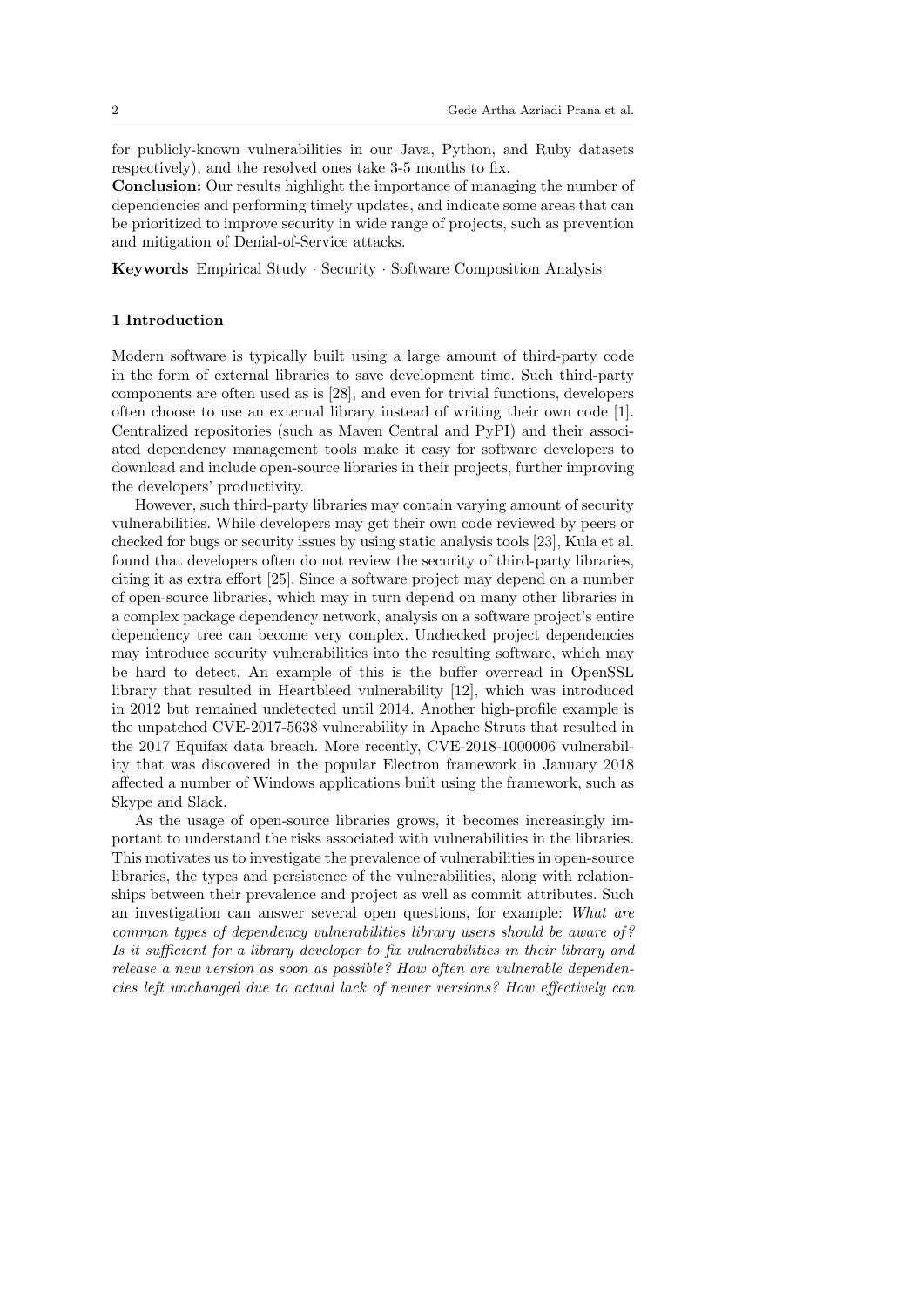we reduce risk due to vulnerable dependencies by adding more personnel to the project? We believe that the result of such an investigation would be helpful to library users, library developers, and security researchers in a number of ways. Library developers can benefit from understanding the prevalence of persistent vulnerabilities as well as the prevalence of outdated dependencies, as they can signify the need to encourage updates and make updates easier. Library users can benefit from understanding common types of vulnerabilities since such knowledge can help them to anticipate and guard against these common vulnerabilities. This is important as vulnerabilities in libraries may not become publicly known immediately and there may also be latency before library developers provide a fix. They can also benefit from understanding whether factors such as number and experience of contributors translate into better handling of vulnerable dependencies, since this can affect personnel allocation decisions, among others. In addition, the result of such investigation can also help researchers to identify directions of research that are more likely to benefit the widest range of software projects.

There are several open-source tools such as OWASP Dependency Check<sup>1</sup>, Bundler-audit<sup>2</sup>, and Retire JS<sup>3</sup> that can assist development teams to check for publicly-known security vulnerabilities in their open-source dependencies. Since November 2017, GitHub has also provided a service<sup>4</sup> that scans dependencies of a given project in several supported languages for publicly known vulnerabilities. Beyond this, several vendors, such as Sonatype, Synopsys, Veracode, and *WhiteSource*, also offer software composition analysis (SCA) tools that can identify open-source libraries used in a given software project, vulnerabilities associated with those libraries (including those not yet in public vulnerability databases), associated licenses, and other metrics. Such SCA tools enable development teams to identify vulnerable dependencies and other potential issues such as outdated dependencies and license issues.

In this work, we use Veracode Software Composition Analysis (SCA) tool to perform an empirical study on a sample of projects and their associated commits on GitHub. We use Veracode SCA as it is available to us, includes a database of open-source libraries maintained by Veracode security researchers along with categorized list of associated vulnerabilities (as well as their severity scores), and supports the three languages investigated in this study (Java, Python, and Ruby). This enables systematic investigation and comparison of detected vulnerabilities in sampled projects' open-source dependencies. For our dataset, we sampled 450 software projects on GitHub that are written in Java, Python, and Ruby and have at least 5 commits during the 1-year period between November 1, 2017 to October 31, 2018. Being larger and more diverse than datasets of earlier works on vulnerability dependency usage [5, 27, 41]), our dataset enables better generalizability of analysis results. We

<sup>1</sup> https://www.owasp.org/index.php/OWASP Dependency Check

<sup>2</sup> https://github.com/rubysec/bundler-audit

<sup>3</sup> http://retirejs.github.io/retire.js/

<sup>4</sup> https://help.github.com/en/articles/about-security-alerts-for-vulnerable-dependencies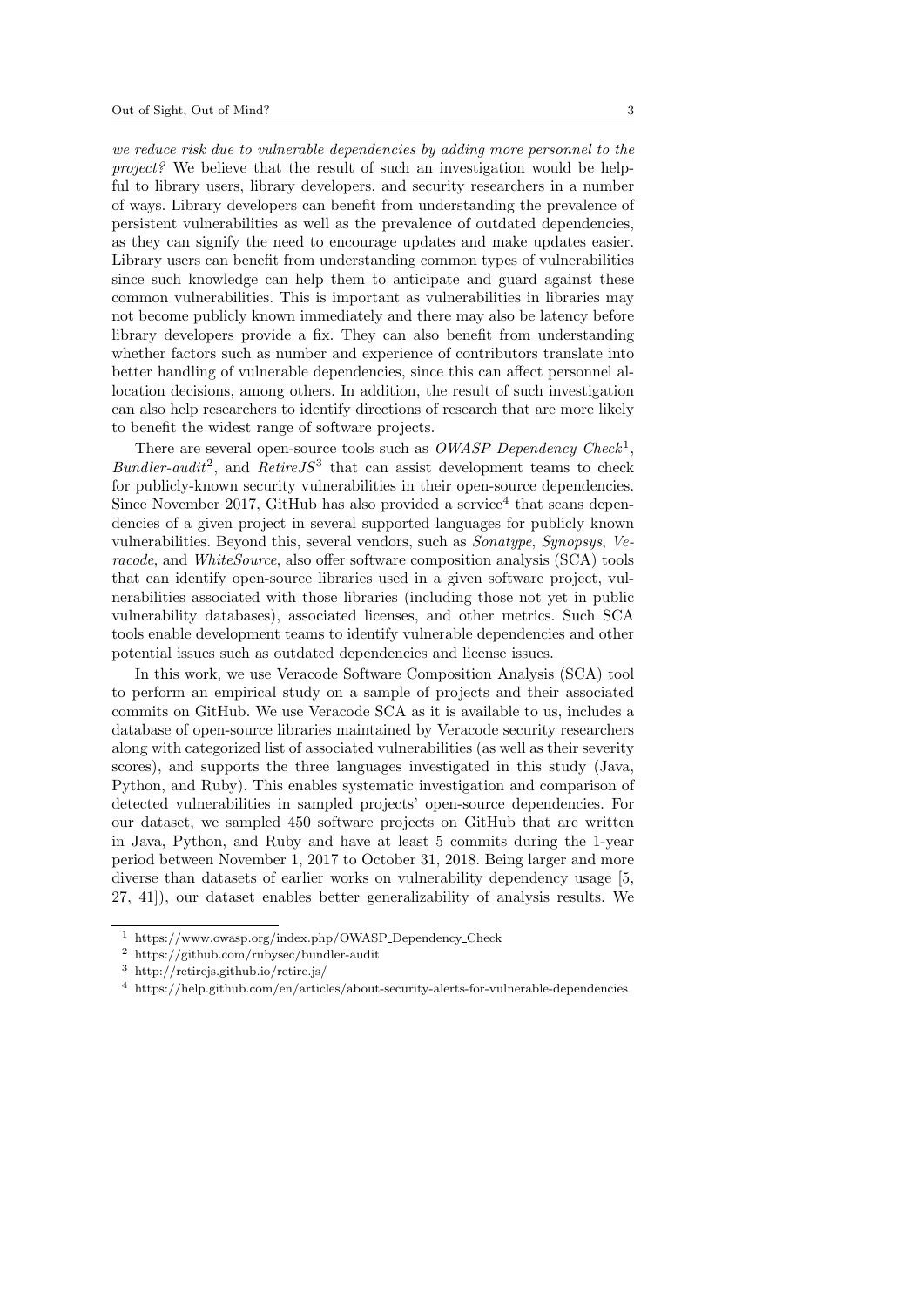subsequently checked out all commits made to the sampled projects during the 1-year period, and used Veracode SCA to scan the complete project version after each commit. Afterwards, we analyzed the scan results, which include vulnerability details such as CVE identifier, type, and severity. We examined a variety of aspects related to characteristics of the discovered vulnerabilities in the sampled projects' open-source dependencies, including common types, frequency, persistence, as well as the relationship between the vulnerabilities with project as well as commit attributes. In summary, we intend to answer the following research questions:

 $-$  **RQ1**: What are the common types and prevalence of dependency vulnerabilities in open-source software, and how persistent are they?

Understanding common types, prevalence, and persistence of dependency vulnerabilities would help us assess the severity of the problem as well as shed light on ways to resolve or mitigate the vulnerabilities. This serves as our motivation to answer this research question. Among others, we found that such vulnerabilities are persistent and take months to fix. We also found common vulnerability types across languages.

 $RQ2$ : What are the relationships between vulnerabilities in a project's open source dependencies with the attributes of the project and its commits? Many open-source developers and users hold the view that more reviewers result in improved software quality. This view is phrased as "many eyes make all bugs shallow" by Eric Raymond and is known as Linus' Law [45] and has been investigated in several studies (e.g. [30, 31]). The argument is that larger size of community working on and using a particular software will make it more likely for any quality issues to be discovered and fixed. We are interested in examining whether this view holds true for dependency vulnerability count. Further, there has also been various works in vulnerability prediction (e.g. [37, 38, 61, 50, 58, 20]) that utilizes different types of metrics such as complexity, churn, and developer activity to predict vulnerability in the project's own code. Given this, we believe that it is worthwhile to examine possible correlations between some of the metrics with vulnerabilities resulting from the projects' open-source dependencies, in addition to comparing the correlation between vulnerabilities and the counts of project's direct and transitive dependencies. Direct dependencies refer to dependencies that are referenced by the project's code directly, while transitive dependencies refer to libraries that are referred to by other dependencies. We found that the vulnerability counts correlate more strongly with the project's total dependency counts compared to the project activity level, popularity, scale of commit, and experience level of the developer making a commit. This suggests, for example, that reducing the total number of dependencies (which may lack tests and have many dependencies on their own [1]) will be more effective in mitigating such vulnerabilities than recruiting additional developers into the project.

There have been several works focusing on the usage of vulnerable dependencies [5, 27, 41] as well as works that include discussion of vulnerable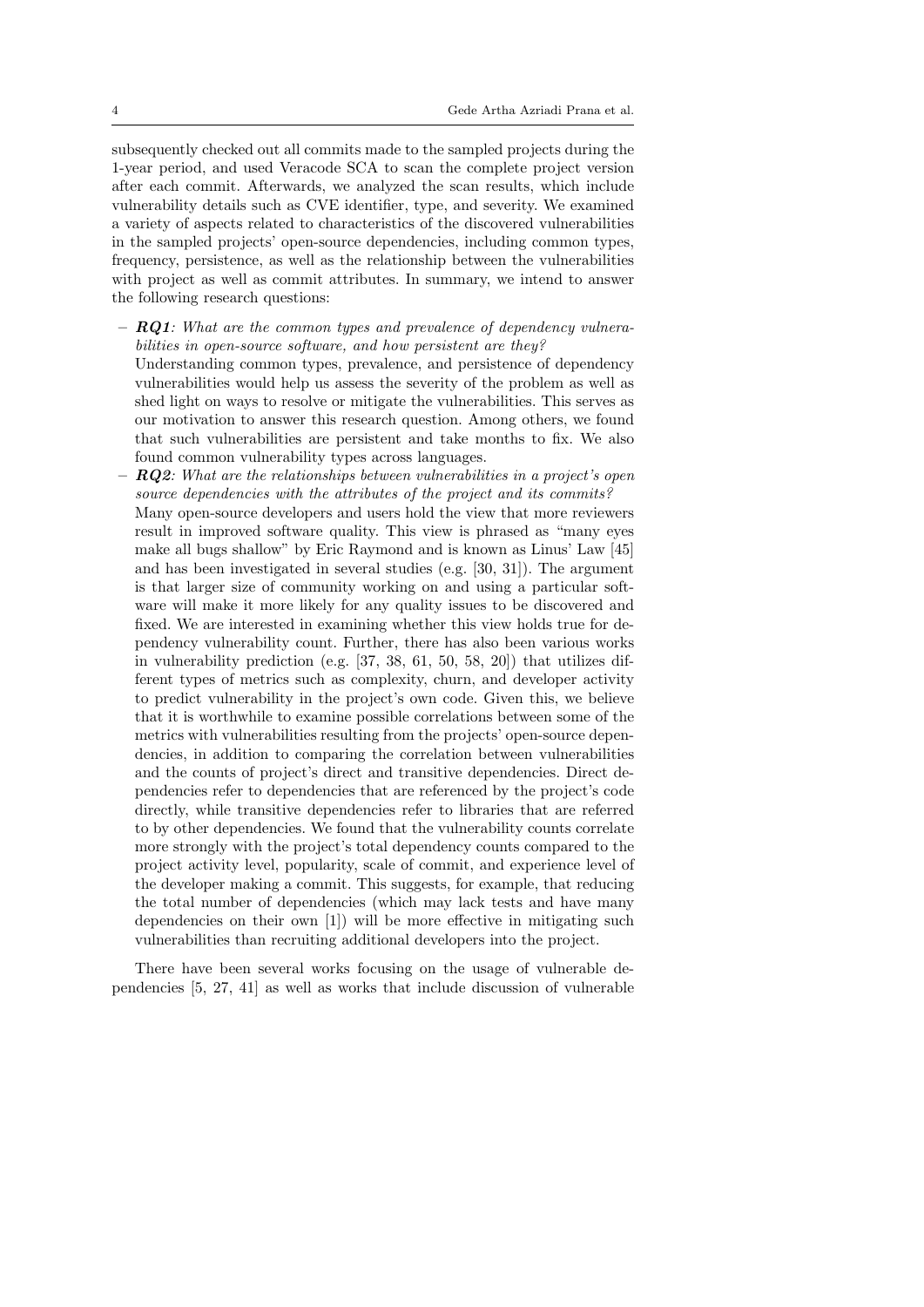dependencies in context of library migration [10, 8, 25]. We expand on the earlier set of works by analyzing larger and more diverse set of software projects. In addition, the vulnerability details in the database of the Veracode SCA tool that we use enables investigation into some aspects not covered in the above works, such as prevalence of different vulnerability types. Finally, we perform a scan on each commit made to the sampled projects within the 1-year observation period, enabling analyses related to persistence of the vulnerabilities and the correlation between vulnerabilities with commit attributes.

The paper is structured as follows: Section 2 presents an overview of Veracode SCA tool used in our study. Section 3 discusses the dataset collection method, overview of the dataset, and our methodology. Section 4 presents the results of our empirical study. Section 5 discusses the implications of our findings to library users, developers, as well as researchers. Section 6 discusses threats to validity of our study. Section 7 discusses works related to our study. Section 8 concludes our work and presents future directions.

### 2 Overview of Veracode SCA

Veracode SCA<sup>5</sup> is a software composition analysis (SCA) tool from Veracode. SCA tools are typically used by developers and organizations to identify opensource components used by their software projects as well as various information associated with those components, including their respective licenses, known vulnerabilities, and latest available versions. Such tools help their users to prevent or mitigate security and legal issues, in addition to providing better visibility into their software projects.

Veracode SCA supports analysis in several languages (Java, Python, .NET, Ruby, JavaScript, PHP, Scala, Objective C, and Go), and works as follows: given a project code base, if necessary, it builds the project with the build system used by the project (e.g. Maven) and generates dependency graph from the result. It subsequently analyzes the graph to identify the open-source libraries used in the project. Afterwards, it matches the identified open-source libraries and their specific versions against a database containing information of open-source libraries obtained from variety of sources (e.g. Maven Central, Ruby Gems, public sources of vulnerability information, as well as in-house research efforts). Based on this, Veracode SCA subsequently reports opensource libraries used by the project, the specific versions of the detected libraries, their licenses, associated vulnerabilities, as well as usage of outdated libraries, as shown in Figure 1. Veracode SCA includes static checking mechanism to aid library updates [15] as well as Security Graph Language [14], a domain-specific language that is designed to describe and represent vulnerabilities. The language supports efficient queries involving relations between open-source libraries, their file contents (such as methods and classes), and vulnerabilities.

<sup>5</sup> https://www.veracode.com/products/software-composition-analysis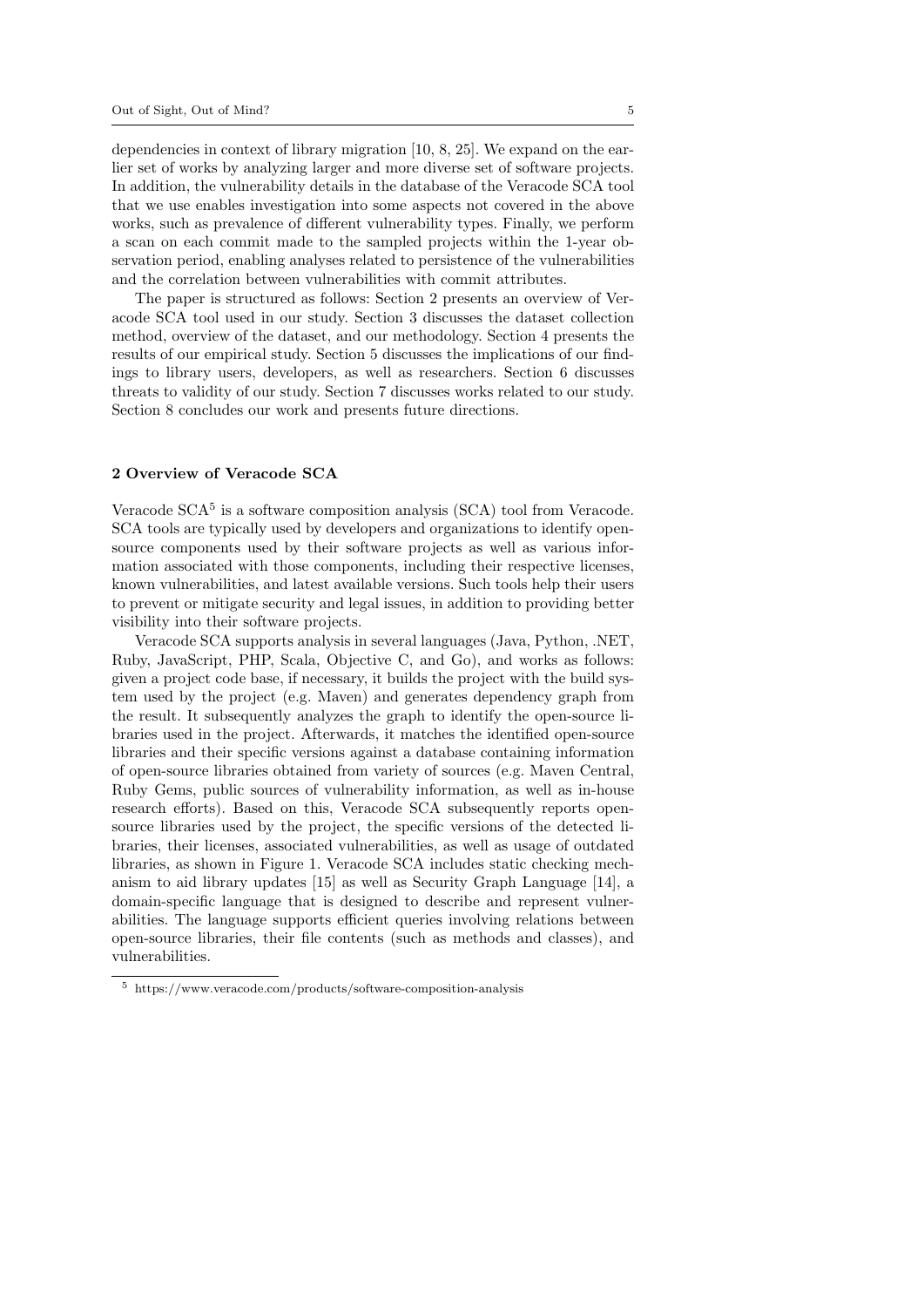Veracode SCA is also able to detect publicly-known vulnerabilities in Common Vulnerabilties and Exposures (CVE) list<sup>6</sup> in addition to a number of vulnerabilities that have not yet been assigned CVE identifiers. As of 27 June 2019, the Veracode SCA vulnerability database<sup>7</sup> contains  $2,027,092$  libraries from all supported languages (not counting different versions), and 11,364 distinct vulnerabilities. The library information are retrieved from various open source package repositories. For the languages used in this work (Java, Python, and Ruby), the Veracode SCA vulnerability database statistics are shown in Table 1.

Table 1 Veracode SCA vulnerability database information for languages used in this work. Note: Distinct vulnerability corresponds to a CVE for publicly-known vulnerabilities, or Veracode SCA artifact ID for non-publicly-known vulnerabilities.

| Language | Libraries | Distinct<br>Vulnerability | Source of library information                    |
|----------|-----------|---------------------------|--------------------------------------------------|
| Java     | 240,015   | 1,484                     | search.maven.org, repo1.maven.org<br>(for Maven) |
| Python   | 178,633   | 788                       | pypi.python.org                                  |
| Ruby     | 138,082   | 648                       | rubyqems.org                                     |

As source of vulnerability data, Veracode SCA makes use of both publiclyknown vulnerability information from National Vulnerability Database<sup>8</sup>, as well as in-house research efforts to discover vulnerabilities that are not yet publicly known. Figure 2 provides high-level overview of the workflow. Identification of new vulnerabilities for inclusion into the database is achieved by Veracode security researchers through a variety of approaches, such as application of natural language processing and machine learning model to identify vulnerability-related commits and bug reports. The machine learning model [59] achieved precision of 0.83 and recall of 0.74 during validation at Veracode SCA production system in March 2017 - May 2017 and was able to detect more actual vulnerabilities than the number reported in CVE in the same period (349 vs 333). It outperformed the SVM-based classifier [42], one of the state-of-the-art approaches for vulnerability detection from commit messages as well as from bug reports. For instance, it achieved 54.55% higher precision with the same recall for commit messages. Beyond this, prior to publishing into the Veracode SCA database, each vulnerability is reviewed and researched by at least two Veracode security analysts. In addition to this, Veracode also keeps track of customer feedback regarding the vulnerability database. These factors support our confidence in the tool's detection capability. These factors support our confidence in the tool's detection capability.

<sup>6</sup> https://cve.mitre.org/

<sup>7</sup> https://sca.analysiscenter.veracode.com/vulnerability-database/search

<sup>8</sup> https://nvd.nist.gov/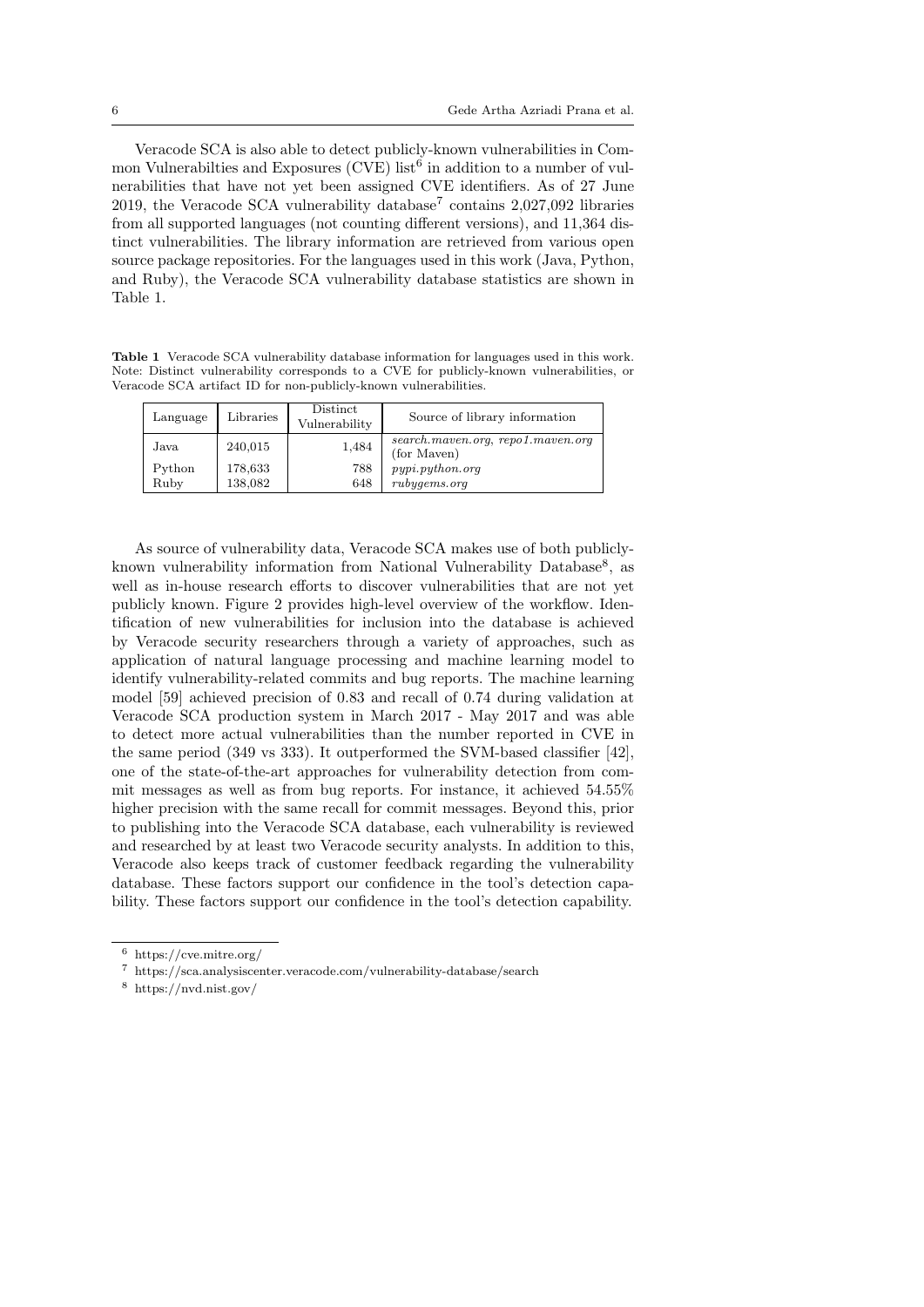|                              | PROJECT INVENTORY  |                                      |                                  |  |   |  |               |
|------------------------------|--------------------|--------------------------------------|----------------------------------|--|---|--|---------------|
| <b>Issues</b>                | Vulnerabilities    | <b>Libraries</b>                     | Licenses                         |  |   |  |               |
| Matched Libraries            |                    |                                      |                                  |  |   |  |               |
| All languages<br>$\check{ }$ | Direct only        | Out-of-date                          | Has vulnerabilities              |  |   |  |               |
| Search libraries             | Q<br>157 libraries |                                      |                                  |  |   |  |               |
| Library                      |                    | $\div$ Version or<br>(Commit) in use | Latest available Vulnerabilities |  |   |  |               |
| excon                        |                    | 0.62.0                               | 0.64.0                           |  | 2 |  |               |
| yard                         |                    | 0.9.16                               | 0.9.20                           |  |   |  | $\rightarrow$ |
| puppet-syntax                |                    | 241                                  | 2.5.0                            |  |   |  |               |
| beaker-vagrant               |                    | 0.6.1                                | 0.6.2                            |  |   |  |               |

Fig. 1 Part of result of a Veracode SCA scan



Fig. 2 Overview of Veracode SCA workflow

By default, as part of its scan result, Veracode SCA reports Common Vulnerability Scoring System security score of vulnerabilities along with the following corresponding rating:

- $-0.1 3.9 :$  Low
- 4.0 6.9 : Medium
- $-7.0 8.9$ : High
- 9.0 10.0 : Critical

Each detected vulnerability is also associated with at least one tag (such as "Authentication" or "Cross-site Scripting (XSS)"). The complete list of tags used in Veracode SCA database is shown in Table 2.

Overall, Veracode SCA's scan features and details in its scan results facilitate our analysis for characterizing the vulnerabilities in the open-source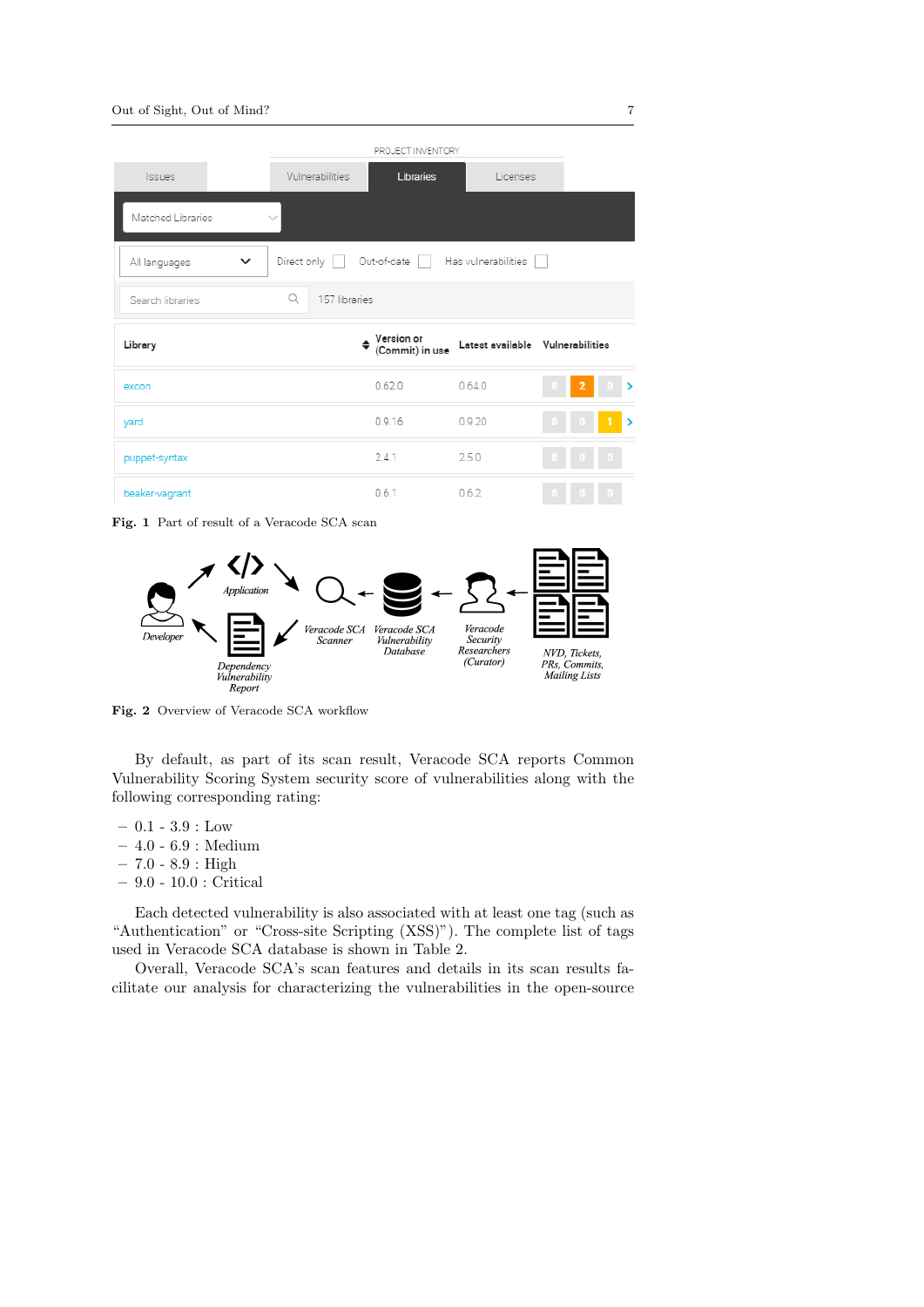| Authentication             | Mass-assignment           |
|----------------------------|---------------------------|
| Authorization              | OS Command Injection      |
| Buffer Overflows           | Phishing attack           |
| Business Logic Flaws       | Race Conditions           |
| Configuration              | Remote DOS                |
| Cross Site Scripting (XSS) | Remote Procedure Calls    |
| Cryptography               | Session Management        |
| Data at Rest               | Source code disclosure    |
| Denial of Service          | SQL Injection             |
| EL execution               | <b>Transport Security</b> |
| File $I/O$                 | Trojan Horse              |
| Information Disclosure     | XML Injection             |
| Injection Vulnerabilities  | XPath Injection           |
| Man-in-the-middle          | Other                     |

Table 2 List of vulnerability tags used by Veracode SCA

dependencies of the projects that we sampled. As our study involves multiple languages (Java, Python, and Ruby), Veracode SCA's language support also put it in an advantage compared to popular open-source alternatives such as Bundler-audit (which only supports Ruby Gems) or OWASP Dependency Check (which supports Java but has only experimental support for Ruby and Python).

### 3 Dataset & Methodology

### 3.1 Dataset Collection

We use GitHub as the source of software projects for this study. Since many GitHub repositories do not actually contain software projects [21], as starting point we used the reaper dataset from Munaiah et al. [36] which provides a list of repositories likely to contain software projects. We believe the benefit of performing sampling on this pre-filtered list of repositories outweighs the potential downside of missing newer repositories, and at the time the data collection began (December 2018) we were not aware of newer dataset of similar type. We set the following criteria for sampling the projects:

- 1. The project is written in Java, Python, or Ruby, based on information from the reaper dataset.
- 2. The project repository commit log lists at least five commits between November 1, 2017 and October 31, 2018.
- 3. The project satisfies the prerequisites to be scanned by the Veracode SCA tool, i.e. its content indicates that it uses a build tool supported by Veracode SCA, and it is actually buildable. For Java projects, we focused on Maven projects to reduce the potential complexity of troubleshooting build issues. For Python projects, we look for the existence of one of the following files in the project's root directory: setup.py, requirements.txt, requirements-dev.txt, or dev-requirements.txt. For Ruby projects, we look for the existence of Gemfile in the project root directory.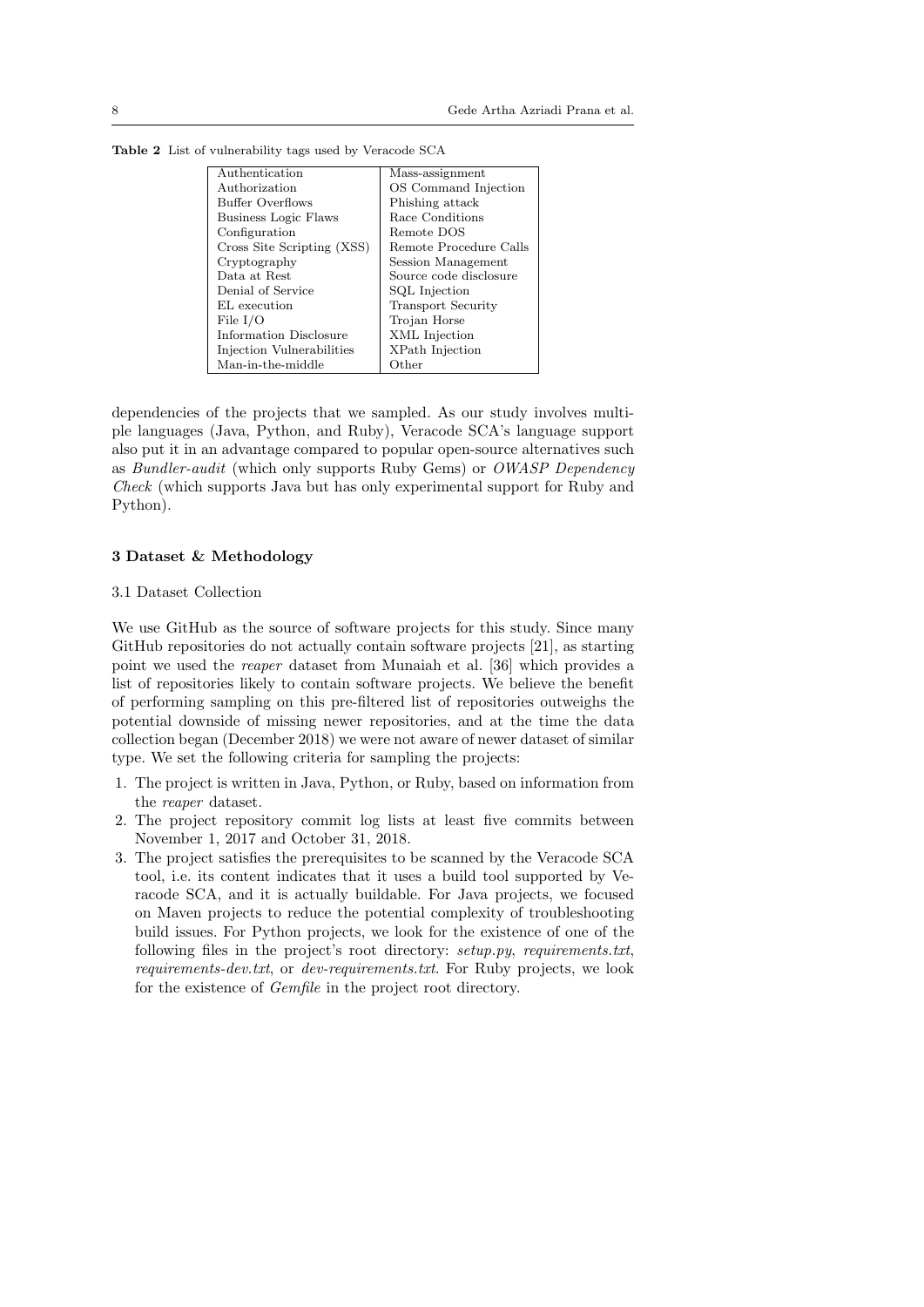The criteria are set to ensure that the resulting set of the sample projects comprises actively-maintained software projects written in popular languages, which should subsequently improve generalizability of our analysis results. In addition, the choice of selecting projects from multiple programming languages instead of collecting a larger set from a single language is meant to enable investigation into potential differences in characteristics of vulnerabilities in different languages.

After filtering for projects that match the criteria, we randomly sampled 450 software projects. This corresponds to 150 for each programming language (out of 462,182 Java projects, 331,883 Python projects, and 363,801 Ruby projects on reporeaper ). Afterwards, we extracted the list of all commits made between November 1, 2017 and October 31, 2018. We subsequently scan the projects using Veracode SCA to identify its open-source dependencies as well as the type of each dependency (i.e. direct, transitive, or both). The statistics of the sampled projects are shown in Table 3. Table 3 shows that the number of transitive dependencies of the sampled projects are generally much higher than that of direct dependencies, consistent with observation of Decan et al. [9].

In addition to this, Figure 3 shows the relationship between commit author count and direct dependency count of the sample projects, while Figure 4 shows the relationship between commit author counts and transitive dependency counts. Table 4 shows the correlation (computed using Spearman's rank correlation test [52]) between commit author count and commit count, as well as between commit author count and dependency counts. Following scale of interpretation of  $\rho$  used by Camilo et al. [6] ( $\pm$  0.00 - 0.30: Negligible,  $\pm$  0.30  $- 0.50$ : Low,  $\pm 0.50$  - 0.70: Moderate,  $\pm 0.70$  - 0.90: High, and  $\pm 0.90$  - 1.00: Very high), we note that there is low to moderate correlation between commit author count and commit count, but no statistically significant correlation between commit author count and dependency count.



Fig. 3 Relationship between sample projects' commit author count and direct dependency count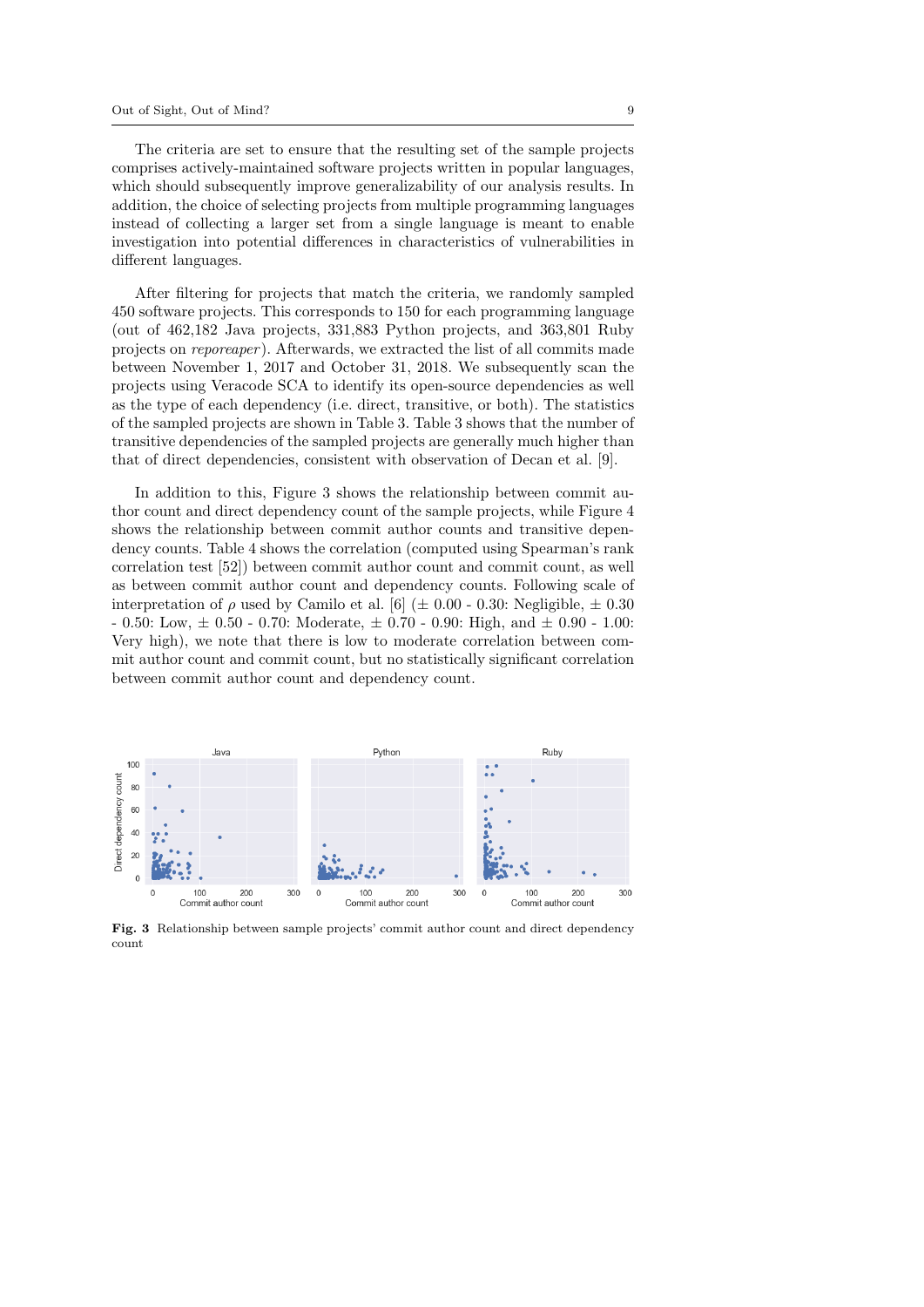| Metric                                   | Java      | Python                      | Ruby           |                |
|------------------------------------------|-----------|-----------------------------|----------------|----------------|
|                                          | Min       | 5                           | 5.             | 5              |
|                                          | Max       | 4579                        | 2471           | 1802           |
| Commits in target period                 | Median    | 23.0                        | 20.5           | 16.0           |
|                                          | Mean      | 104.6                       | 76.4           | 56.9           |
|                                          | Std. dev. | 371.4                       | 196.7          | 165.9          |
|                                          | Min       | 1                           | 1              | 1              |
|                                          | Max       | 22                          | 51             | 43             |
| Commit authors in target period          | Median    | $\mathcal{D}_{\mathcal{L}}$ | 3              | $\overline{2}$ |
|                                          | Mean      | 3.9                         | 4.7            | 4.1            |
|                                          | Std. dev. | 4.4                         | 6.3            | 5.7            |
|                                          | Min       | $\Omega$                    | $\Omega$       | $\Omega$       |
|                                          | Max       | 81                          | 29             | 99             |
| Direct open-source software (OSS)        | Mean      | 8.8                         | $3.5\,$        | 15.7           |
| dependency                               | Median    | 5                           | $\overline{2}$ | 8              |
|                                          | Std. dev. | 12.0                        | 4.5            | 20.4           |
|                                          | Min       | $\Omega$                    | $\Omega$       | $\Omega$       |
| Transitive OSS dependency                | Max       | 254                         | 191            | 280            |
|                                          | Mean      | 29.6                        | 7.0            | 53.2           |
|                                          | Median    | 9.5                         | 1              | 43             |
|                                          | Std. dev. | 44.1                        | 18.2           | 49.0           |
| Projects with no detected OSS dependency |           | 16                          | 35             | $\overline{2}$ |

Table 3 Statistics of the sampled projects at latest commit in the observation period.



Fig. 4 Relationship between sample projects' commit author count and transitive dependency count

Table 4 Correlation between commit author count and commit count, as well as between commit author count and dependency counts

|          |       | Number of Commits | Dependency Count |       |            |       |  |
|----------|-------|-------------------|------------------|-------|------------|-------|--|
| Language |       |                   | Direct           |       | Transitive |       |  |
|          |       | D                 |                  |       |            |       |  |
| Java     | 0.484 | 0.000             | 0.072            | 0.378 | 0.062      | 0.449 |  |
| Python   | 0.587 | 0.000             | 0.080            | 0.333 | $-0.054$   | 0.512 |  |
| Ruby     | 0.367 | 0.000             | $-0.075$         | 0.364 | $-0.047$   | 0.565 |  |

# 3.2 Methodology

After selecting the GitHub projects and downloading their commit history, we checked out each commit and performed a scan on the full project versions after each commit using Veracode SCA agent. The tool reports total counts of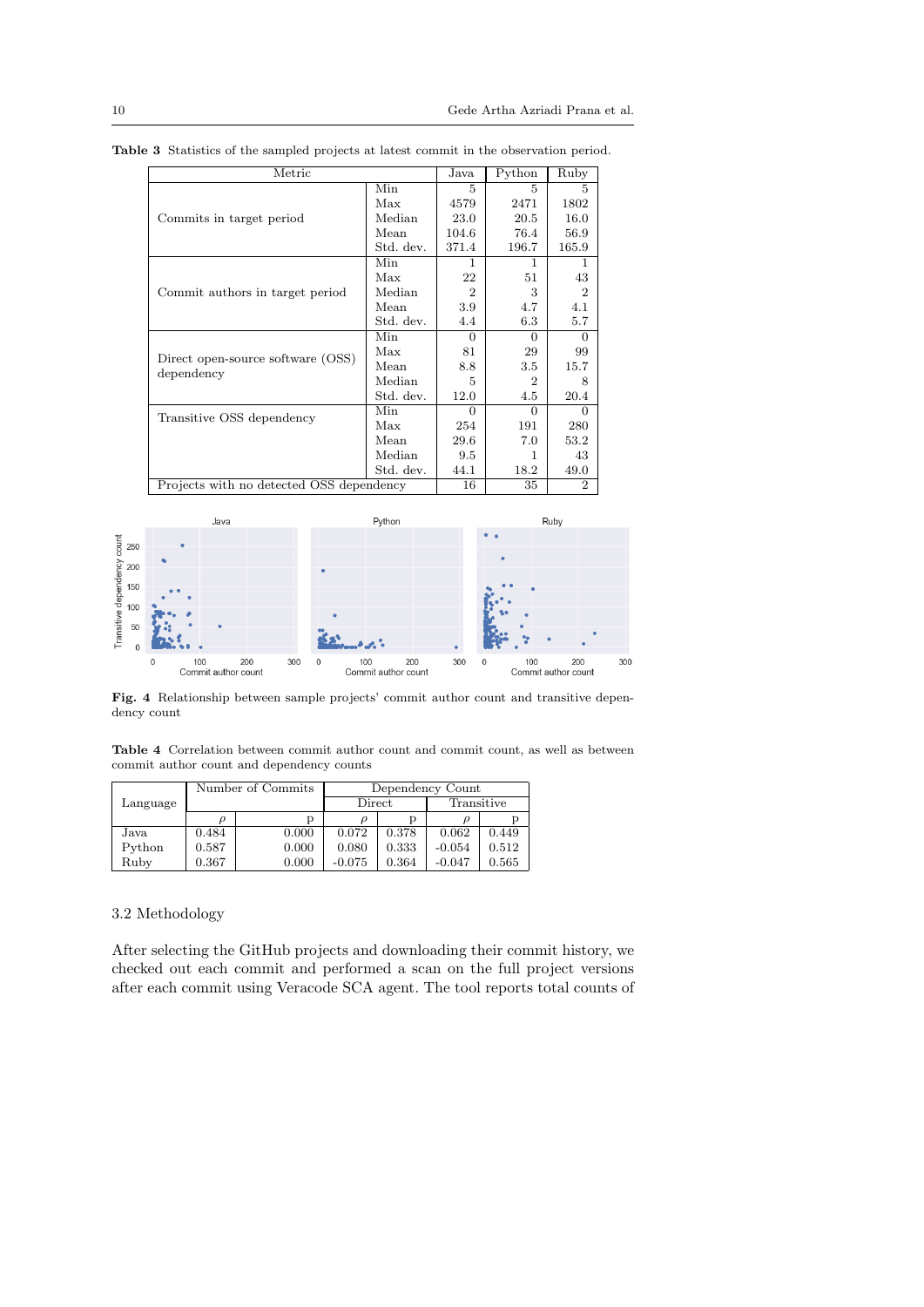direct and transitive open-source dependencies in the specific project version scanned, list of detected vulnerabilities (including description, severity score, and specific libraries that contain them), as well as other information such as license information of the libraries. We subsequently use the information on vulnerable open-source dependencies and their associated vulnerabilities for subsequent analyses.

For the purposes of counting distinct vulnerabilities, there are two cases to be considered: The first case is the vulnerabilities that have been assigned Common Vulnerabilities and Exposures (CVE) identifier. The CVE identifier points to a specific publicly-known vulnerability in the CVE list. The other case relates to vulnerabilities that have not yet been assigned CVE identifier after their discovery by Veracode security researchers. Since the Veracode SCA vulnerability database assigns one artifact ID for each distinct vulnerability (with or without CVE), we use this artifact ID instead of CVE identifier. For subsequent analyses, we count a combination of software project, library version, and artifact ID as individual vulnerability instance.

In this work, we use "first commit" or "earliest commit" as a shorthand for first commit in the observation period (i.e. first commit in November 2017). Similarly, "last commit" or "latest commit" refers to latest commit in the observation period (i.e. latest commit in October 2018).

#### 4 Empirical Study Results

In this section we discuss the results of our investigation into the characteristics of vulnerabilities in the sampled projects' open-source dependencies, as well as the vulnerabilities' relationship with project and commit attributes.

4.1 RQ1: What are the common types and prevalence of dependency vulnerabilities in open-source software, and how persistent are they?

#### 4.1.1 Dependency vulnerability counts

Table 5 shows the distribution of the total counts of detected vulnerabilities in open-source dependencies of the sampled projects. The data shown is based on scan result at the time of the latest commit in the observed period, and is split into data on vulnerabilities with CVE (i.e. publicly-known vulnerabilities, including those for which CVE ID has been reserved at the time of scan) and vulnerabilities without CVE (i.e. non-publicly-known vulnerabilities). It shows that the Java sample set has the largest overall range and variation of vulnerability counts, followed by the Ruby sample set.

In addition to the total counts, we examine the breakdown of the vulnerabilities by dependency type. Specifically, we are interested in finding the average percentages of vulnerabilities that are associated with a project's direct dependencies, transitive dependencies, and dependencies that are used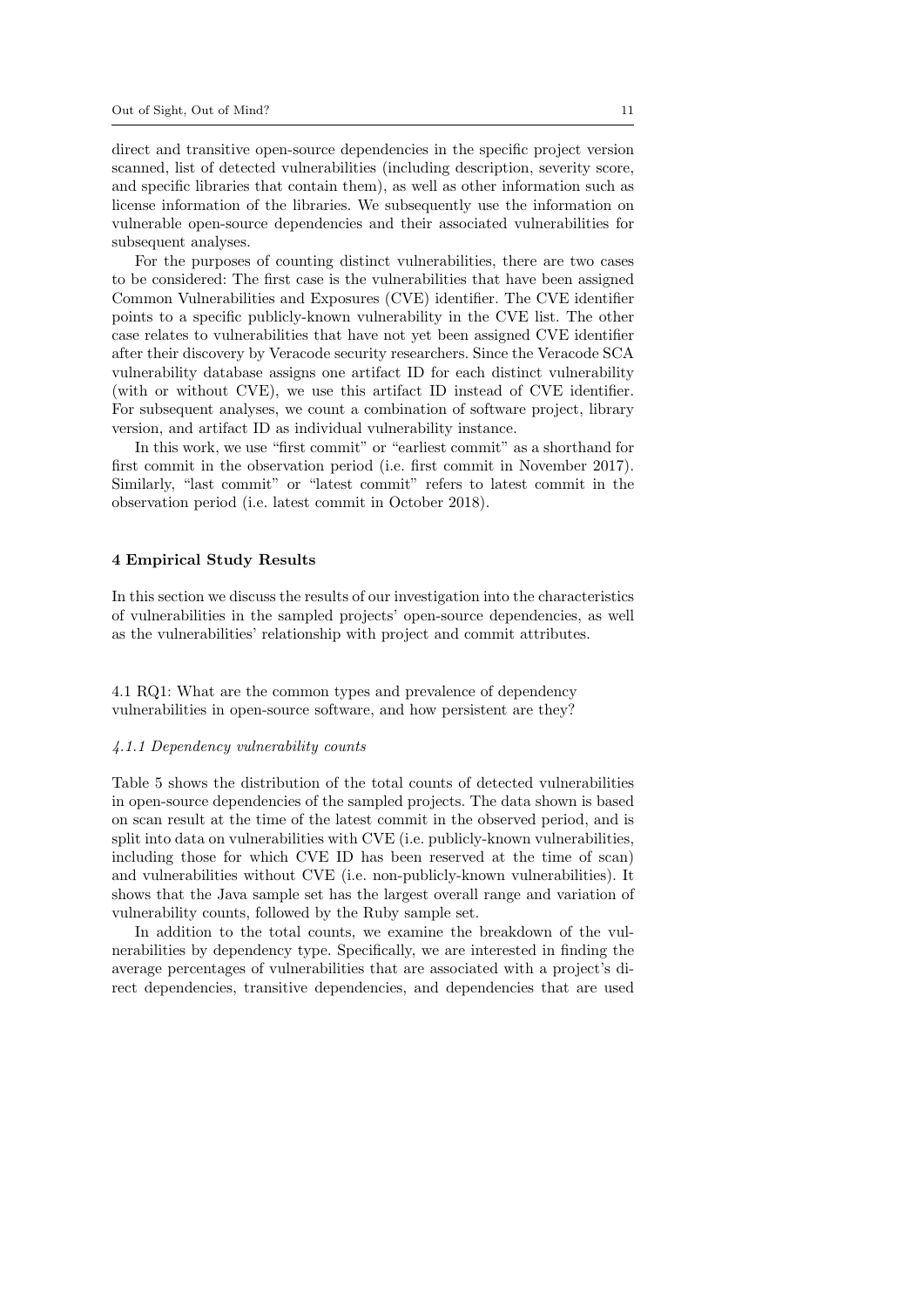| Vulnerabilities with CVE |                         |       |      |                                               |          |  |  |  |  |  |
|--------------------------|-------------------------|-------|------|-----------------------------------------------|----------|--|--|--|--|--|
| Language                 | Min                     | Max   | Mean | Median                                        | Std.dev. |  |  |  |  |  |
| Java                     | 0                       | 98    | 9.0  | 1.0                                           | 15.6     |  |  |  |  |  |
| Python                   | 0                       | 30    | 0.9  | 0.0                                           | 3.5      |  |  |  |  |  |
| Ruby                     | 0                       | 42    | 4.4  | 1.0                                           | 7.2      |  |  |  |  |  |
|                          | Non-CVE Vulnerabilities |       |      |                                               |          |  |  |  |  |  |
| Language                 | Min                     | Max   | Mean | Median                                        | Std.dev. |  |  |  |  |  |
| Java                     | 0                       | 19    | 1.9  | 0.0                                           | 3.3      |  |  |  |  |  |
| Python                   | 0                       | б     | 0.1  | 0.0                                           | 0.5      |  |  |  |  |  |
| Ruby                     | 0                       | 31    | 3.0  | 1.0                                           | 5.2      |  |  |  |  |  |
|                          |                         |       |      | Percentage of dependencies with vulnerability |          |  |  |  |  |  |
| Language                 | Min                     | Max   | Mean | Median                                        | Std.dev. |  |  |  |  |  |
| Java                     | 0.0                     | 100.0 | 12.3 | 11.7                                          | 14.5     |  |  |  |  |  |
| Python                   | 0.0                     | 100.0 | 7.8  | 0.0                                           | 18.4     |  |  |  |  |  |
| Ruby                     | 0.0                     | 28.6  | 5.3  | 3.3                                           | 6.3      |  |  |  |  |  |

Table 5 Overview of sample projects' vulnerability counts

both directly and transitively. We perform this analysis at the latest commit of each project for which at least one dependency vulnerability is found. This gives us the most up-to-date information of the projects' vulnerability characteristics. The breakdown of vulnerability by dependency type is shown in Table 6. It shows that distribution of vulnerability counts by dependency type corresponds to relative proportion of dependency types. For Python projects, most of the dependency vulnerabilities are in the projects' direct dependencies, which are more visible to the project developers and more easily updated compared to transitive dependencies. On the other hand, given the higher percentage of vulnerabilities in Java and Ruby projects' transitive dependencies, developers using those languages will benefit more from careful scrutiny of their projects' transitive dependencies.

Finding 1: Proportion of vulnerability counts by dependency type varies by programming language, corresponding to relative proportion of dependency types

## 4.1.2 Most common dependency vulnerability types

To identify common types of dependency vulnerabilities in each language, we combine scan results of latest commits of each language's sample set and count all the detected vulnerabilities. For this analysis, we count each combination of library version, vulnerability, and project separately. That is, if a particular library version with two vulnerabilities of "Denial of Service" type is used by two projects, this is counted as four instances of "Denial of Service". If a project uses three libraries containing one "Denial of Service" type of vulnerability each, this is counted as three instances of "Denial of Service" vulnerability. We use tags associated with each vulnerability in the Veracode SCA database for the categorization. The list of tags is shown in Table 2. Table 7 shows the total instances.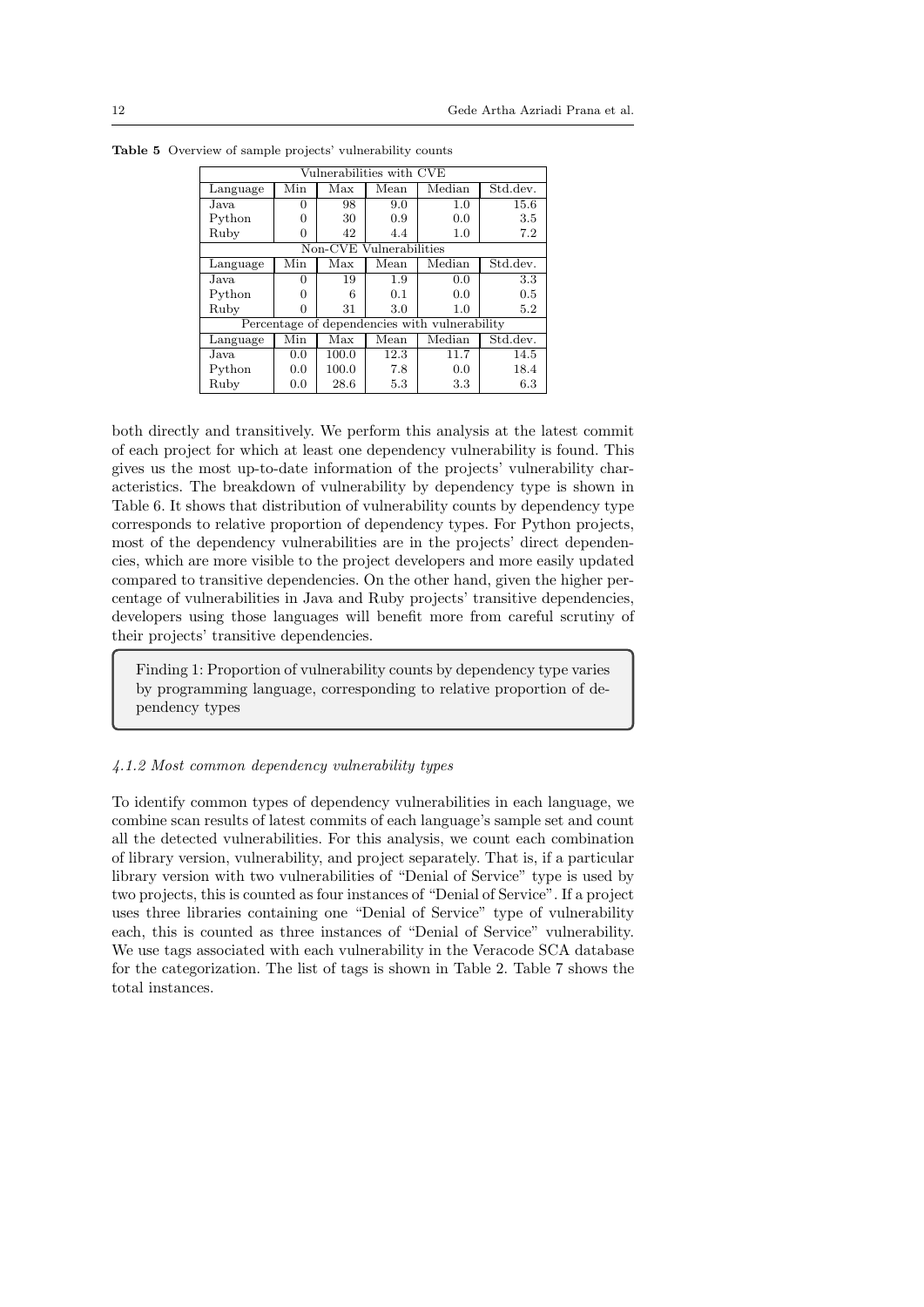|            |                   |       | Java               |       |            | Python             |       |            | Ruby               |      |
|------------|-------------------|-------|--------------------|-------|------------|--------------------|-------|------------|--------------------|------|
|            |                   | CVE   | Non-<br><b>CVE</b> | Dep.  | <b>CVE</b> | Non-<br><b>CVE</b> | Dep.  | <b>CVE</b> | Non-<br><b>CVE</b> | Dep. |
|            | Min               | 0.0   | 0.0                | 0.0   | 0.0        | 0.0                | 15.05 | 0.0        | 0.0                | 1.2  |
|            | Max               | 100.0 | 100.0              | 100.0 | 100.0      | 100.0              | 100.0 | 100.0      | 100.0              | 41.9 |
| Direct     | Mean              | 30.3  | 36.7               | 29.2  | 85.0       | 50.0               | 51.4  | 10.0       | 16.3               | 18.2 |
|            | Median            | 4.0   | 19.5               | 15.7  | 100.0      | 50.0               | 44.4  | 0.0        | 0.0                | 19.6 |
|            | Std.dev           | 40.6  | 42.3               | 26.9  | 33.7       | 54.8               | 27.3  | 24.3       | 26.3               | 10.3 |
|            | Min               | 0.0   | 0.0                | 0.0   | 0.0        | 0.0                | 0.0   | 0.0        | 0.0                | 54.6 |
| Transitive | Max               | 100.0 | 100.0              | 100.0 | 100.0      | 100.0              | 85.0  | 100.0      | 100.0              | 98.8 |
|            | Mean              | 58.6  | 60.3               | 64.4  | 15.0       | 50.0               | 48.6  | 84.5       | 73.4               | 77.9 |
|            | Median            | 76.3  | 69.7               | 69.2  | 0.0        | 50.0               | 55.6  | 100.0      | 82.6               | 76.5 |
|            | Std.dev           | 42.8  | 41.6               | 23.4  | 33.7       | 54.8               | 27.3  | 27.1       | 31.8               | 11.7 |
|            | Min               | 0.0   | 0.0                | 0.0   | 0.0        | 0.0                | 0.0   | 0.0        | 0.0                | 0.0  |
|            | Max               | 100.0 | 75.0               | 100.0 | 0.0        | 0.0                | 0.0   | 100.0      | 100.0              | 23.5 |
| Both       | Mean              | 11.1  | 3.1                | 6.5   | 0.0        | 0.0                | 0.0   | 5.5        | 10.3               | 3.9  |
|            | Median            | 0.0   | 0.0                | 0.0   | 0.0        | 0.0                | 0.0   | 0.0        | 0.0                | 3.7  |
|            | $_{\rm Std. dev}$ | 27.3  | 11.9               | 14.6  | 0.0        | 0.0                | 0.0   | 15.0       | 20.3               | 3.6  |

Table 6 Per-project vulnerability percentage distribution by dependency type. 'Both' denotes dependencies that are used both directly and transitively. Includes only projects with at least one vulnerability. Percentages of dependency by type ('Dep.') included for comparison.

Table 7 Summarized count of dependency vulnerability instances at latest commit. Non-CVE vulnerabilities are identified by Veracode SCA artifact ID

|                               |            | Java | Python | Rubv |
|-------------------------------|------------|------|--------|------|
| Total vulnerability instances | <b>CVE</b> | 1354 | 131    | 657  |
|                               | $Non-CVE$  | 282  | 12     | 455  |
| Distinct vulnerabilities      | <b>CVE</b> | 212  | 51     | 80   |
| artifact ID)<br>(CVE)         | $Non-CVE$  | 56   | 9      | 74   |

Afterwards, we identify the tags associated with each vulnerability instance, count the total for each tag, and shortlist the ones with highest counts. Table 8 shows the top five results for each language. The result indicates some commonalities between the kinds of dependency vulnerabilities in each language, with "Denial of Service" and "Information Disclosure" being two common top issues across the three languages. This suggests that improvement of practices or tools to combat those vulnerability types (by both open-source library developers and security researchers) would bring significant benefits to a wide range of software projects.

Finding 2: "Denial of Service" and "Information Disclosure" are common across programming languages.

### 4.1.3 Distribution of severity scores

In addition to number of vulnerabilities, we are also interested in the severity of the vulnerabilities detected in the sampled projects' open-source dependencies. Table 9 shows the distribution of severity according to the default rating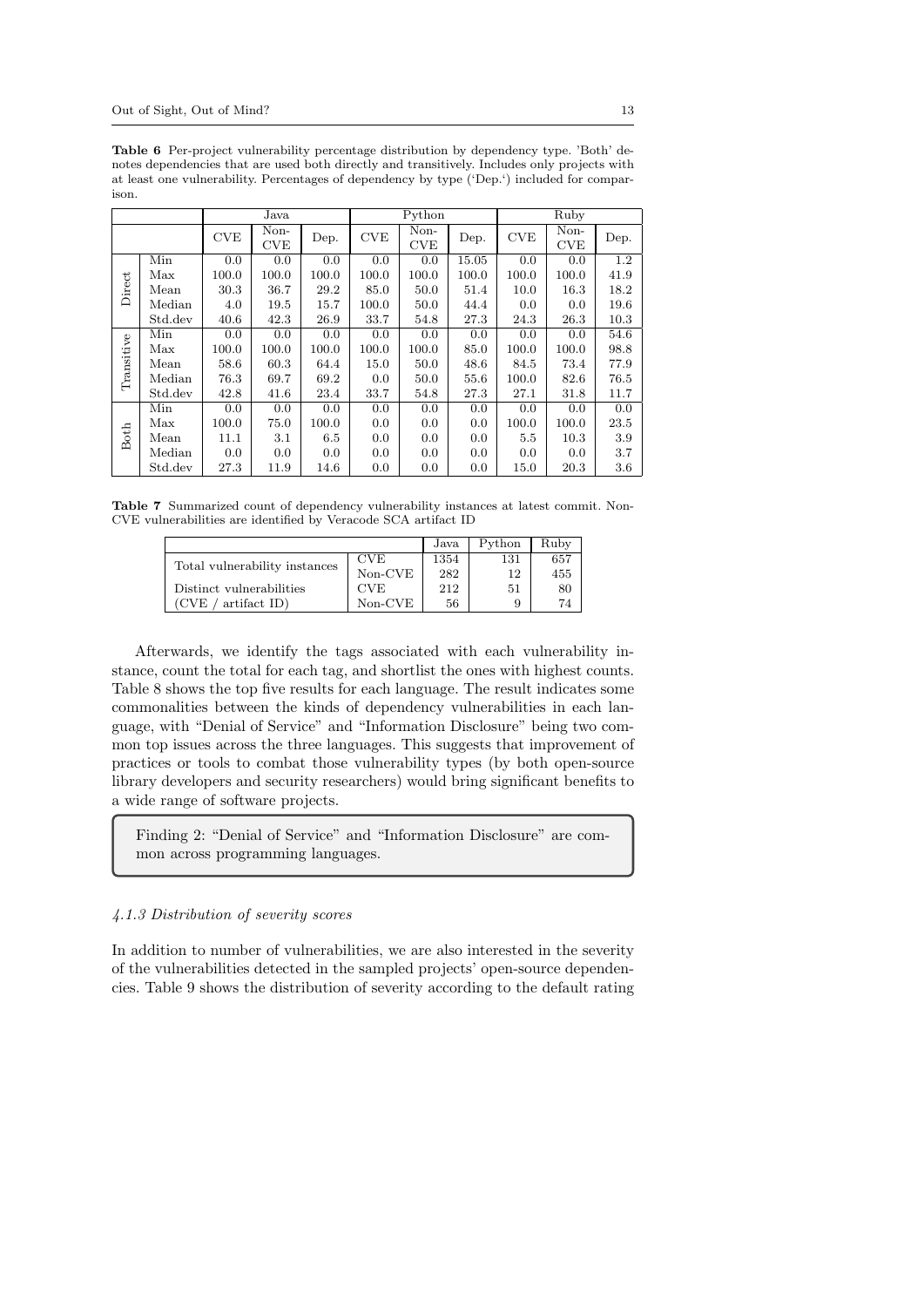| <b>Table 8</b> Most common dependency vulnerability tags in each language. "CVE" and "non- |
|--------------------------------------------------------------------------------------------|
| CVE" indicate publicly-known and non-publicly-known vulnerabilities, respectively. In-     |
| stance count and percentage denote count and percentage across the sample set of the       |
| programming language. Note that one vulnerability may have more than one tag.              |

|          |                               | Total     | % of all  | CVE       | $Non-CVE$ |
|----------|-------------------------------|-----------|-----------|-----------|-----------|
| Language | Tag                           | instances | instances | vuln.     | vuln.     |
|          |                               |           |           | instances | instances |
|          | Other                         | 749       | 46.0      | 665       | 84        |
|          | Denial of Service             | 272       | 17.0      | 205       | 67        |
| Java     | Information Disclosure        | 147       | 9.0       | 125       | 22        |
|          | Cryptography                  | 145       | 9.0       | 130       | 15        |
|          | Remote Procedure Calls        | 133       | 8.0       | 105       | 28        |
|          | Other                         | 70        | 49.0      | 69        |           |
|          | Information Disclosure        | 24        | 17.0      | 21        | 3         |
| Python   | Configuration                 | 23        | 16.0      | 23        | 0         |
|          | Denial of Service             | 21        | 15.0      | 17        | 4         |
|          | Cross Site Scripting (XSS)    | 15        | 10.0      | 14        |           |
|          | Denial of Service             | 281       | 25.0      | 97        | 184       |
|          | Other                         | 280       | 25.0      | 105       | 175       |
| Ruby     | Cross Site Scripting (XSS)    | 274       | 25.0      | 182       | 92        |
|          | <b>Information Disclosure</b> | 175       | 16.0      | 109       | 66        |
|          | SQL Injection                 | 122       | 11.0      | 122       | 0         |

scale, i.e. CVSS score of 0.1 - 3.9 : Low, 4.0 - 6.9 : Medium, 7.0 - 8.9 : High, 9.0 - 10.0 : Critical. Table 10 shows the distribution of the severity score for the top vulnerability types. The distribution of severity shows that most of the vulnerabilities in the sampled projects' open-source dependencies are not critical. This is also the case for the two types of vulnerability that are common across languages ("Denial of Service" and "Information Disclosure"), which is reassuring. However, there are higher percentages of high-severity vulnerabilities in the dependencies of the Java and Python projects. While it is possible that the variance in sample projects' code quality contributes to the difference in severity distribution, Ray et al. [44] reported that the effect size of the association between programming language and code quality is small. This implies that the difference in severity distributions cannot be fully explained by potential code quality difference across the three languages. Overall, the difference suggests that Java and Python developers will benefit more from timely dependency updates.

Finding 3: Most detected dependency vulnerabilities are of medium severity, however, there is noticeable variation in severity distribution across programming languages.

### 4.1.4 Vulnerable libraries affecting largest number of sampled projects

To see whether the vulnerabilities in the sampled projects originate from a few widely-used libraries, or many libraries that affect few projects each, we investigate the number of projects affected by each vulnerable library. For this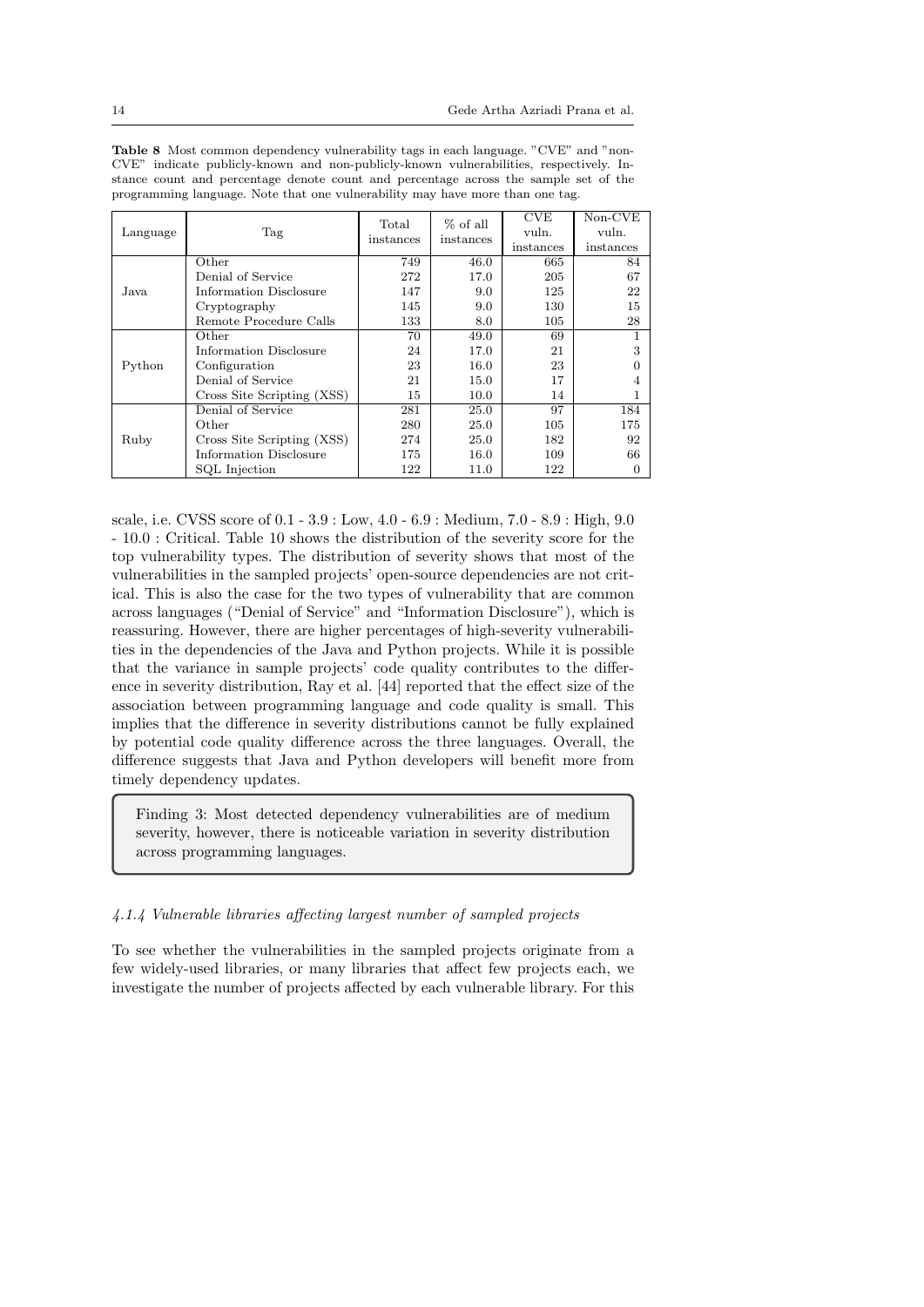|            | Severity | Java    |           |         | Python         | Ruby    |           |  |
|------------|----------|---------|-----------|---------|----------------|---------|-----------|--|
|            |          | %       | instances | $\%$    | instances      | %       | instances |  |
|            | Low      | 0.8     | 13        | $1.4\,$ | $\overline{2}$ | 4.5     | 50        |  |
| <b>CVE</b> | Medium   | 46.3    | 757       | 63.0    | 90             | 46.6    | 518       |  |
|            | High     | 34.9    | 571       | 23.8    | 34             | 8.0     | 89        |  |
|            | Critical | 0.8     | 13        | 3.5     | 5              | 0       | 0         |  |
|            | Low      | $1.3\,$ | 21        | 0.7     |                | 0.8     | 9         |  |
| $Non-CVE$  | Medium   | 15.2    | 249       | 6.29    | 9              | 33.9    | 377       |  |
|            | High     | 0.7     | 12        | 1.4     | 1.4            | $1.6\,$ | 18        |  |
|            | Critical | 0       | 0         | 0       | 0              | 4.59    | 51        |  |

Table 9 Distribution of severity of vulnerability instances. Percentages are of all vulnerability instances in the respective programming language group (both CVE and non-CVE).

Table 10 Distribution of severity of top vulnerability types. Percentages are of all vulnerability instances in the respective programming language group (both CVE and non-CVE).

| Language | Tag                        | Type       |                  | Percentage of all instances |                  |          |  |  |
|----------|----------------------------|------------|------------------|-----------------------------|------------------|----------|--|--|
|          |                            |            | Low              | Medium                      | High             | Critical |  |  |
|          | Other                      | <b>CVE</b> | 0.4              | 13.6                        | 25.8             | 0.8      |  |  |
|          |                            | $Non-CVE$  | 0.2              | 4.5                         | 0.4              | 0.0      |  |  |
|          | Denial of Service          | CVE        | 0.0              | 10.5                        | $\overline{2.0}$ | 0.0      |  |  |
|          |                            | $Non-CVE$  | 0.4              | 3.5                         | 0.2              | 0.0      |  |  |
| Java     | Information Disclosure     | <b>CVE</b> | 0.1              | 7.2                         | 0.3              | 0.0      |  |  |
|          |                            | Non-CVE    | 0.6              | 0.7                         | 0.0              | 0.0      |  |  |
|          | Cryptography               | <b>CVE</b> | 0.0              | 7.5                         | 0.5              | 0.0      |  |  |
|          |                            | $Non-CVE$  | 0.1              | 0.9                         | 0.0              | 0.0      |  |  |
|          | Remote Procedure Calls     | CVE        | 0.0              | 3.4                         | 3.1              | 0.0      |  |  |
|          |                            | Non-CVE    | 0.0              | 1.7                         | 0.0              | 0.0      |  |  |
|          | Other                      | <b>CVE</b> | 0.0              | 23.8                        | 21.7             | 2.8      |  |  |
|          |                            | $Non-CVE$  | 0.0              | 0.7                         | 0.0              | 0.0      |  |  |
|          | Information Disclosure     | CVE        | 0.7              | 13.3                        | 0.7              | 0.0      |  |  |
|          |                            | Non-CVE    | 0.7              | 1.4                         | 0.0              | 0.0      |  |  |
| Python   |                            | CVE        | 0.0              | 4.2                         | 11.9             | 0.0      |  |  |
|          | Configuration              | $Non-CVE$  | 0.0              | 0.0                         | 0.0              | 0.0      |  |  |
|          | Denial of Service          | <b>CVE</b> | 0.0              | 11.2                        | 0.7              | 0.0      |  |  |
|          |                            | $Non-CVE$  | 0.0              | 2.8                         | 0.0              | 0.0      |  |  |
|          | Cross Site Scripting (XSS) | <b>CVE</b> | 0.0              | 7.7                         | 0.0              | 2.1      |  |  |
|          |                            | $Non-CVE$  | 0.0              | 0.7                         | 0.0              | 0.0      |  |  |
|          | Denial of Service          | <b>CVE</b> | 0.0              | 6.2                         | 2.5              | 0.0      |  |  |
|          |                            | $Non-CVE$  | 0.5              | 10.2                        | 1.3              | 4.6      |  |  |
|          | Other                      | <b>CVE</b> | 0.3              | 6.7                         | 2.4              | 0.0      |  |  |
|          |                            | $Non-CVE$  | 0.0              | 9.7                         | 1.4              | 0.0      |  |  |
|          | Information Disclosure     | CVE        | 0.2              | $\overline{7.8}$            | 1.8              | 0.0      |  |  |
| Ruby     |                            | Non-CVE    | 0.1              | 5.9                         | 0.0              | 0.0      |  |  |
|          |                            | CVE        | $\overline{3.8}$ | 12.6                        | 0.0              | 0.0      |  |  |
|          | Cross Site Scripting (XSS) | Non-CVE    | 0.0              | 8.3                         | 0.0              | 0.0      |  |  |
|          | SQL Injection              | <b>CVE</b> | 0.0              | 9.7                         | $\overline{1.3}$ | 0.0      |  |  |
|          |                            | $Non-CVE$  | 0.0              | 0.0                         | 0.0              | 0.0      |  |  |

analysis we list vulnerabilities discovered at the latest commit of the sampled projects, spanning both vulnerabilities with and without CVE identifier. Afterwards, we identify the library name associated with the vulnerability, and counted the number of repositories affected by each library. For the purpose of this analysis, we do not distinguish specific library version used, and we disregard the specific number of vulnerabilities associated with the library. That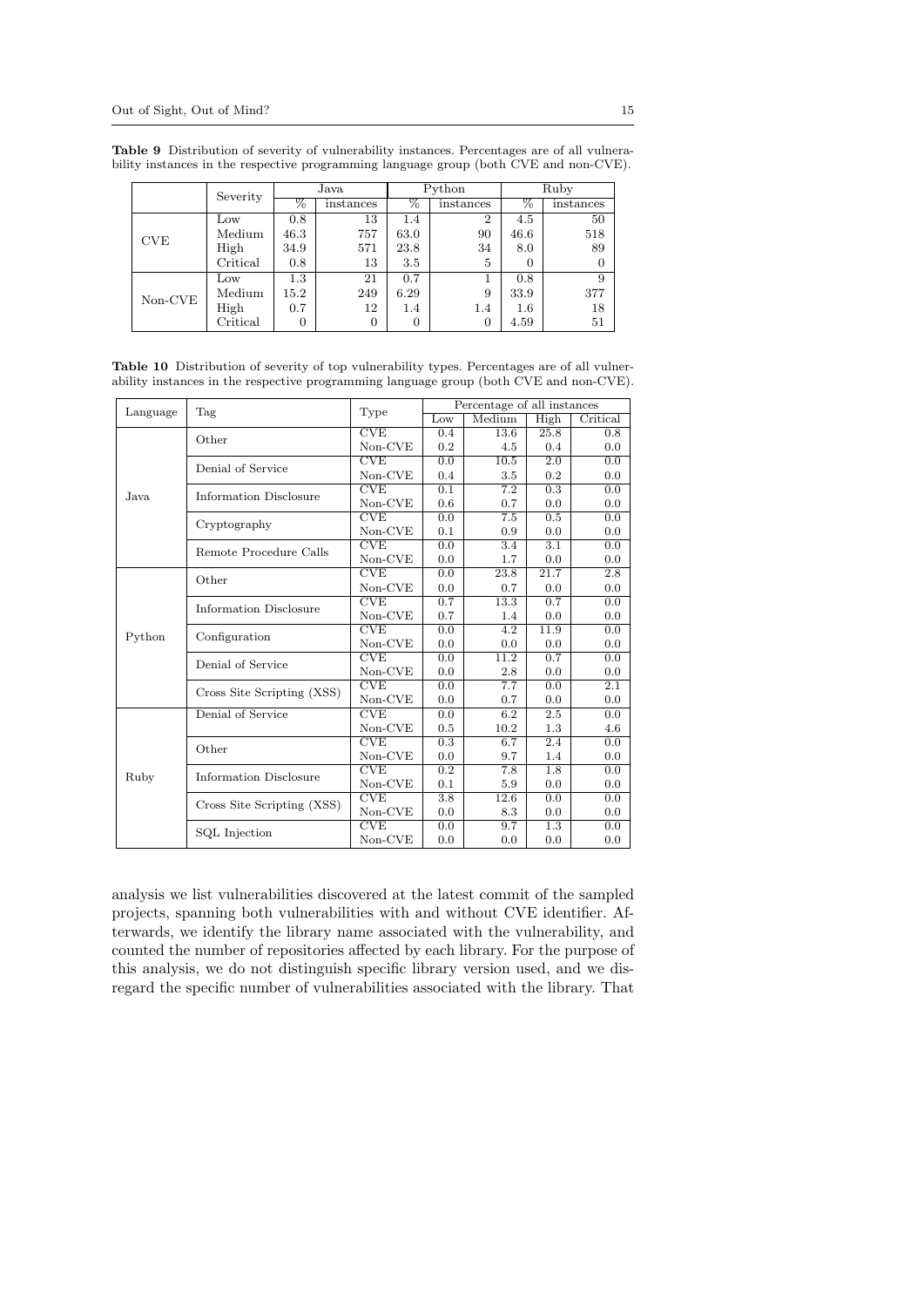is, a library with five detected vulnerabilities and another library with two detected vulnerabilities will both count as one if they are used by one project. The top five result is shown in Table 11.

We note that a vulnerable library also affects the security of the entire package ecosystem through other libraries that depend on it (see e.g. Zimmerman et al.'s work on npm [60]). Therefore, for context, we also computed the average number of libraries impacted by a library, measured as average out-degree of the transitive closure in the dependency graph of the different package ecosystems (Maven for Java, PyPI for Python, Gem for Ruby). The counts at the time data collection begins (December 2018) is 81.9 for Java, 10.3 for PyPI, and 62.2 for Gem. This indicates that the higher number of projects affected by the top vulnerable Java and Ruby libraries in the sample set is due to inherent wider impact of average library in Maven and Gem ecosystems. This in turn indicates that improving security in these ecosystems will benefit wider range of projects.

Table 11 Top vulnerable libraries by projects affected. Project count includes projects using any version of the specified library.

| Language | Library                               | Projects       |
|----------|---------------------------------------|----------------|
|          | Guava: Google Core Libraries for Java | 45             |
|          | Apache Commons IO                     | 33             |
| Java.    | Spring Web                            | 30             |
|          | jackson-databind                      | 30             |
|          | Apache Commons Collections            | 28             |
|          | numpy                                 | 23             |
|          | PyYAML                                | 9              |
| Python   | Django                                |                |
|          | requests                              |                |
|          | Pillow                                | $\overline{2}$ |
|          | rack                                  | 59             |
|          | nokogiri                              | 51             |
| Ruby     | loofah                                | 42             |
|          | activejob                             | 41             |
|          | activerecord                          | 30             |

Finding 4: Top vulnerable libraries in Java and Ruby affect relatively larger number of projects, in line with wider average impact of libraries in their package ecosystems.

### 4.1.5 Non-CVE dependency vulnerabilities as discovered by Veracode SCA

There are differing views regarding how soon vulnerabilities should be publicly disclosed, taking into account factors such as potential vendor and attacker responses [2]. As a result, there is often a lag between the discovery of a vulnerability by researchers and the inclusion of the vulnerability in the CVE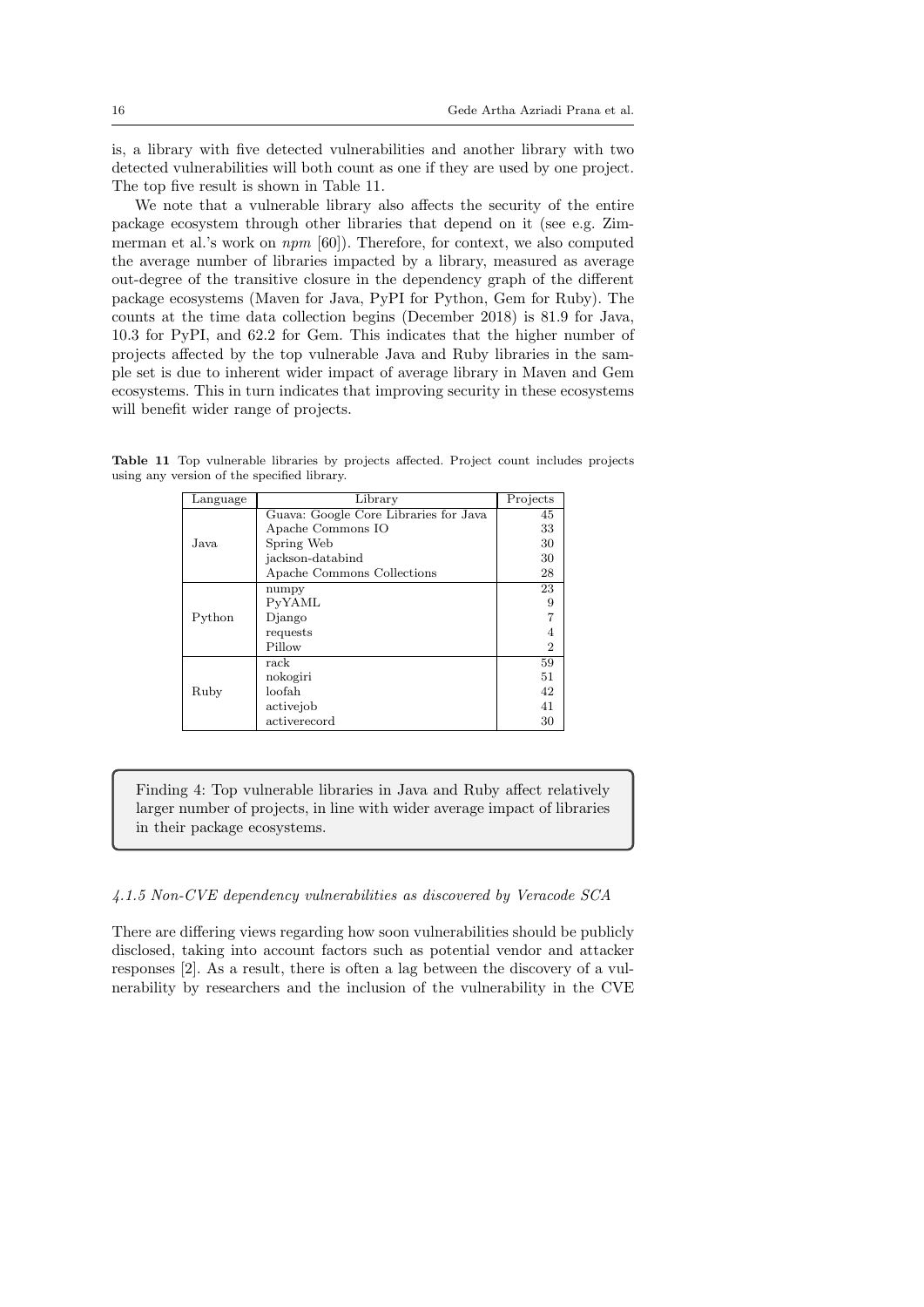list. Due to this lag, there is a risk that developers may miss some of vulnerabilities in their project dependencies even if they actively monitor and respond to CVE updates. We investigate the extent of such risk by evaluating the average percentage of dependency vulnerabilities in the latest commits of sampled projects that have not been assigned CVE IDs at the time of scan. Table 12 shows the average percentage breakdown of CVE and non-CVE dependency vulnerabilities, along with top tags associated with the non-CVE dependency vulnerabilities. It suggests that while most dependency vulnerabilities discovered in a project are CVE vulnerabilities, developers may still miss a significant percentage of vulnerabilities in their projects' dependencies if they rely on CVE list alone.

| Language |         | Percentage of Non-CVE Vulnerability | Top non-CVE Tags           |
|----------|---------|-------------------------------------|----------------------------|
|          | Min     | 0.0                                 |                            |
|          | Max     | 100.0                               | Other                      |
| Java.    | Mean    | 21.9                                | Denial of Service          |
|          | Median  | 18.2                                | Cross Site Scripting (XSS) |
|          | Std.dev | 24.1                                |                            |
|          | Min     | 0.0                                 |                            |
|          | Max     | 100.0                               | Denial of Service          |
| Python   | Mean    | 5.0                                 | Information Disclosure     |
|          | Median  | 0.0                                 | Buffer Overflows           |
|          | Std.dev | 17.3                                |                            |
|          | Min     | 0.0                                 |                            |
|          | Max     | 100.0                               | Denial of Service          |
| Ruby     | Mean    | 41.5                                | Other                      |
|          | Median  | 37.5                                | Cross Site Scripting (XSS) |
|          | Std.dev | 28.2                                |                            |

Table 12 Percentage and top tags for non-CVE vulnerabilities

Finding 5: Relying solely on public vulnerability database may cause developers to miss significant percentage of dependency vulnerabilities.

### 4.1.6 Overall persistence of dependency vulnerabilities

Persistence of dependency vulnerabilities is another aspect that we are interested in, and it is affected by two factors. One factor is how long it takes for the library developers to fix the vulnerability. A number of CVEs affect more than one version of a library, making them persistent despite library updates. An example of this is CVE-2019-17267, which affects the jackson-databind library from version 2.0.0 to 2.9.9.4. Another factor is how fast a vulnerable dependency is updated to non-vulnerable version (or removed altogether), since there is often latency in adopting the latest version of libraries [24, 25].

To obtain a general idea regarding the persistence of vulnerabilities across the period of interest, we compute per-project percentage of distinct CVEs (or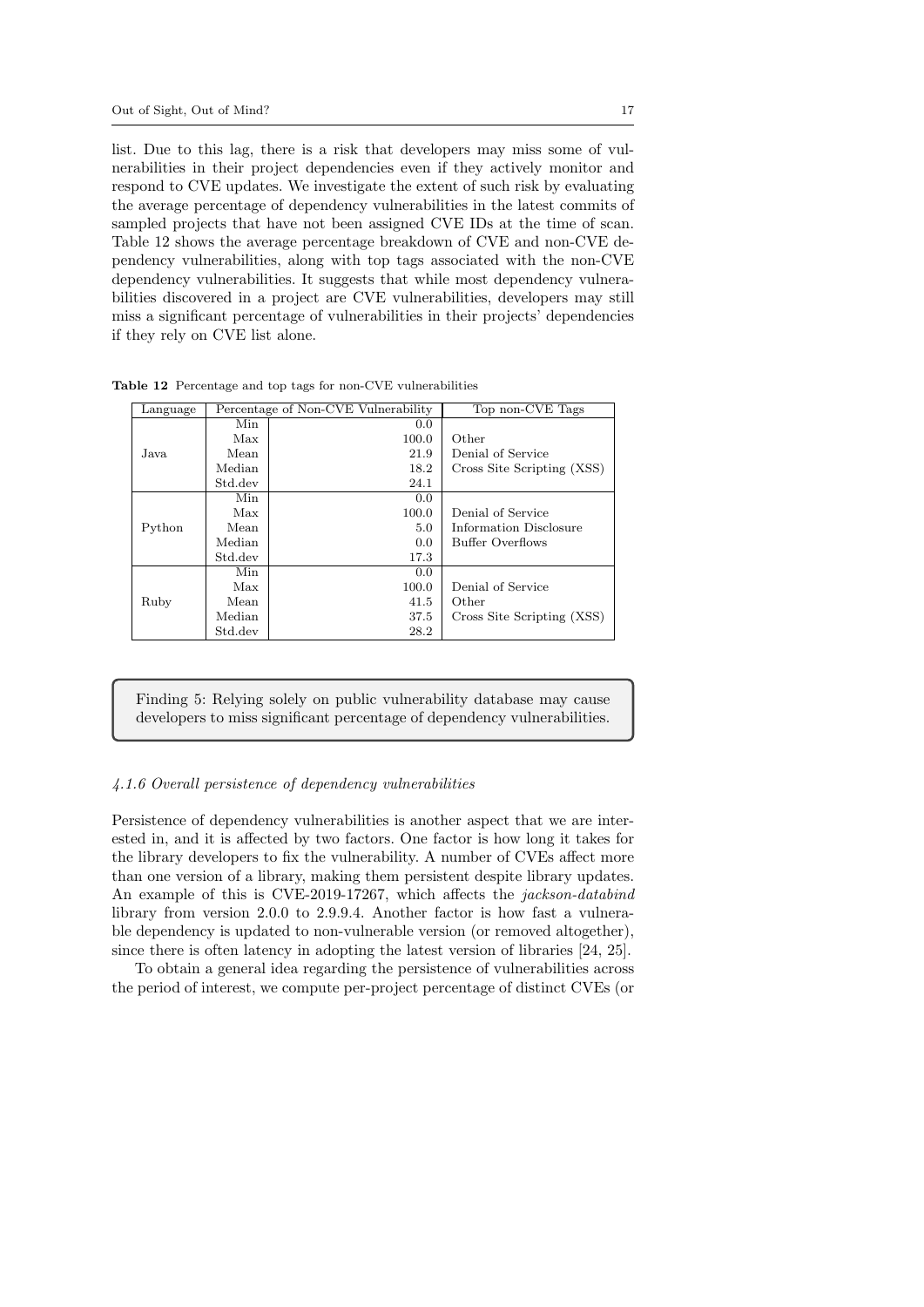Veracode SCA artifact IDs in case of non-CVE vulnerabilities) that exist at both the time of the earliest commit and the time of the latest commit in the observation period. Table 13 shows the percentage of persistent vulnerabilities for each language grouped by CVSS rating, along with top libraries by the count of persistent CVEs/artifact IDs. We found no clear relationship between survival of vulnerabilities found at first commit and their risk rating. For example, as a group, the vulnerabilities with Low rating are least persistent in Java and Python sample projects, but most persistent in Ruby sample projects. This suggests that the high overall persistence is not caused by project owners prioritizing resolution of high-risk vulnerabilities while deferring updates to resolve low-risk vulnerabilities.

|          |                            |          |       | <b>CVE</b> |                                                        |          |       | Non-CVE        |                |
|----------|----------------------------|----------|-------|------------|--------------------------------------------------------|----------|-------|----------------|----------------|
| Language |                            | Crit.    | High  | Med.       | Low                                                    | Crit.    | High  | Med.           | Low            |
|          | Projects                   | 13       | 71    | 92         | 13                                                     | $\Omega$ | 12    | 75             | 13             |
|          | Min                        | 0.0      | 0.0   | 0.0        | 0.0                                                    | N.A.     | 0.0   | 0.0            | 100.0          |
|          | Max                        | 100.0    | 100.0 | 100.0      | 100.0                                                  | N.A.     | 100.0 | 100.0          | 100.0          |
| Java     | Mean                       | 92.3     | 81.1  | 80.7       | 76.9                                                   | N.A.     | 83.3  | 85.1           | 100.0          |
|          | Median                     | 100.0    | 100.0 | 100.0      | 100.0                                                  | N.A.     | 100.0 | 100.0          | 100.0          |
|          | Std.dev                    | 27.7     | 33.6  | 34.7       | 43.9                                                   | N.A.     | 38.9  | 31.2           | 0.0            |
|          | Top libraries              |          |       |            | jackson-databind, Data Mapper for Jackson, Spring Web, |          |       |                |                |
|          | (overall)                  |          |       |            | Spring Web MVC, Bouncy Castle Provider                 |          |       |                |                |
|          | Projects                   | 3        | 29    | 20         | 3                                                      | $\Omega$ | 3     | $\overline{7}$ | $\overline{2}$ |
|          | Min                        | 100.0    | 100.0 | 0.0        | 0.0                                                    | N.A.     | 0.0   | 0.0            | 0.0            |
|          | Max                        | 100.0    | 100.0 | 100.0      | 100.0                                                  | N.A.     | 100.0 | 100.0          | 100.0          |
| Python   | Mean                       | 100.0    | 100.0 | 84.2       | 66.7                                                   | N.A.     | 66.7  | 71.4           | 50.0           |
|          | Median                     | 100.0    | 100.0 | 100.0      | 100.0                                                  | N.A.     | 100.0 | 100.0          | 50.0           |
|          | Std.dev                    | 0.0      | 0.0   | 34.0       | 57.7                                                   | N.A.     | 57.7  | 48.8           | 70.7           |
|          | Top libraries              |          |       |            | Django, numpy, Pillow, PyYAML, requests                |          |       |                |                |
|          | (overall)                  |          |       |            |                                                        |          |       |                |                |
|          | Projects                   | $\Omega$ | 38    | 82         | 45                                                     | 51       | 25    | 77             | 11             |
|          | Min                        | N.A.     | 0.0   | 0.0        | 0.0                                                    | 0.0      | 0.0   | 0.0            | 0.0            |
|          | Max                        | N.A.     | 100.0 | 100.0      | 100.0                                                  | 100.0    | 100.0 | 100.0          | 100.0          |
| Ruby     | Mean                       | N.A.     | 61.5  | 64.4       | 92.2                                                   | 88.2     | 38.3  | 61.6           | 54.6           |
|          | Median                     | N.A.     | 100.0 | 67.4       | 100.0                                                  | 100.0    | 0.0   | 66.7           | 100.0          |
|          | Std.dev                    | N.A.     | 45.9  | 36.7       | 23.7                                                   | 32.5     | 47.9  | 40.0           | 52.2           |
|          | Top libraries<br>(overall) |          |       |            | nokogiri, activerecord, loofah, rack, actionpack       |          |       |                |                |

Table 13 Per-project survival percentages of vulnerabilities present at first commit, grouped by vulnerability risk rating.

For context, we also investigate the percentage of dependencies that are not updated or removed since the first commit in the observation period, with the result shown in Table 14. In addition, we also conducted survival analysis using Kaplan-Meier method [22] on the library versions found at first commit. As different projects may update their dependencies at different times, for the survival analysis we treat each combination of project and library version as one instance. The result of this analysis is shown in Figure 5. Both Table 14 and Figure 5 show that in many cases, libraries that exist at the beginning of the observation period are not changed by project owners throughout the period. To investigate whether this is due to lack of a newer version of said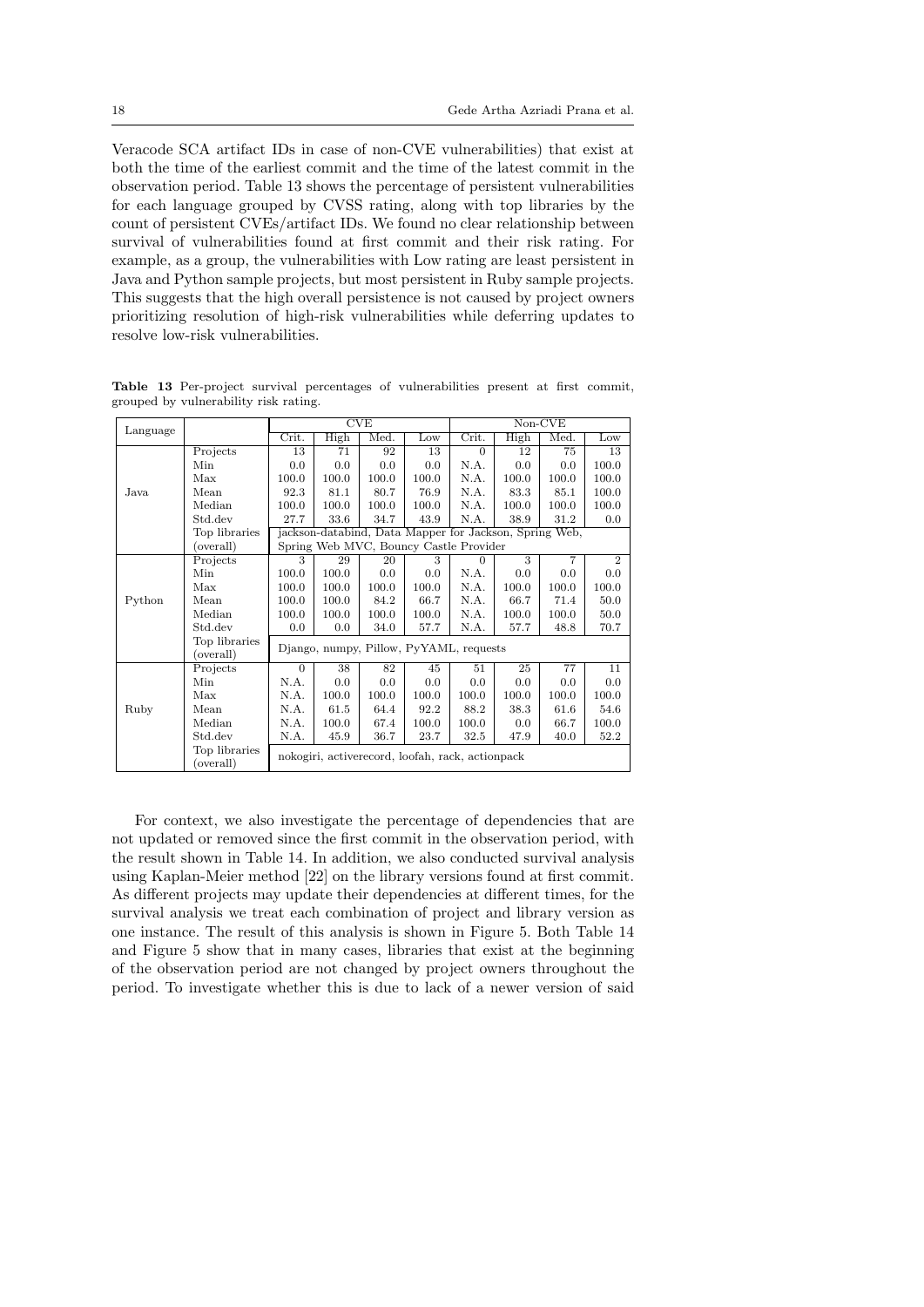libraries, we examine per-project percentages of unchanged dependencies for which newer versions already exist. As shown in Table 15, in most cases the unchanged dependencies are outdated, yet not replaced. In addition to this, we also investigated vulnerabilities that persist throughout the observation period despite the update of the associated dependencies, with the result shown in Table 16. We find that in most of the projects, such vulnerabilities form only a small part of persistent vulnerabilities. Our findings indicate that the persistence of vulnerabilities are caused more by project owners' latency in updating dependencies instead of the vulnerabilities themselves being persistent across library versions.

Table 14 Per-project percentages of dependencies in first commit that remains unchanged throughout the observation period. Median and mean commit counts are shown as indicators of sample projects' activity levels.

|        |      |       |      |        |         | Median | Mean   |
|--------|------|-------|------|--------|---------|--------|--------|
|        | Min  | Max   | Mean | Median | Std.dev | commit | commit |
|        |      |       |      |        |         | count  | count  |
| Java   | 4.8  | 100.0 | 79.6 | 96.9   | 27.8    | 23.0   | 104.6  |
| Python | 20.0 | 100.0 | 94.2 | 100.0  | 15.7    | 20.5   | 76.4   |
| Ruby   | 2.7  | 100.0 | 79.5 | 100.0  | 30.8    | 16.0   | 56.9   |



Fig. 5 Kaplan-Meier curve of vulnerable and non-vulnerable libraries detected at first commit.

Table 15 Per-project percentage of unchanged dependencies for which newer version already existed at latest commit. Percentages are of all unchanged dependencies in the same project.

|        | Min | Max   | Mean | Median | Std.dev |
|--------|-----|-------|------|--------|---------|
| Java   | 0.0 | 100.0 | 75.4 | 80.0   | 24.0    |
| Python | 0.0 | 100.0 | 77.6 | 80.0   | 21.0    |
| Rubv   | 0.0 | 100.0 | 58.0 | 57.4   | 23.4    |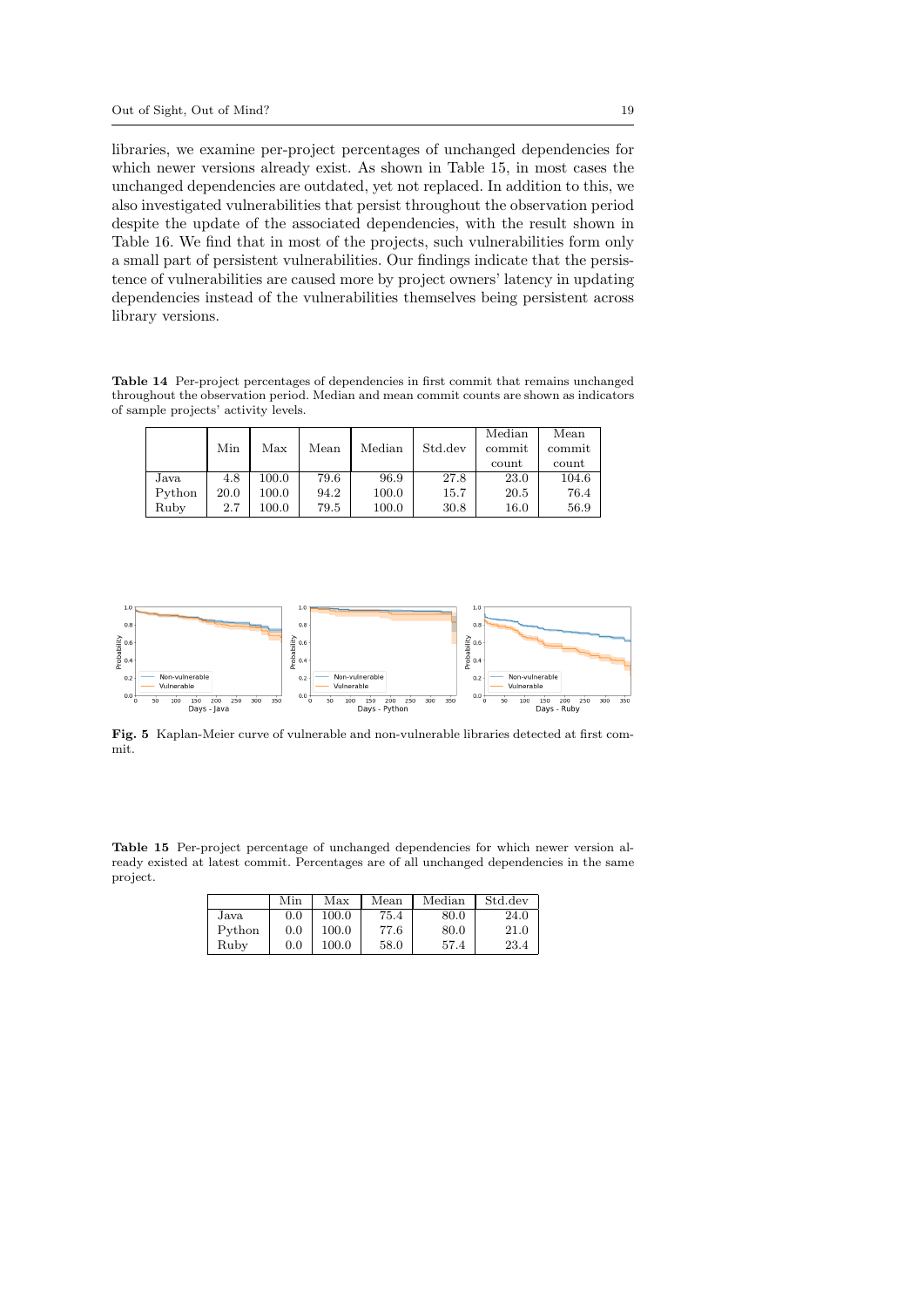Table 16 Per-project percentage of vulnerabilities that persist despite update of associated dependency. Percentages shown are that of all persistent vulnerabilities in the same project.

|        | Min | Max   | Mean | Median | Std.dev |
|--------|-----|-------|------|--------|---------|
| Java   | 0.0 | 100.0 | 18.4 |        | 31.9    |
| Python | 0.0 | 100.0 | 7.4  |        | 25.8    |
| Ruby   | 0.0 | 100.0 | 36.7 | 6      | 43.4    |

Finding 6: Dependencies are not frequently updated or changed by project owners despite availability of updated libraries, and therefore any vulnerabilities contained will persist.

# 4.1.7 Change of number of dependency vulnerabilities over the period of observation

To examine whether the sampled projects generally become less vulnerable or more over the observation period, we computed the dependency vulnerability counts of each of the 450 projects at their first commits in the observation period (i.e. first commit in November 2017) as well as the latest commits in the period (i.e. latest commit in October 2018). We subsequently apply Wilcoxon signed-rank test on the vulnerability counts at the first and the latest commits to investigate whether they are significantly different. Since the number of dependencies of a project may also change during the same 1-year period, we also performed the same analysis on dependency counts for comparison. Table 17 shows that dependency vulnerability counts tends to decrease despite increase in the number of dependencies in the 1-year period.

Finding 7: Dependency vulnerability counts do not increase over the 1-year study period, despite slight increase in number of dependencies.

#### 4.1.8 Time required to resolve dependency vulnerabilities

To analyze the time to resolve dependency vulnerabilities, we listed the different dependency vulnerabilities detected in a repository during the observation period. Afterwards, we identify the commit  $C<sub>1</sub>$  where the dependency vulnerability is first detected in the repository during the period, as well as the commit  $C_2$  in which the dependency vulnerability is last detected in the same repository. We subsequently identify commit  $C_3$  which is the first commit after  $C_2$  in the repository. For dependency vulnerabilities that already exist at first commit in the period of interest, we use the time of first commit as starting time. We exclude dependency vulnerabilities that still exist at the latest commits. We define the time to fix the dependency vulnerability (i.e. by updating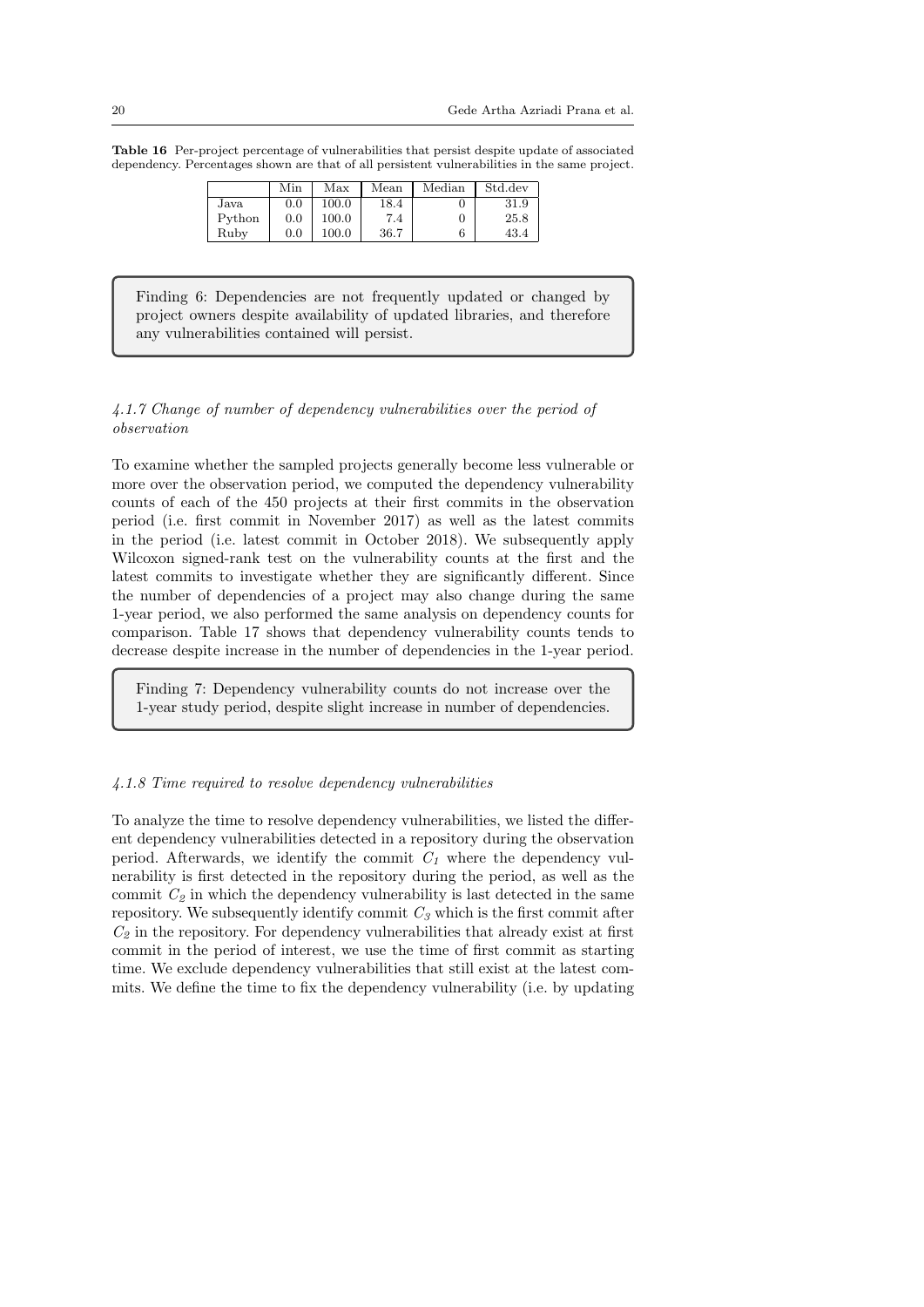|               |                         |          | Java               |                | Python             |          | Ruby                                     |
|---------------|-------------------------|----------|--------------------|----------------|--------------------|----------|------------------------------------------|
|               |                         | CVE      | Non-<br><b>CVE</b> | CVE            | Non-<br><b>CVE</b> | CVE      | $\overline{\text{Non}}$<br>$_{\rm{CVE}}$ |
|               | $\top$                  | 162.0    | 25.0               | 12.0           | 0.0                | 0.0      | 36.0                                     |
| Dependency    | p-value                 | 0.000    | 0.001              | 0.389          | 0.046              | 0.000    | 0.000                                    |
| vulnerability | Min at first commit     | $\Omega$ | 0                  | $\overline{0}$ | $\Omega$           | $\Omega$ | 0                                        |
| counts        | Min at last commit      | $\Omega$ | $\Omega$           | $\Omega$       | $\Omega$           | $\Omega$ | $\Omega$                                 |
|               | Max at first commit     | 99       | 19                 | 30             | 6                  | 46       | 31                                       |
|               | Max at last commit      | 98       | 19                 | 30             | 6                  | 42       | 31                                       |
|               | Mean at first commit    | 9.8      | 2.1                | 0.9            | 0.1                | 6.6      | 5.1                                      |
|               | Mean at last commit     | 9.0      | $1.9\,$            | 0.9            | 0.1                | 4.4      | $3.0\,$                                  |
|               | Median at first commit  | 2.0      | 1.0                | 0.0            | 0.0                | 1.5      | 1.0                                      |
|               | Median at last commit   | 1.0      | 0.0                | 0.0            | 0.0                | 1.0      | 1.0                                      |
|               | Std.dev at first commit | 15.8     | $3.5\,$            | $3.6\,$        | 0.6                | 9.9      | 7.7                                      |
|               | Std.dev at last commit  | $15.6\,$ | $3.3\,$            | $3.6\,$        | 0.5                | 7.2      | 5.2                                      |
|               | T                       |          | 450.0              |                | 124.0              |          | 388.0                                    |
| Dependency    | p-value                 |          | 0.011              |                | 0.005              |          | 0.000                                    |
| counts        | Min at first commit     |          | $\Omega$           |                | $\Omega$           |          | $\Omega$                                 |
|               | Min at last commit      |          | $\Omega$           |                | $\Omega$           |          | 0                                        |
|               | Max at first commit     |          | 270                |                | 196                |          | 241                                      |
|               | Max at last commit      |          | 287                |                | 196                |          | 356                                      |
|               | Mean at first commit    |          | 35.8               |                | 9.6                |          | 63.2                                     |
|               | Mean at last commit     |          | 36.0               |                | 10.4               |          | 66.2                                     |
|               | Median at first commit  |          | 15.5               |                | 4                  |          | 49.5                                     |
|               | Median at last commit   |          | 17                 |                | $\overline{4}$     |          | 50.5                                     |
|               | Std.dev at first commit |          | 47.6               |                | 19.6               |          | 54.2                                     |
|               | Std.dev at last commit  |          | 47.5               |                | 20.3               |          | 61.9                                     |

Table 17 Vulnerability and dependency count changes during observation period. T denotes T statistic of Wilcoxon signed-rank test.

the project's dependency to non-vulnerable version or removing the dependency altogether) as the difference between committer timestamp of  $C_3$  and  $C_1$ .

We compute the figure for each repository containing the dependency vulnerability, and subsequently compute the min, max, mean, median, as well as standard deviation of the values. Table 18 show the result, broken down into vulnerabilities with and without CVE. We find that on average, the fixed vulnerabilities take 3-5 months to fix. Our finding suggests that dependency vulnerabilities not only tend to be persistent, but even the ones that are resolved take a long time to fix.

Finding 8: On average, resolved dependency vulnerabilities take 3-5 months to fix. For vulnerabilities with CVE, average resolution times are 145.3, 134.5, and 98.8 days for our Java, Python, and Ruby datasets respectively. For vulnerabilities without CVE, the average times are 136.3 days for Java, 101.3 days for Python, and 94.1 days for Ruby.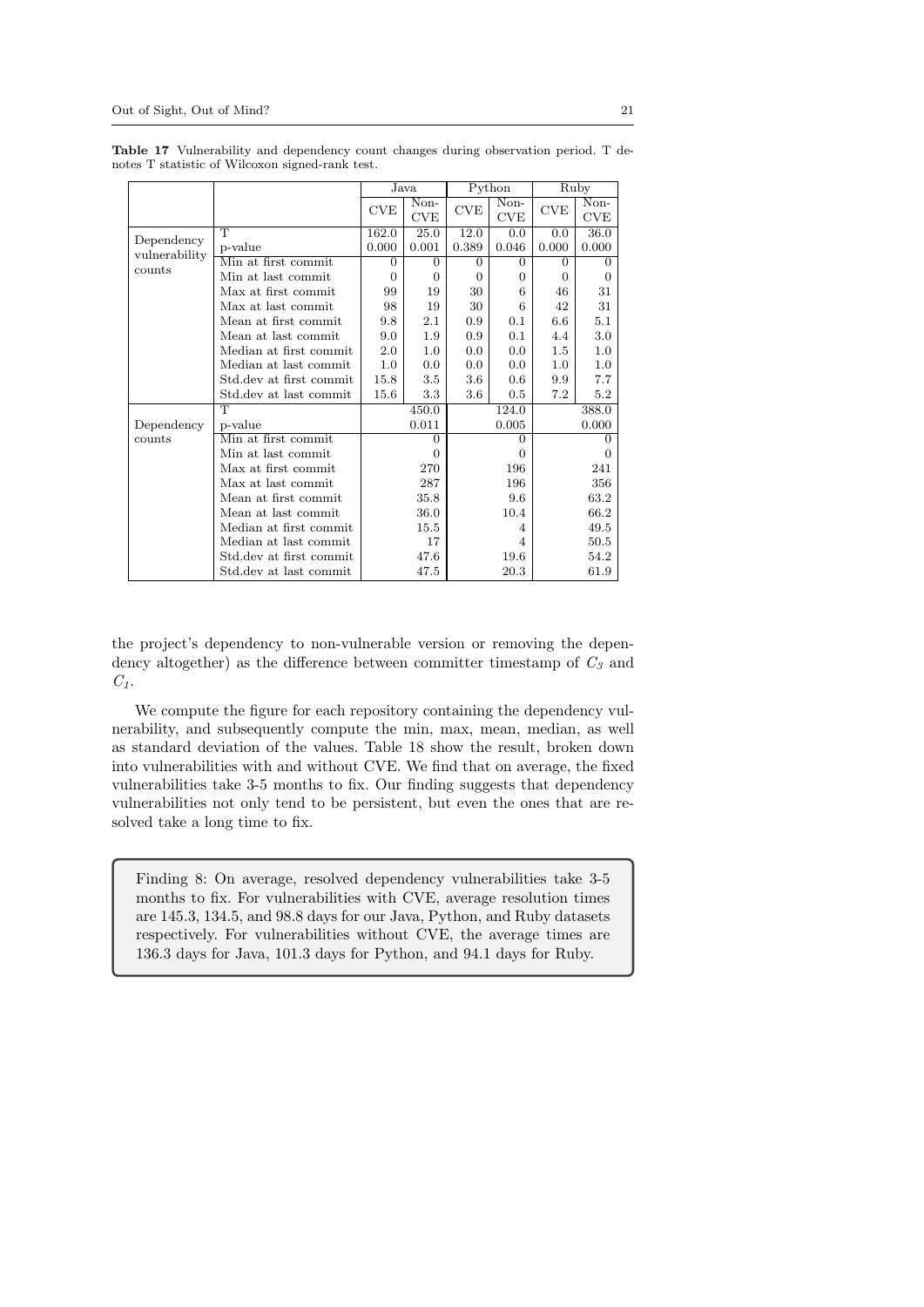| Vulnerabilities with CVE |      |       |                         |        |                              |  |  |  |
|--------------------------|------|-------|-------------------------|--------|------------------------------|--|--|--|
|                          | Min  | Max   | Mean                    | Median | Std.dev                      |  |  |  |
| Java                     | 0.0  | 361.0 | 145.3                   | 126.0  | 125.2                        |  |  |  |
| Python                   | 0.1  | 238.7 | 134.5                   | 174.5  | 80.7                         |  |  |  |
| Ruby                     | 0.0  | 364.8 | 98.8                    | 81.3   | 99.3                         |  |  |  |
|                          |      |       | Non-CVE Vulnerabilities |        |                              |  |  |  |
|                          | Min  | Max   | Mean                    | Median | $\overline{\text{Std}}$ .dev |  |  |  |
| Java                     | 0.0  | 361.0 | 136.3                   | 150.2  | 104.3                        |  |  |  |
| Python                   | 21.6 | 228.2 | 101.3                   | 75.2   | 79.0                         |  |  |  |
| Ruby                     | 0.0  | 364.8 | 94.1                    | 69.2   | 102.1                        |  |  |  |

Table 18 Time taken to fix vulnerabilities in days

4.2 RQ2: What are the relationships between dependency vulnerabilities in a project's open-source dependencies with the attributes of the project and its commits?

#### 4.2.1 Project attributes

A popular view regarding open-source software development is reflected in Linus' Law as formulated by Eric Raymond [45]: "Given enough eyeballs, all bugs are shallow". A larger community of developer and reviewers (official testers as well as users) is often expected to improve ability to discover bugs in a software project, including vulnerabilities. This is often used to argue that open source software is more secure [18, 56]. On the other hand, some hold the view that having too many developers can be detrimental (following the notion that "too many cooks spoil the broth"), and there have been studies by Meneely and Williams [30, 31] investigating these opposing views and the extent at which larger number of developers starts to correlate with more vulnerabilities.

Other than the two studies, a number of other works have investigated relationship between the presence of vulnerabilities and various combination of metrics related to software, developer activity, and execution complexity (e.g. [61, 50, 48, 49]), typically with the overall objective of predicting location of vulnerability in a software project's source code. While the focus of our study is different, considering the view regarding Linus' Law, and another view that higher project complexity and larger project size tend to result in the project being more prone to bugs, we decide to examine whether OSS dependency vulnerability correspond to some project-level metrics: project popularity, complexity, and size. As a proxy for the project's popularity, we use number of commit authors as well as its GitHub stargazers count. As measure of project complexity, we use counts of direct and transitive dependencies of the project, since we are interested strictly in the vulnerabilities resulting from the dependencies instead of the vulnerabilities in the project's own code. Our hypothesis is that larger network of project dependencies will make it more difficult for project maintainers to track and update all dependencies to avoid vulnerable versions.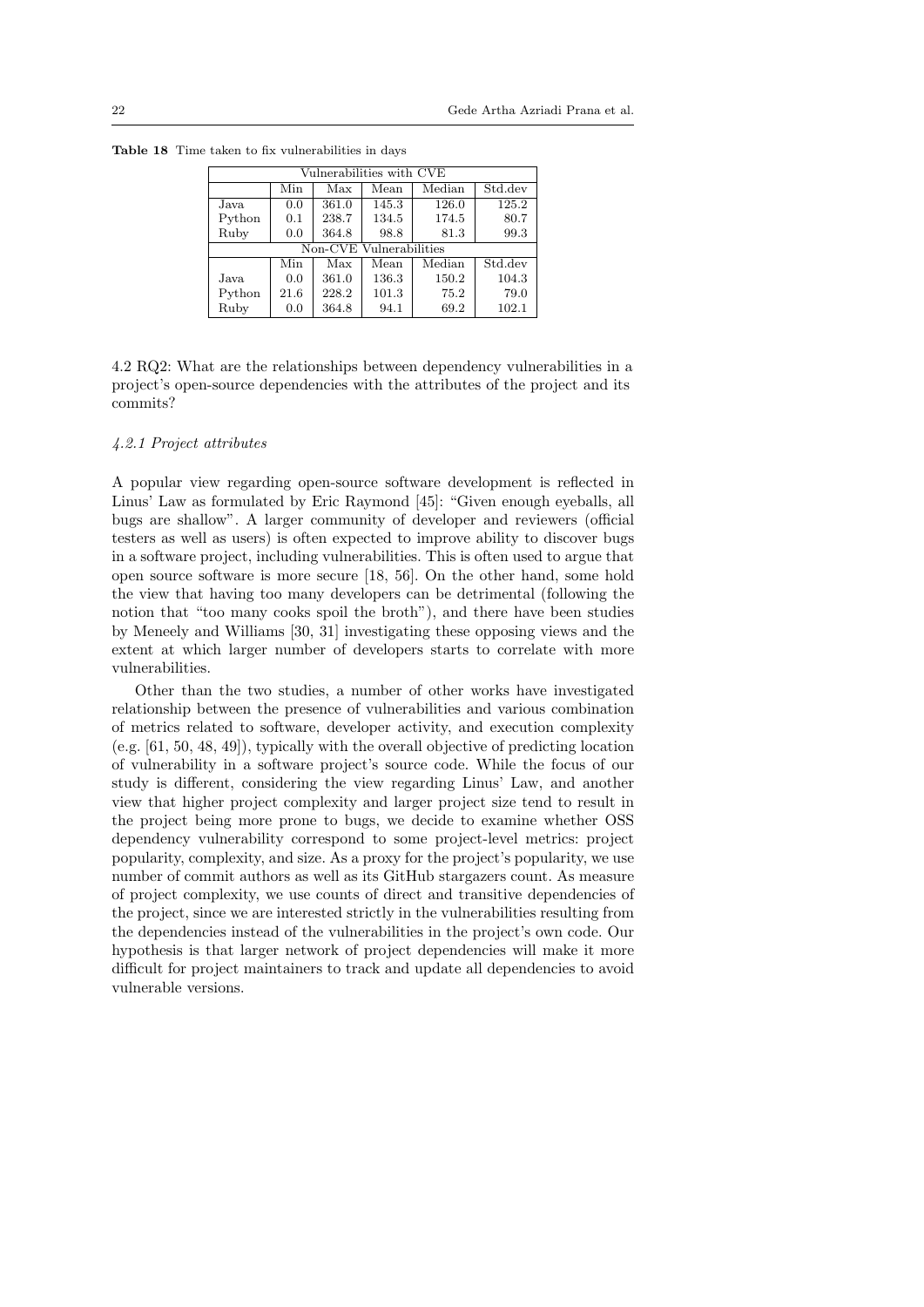To investigate the relationship between project attributes and total count of vulnerabilities in its open-source dependencies, we constructed a negative binomial regression model [17]. We chose this regression model because it is more suitable than standard linear regression for non-negative count data [16], and it has also been used in several works in software engineering domain [3, 39, 54, 55]. For this analysis, we use the number of dependency vulnerabilities at the time of latest commit in the observation period as well as the following project attributes:

- Age: Project's age, measured as difference between timestamps of project's last commit in the observation period and the first commit in the project repository, in days.
- Commits: Total number of commits.
- Commit authors: Total number of distinct commit authors.
- Repository total LOC: Total LOC in repository excluding test code. Tests are omitted for consistency as Veracode SCA scans ignore test dependencies. Filtering is done by directory, i.e. for Java samples (which are Maven projects), we exclude  $src/test/$  which is the typical test location in Maven project structure. For Python and Ruby, we exclude subdirectories named test/ and tests/.
- Stargazers count: Number of stars the repository have, as a measure of its popularity.
- Direct dependencies: Number of direct dependencies.
- Transitive dependencies: Number of transitive dependencies.

We use *statsmodels* [46] implementation of the negative binomial regression, and the results are shown in Table 19.

| Variable                | Java     |         |          | Python                             | Ruby     |       |
|-------------------------|----------|---------|----------|------------------------------------|----------|-------|
|                         | coef     | P<br> z | coef     | $P^{\, \cdot}$<br>$\boldsymbol{z}$ | coef     | 1zI   |
| Age                     | 0.000    | 0.218   | 0.000    | 0.596                              | $-0.001$ | 0.007 |
| Commits                 | 0.000    | 0.922   | 0.001    | 0.868                              | $-0.001$ | 0.220 |
| Commit authors          | $-0.015$ | 0.668   | 0.072    | 0.191                              | $-0.030$ | 0.179 |
| <b>LOC</b>              | 0.000    | 0.488   | 0.000    | 0.254                              | 0.000    | 0.520 |
| Stargazers              | 0.000    | 0.962   | 0.000    | 0.079                              | 0.000    | 0.170 |
| Direct dependencies     | 0.013    | 0.109   | 0.145    | 0.002                              | 0.031    | 0.000 |
| Transitive dependencies | 0.016    | 0.000   | $-0.046$ | 0.006                              | $-0.005$ | 0.103 |

Table 19 Negative binomial regression results on project attributes. Shaded cells indicate attributes with statistically significant contribution to dependency vulnerability count.

The results show that the project's age, number of commits, number of developers, popularity, and project size has negligible effect on the dependency vulnerability counts. This suggests that frequent commits, involvement of more developers in a project, and the project's popularity do not translate into better or worse handling of vulnerable dependencies. Possible reasons for the lack of improved handling include lack of awareness regarding the vulnerabilities as well as the presence of dependency constraints that hinder developers from updating project dependencies or switching to a different library (even if there's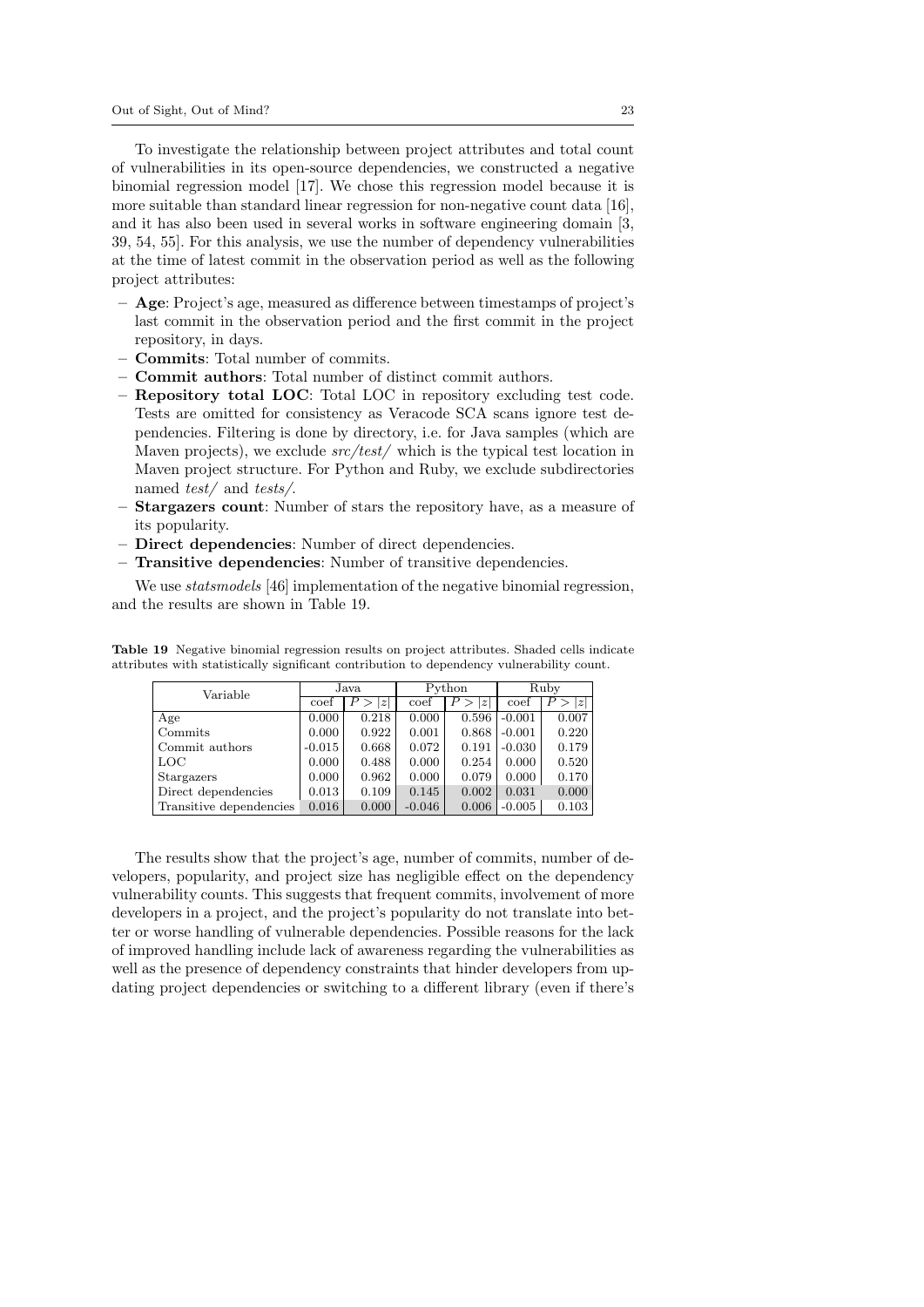known vulnerability in the currently-used versions). On the other hand, most direct dependency counts have more statistically significant effects.

Overall, the results suggest that dependency vulnerabilities can likely be managed more effectively through reduction of number of direct dependencies than through recruitment of additional personnel. This reduction can for example be achieved by replacing multiple small libraries with single library that is known to have good security track record.

Finding 9: To mitigate risk from dependency vulnerabilities, managing dependencies will be more effective compared to increasing number of contributors, project activity level, or managing the project's size.

# 4.2.2 Commit attributes

Beside works that focus on predicting vulnerability location using various metrics, a number of works in the field of vulnerability prediction focus on identifying vulnerability-contributing commits [32, 4, 42]. Among other findings, larger changes and developer inexperience have been found to be associated with higher likelihood of a commit introducing vulnerability. Given this, we are also interested in investigating whether experience of developer making the commit or the scale of change caused by a commit correspond with number of dependency vulnerabilities detected after the particular commit. For this analysis, we consider three types of commits:

- 1. Commits that increase vulnerability count (e.g. due to introduction of vulnerable dependency)
- 2. Commits that decrease vulnerability count (e.g. due to removal or update of vulnerable dependency)
- 3. Commits that do not change vulnerability count

The breakdown of the three types of commits for the three programming languages is shown in Table 20. As for the commit attributes, we examine the following attributes in this analysis:

- Developer experience: We use the number of prior commits in the project as a proxy, since it is not possible to objectively measure and compare actual experience of commit authors directly.
- Number of affected files: Total count of files affected by the commit, regardless of operation type (line addition, line deletion etc.).
- Churn: Total number of added and deleted lines in the commit.
- Total LOC of affected files: Sum of number of lines of code of files affected by the commit, as a measure to distinguish commits affecting small files versus commits affecting large ones.
- Total Complexity of affected files: Sum of cyclomatic complexity [29] of files affected by the commit, as a measure to distinguish commits affecting simple files versus commits affecting complex ones.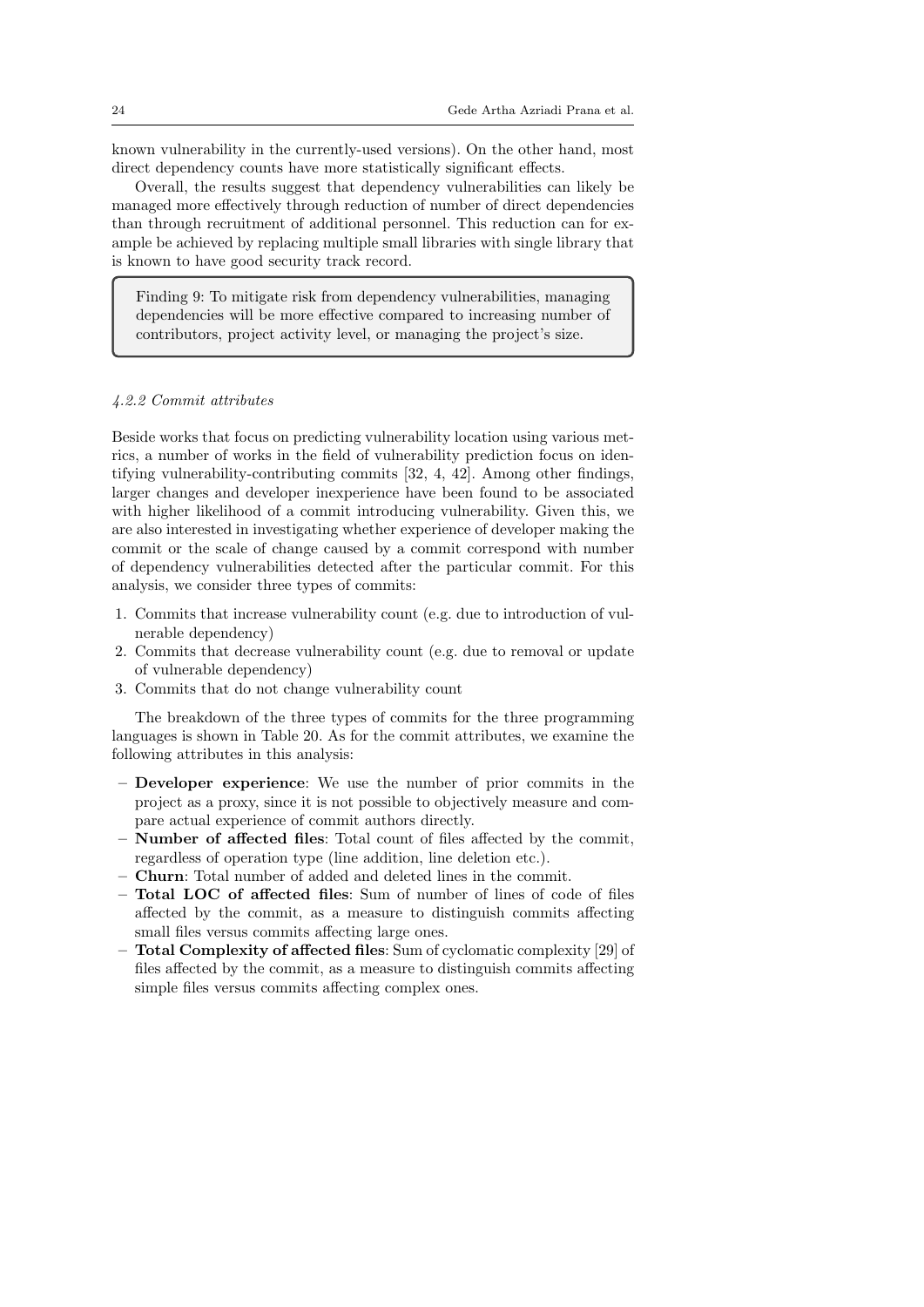With the exception of developer experience calculation, we use PyDriller [51] to obtain the metrics. We constructed a logistic regression model using statsmodels [46] implementation, and examined the resulting coefficients for the different attributes. The result, shown in Table 21, indicates that there is no clear relationship between dependency vulnerabilities with all attributes being examined. A possible explanation is that the dependency changes often occur together with a variety of other changes, such as addition of a large module, a small fix, or deletion of deprecated code. These changes that involve addition or removal of dependencies are diverse in size, for example, a library update from vulnerable versions to non-vulnerable version may only involve changing one line. In addition, as vulnerabilities in dependencies are less visible to developers than issues in their own code, developer experience do not necessarily translate to better handling of security risk from dependencies. In view of this, it seems discouraging large changes on each commit or assigning more experienced developers will not be an effective way to manage security risk from dependencies. It may be better, for example, for the development team to instead maintain a list of "known-good" libraries that each developer can use as they see fit.

Table 20 Counts of the three categories of commits for Java, Python, and Ruby samples

|                                            | Java | Python | Ruby |
|--------------------------------------------|------|--------|------|
| Commits that decreases vulnerability count | 69   |        | 231  |
| Commits that increases vulnerability count | 28   |        | 94   |
| Commits that causes no count change        | 3936 | 6125   | 8901 |

Table 21 Logistic regression results on commit attributes. Shaded cells indicate attributes with statistically significant contribution to dependency vulnerability count.

| Attribute                        | Java.        |                         |           | Python    | Ruby         |                       |  |
|----------------------------------|--------------|-------------------------|-----------|-----------|--------------|-----------------------|--|
|                                  | coef.        | P ><br>$\boldsymbol{z}$ | coef.     | P ><br>1z | coef.        | P ><br>$\overline{z}$ |  |
| Vulnerability-increasing commits |              |                         |           |           |              |                       |  |
| Affected files                   | 0.0069       | 0.448                   | 0.0291    | 0.590     | $-0.0040$    | 0.643                 |  |
| Churn                            | 0.0001       | 0.026                   | $-0.0010$ | 0.875     | $-3.004e-06$ | 0.885                 |  |
| LOC                              | $-8.63e-05$  | 0.694                   | $-0.0038$ | 0.177     | 1.803e-05    | 0.639                 |  |
| Complexity                       | $-0.0002$    | 0.847                   | 0.0010    | 0.487     | 0.0002       | 0.660                 |  |
| Author experience                | $-0.0017$    | 0.105                   | $-0.0309$ | 0.123     | $-0.0002$    | 0.039                 |  |
| Vulnerability-decreasing commits |              |                         |           |           |              |                       |  |
| Affected files                   | $-0.0051$    | 0.723                   | 0.0237    | 0.353     | 0.0012       | 0.178                 |  |
| Churn                            | 0.0002       | 0.087                   | $-0.0019$ | 0.644     | $-2.682e-05$ | 0.042                 |  |
| LOC                              | $-2.865e-06$ | 0.941                   | $-0.0009$ | 0.330     | 3.784e-05    | 0.040                 |  |
| Complexity                       | $-0.0010$    | 0.242                   | 0.0005    | 0.650     | $-4.729e-05$ | 0.279                 |  |
| Author experience                | $-0.0010$    | 0.050                   | $-0.0023$ | 0.144     | $-9.916e-05$ | 0.058                 |  |

Finding 10: There is no clear relationship between dependency vulnerability count with attributes of the commit including author experience.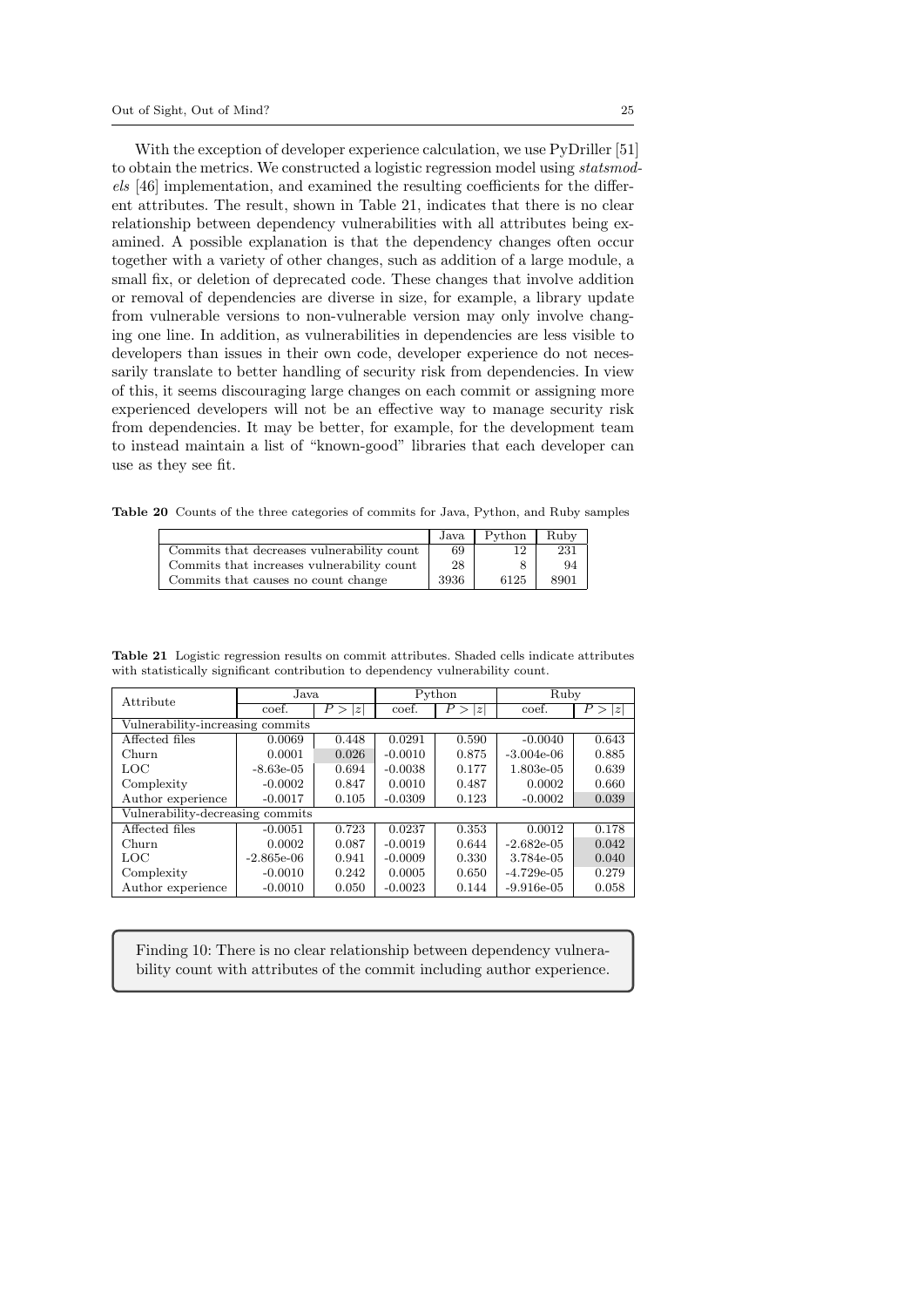# 5 Discussion and Implications

Our results indicate that dependency vulnerability issue affects a wide range of projects, and that such vulnerabilities tend to be persistent, despite overall tendency for the count to decrease.

### 5.1 Implications for library users

Examination of the dataset shows that most libraries used by sampled projects are used transitively, and the number of transitive dependencies is typically much larger than those of direct dependencies. Further, Finding 1 highlights the importance for development teams to perform checks beyond their own code and direct dependencies, and Finding 6 reinforces the need for developers to be vigilant of potential dependency vulnerability beyond those in public database. Finding 7 suggests importance of monitoring and applying updates to project dependencies. Overhead of such effort can be reduced by integrating vulnerability scanning tools or comprehensive software composition analysis tools into the development team's Continuous Integration workflow. In view of typical latency before vulnerabilities become publicly known and additional latency before a fix is available, understanding of common vulnerability types (Finding 2) enables library users to anticipate security risks from such vulnerabilities when designing their software or production environment, for example by applying relevant recommendations from organizations such as OWASP<sup>9</sup>.

Finding 9 suggests that there is value in attempting to simplify a project's dependency set to reduce vulnerabilities. Relating our finding to the findings of Abdalkareem et al. [1] regarding prevalent usage of libraries that implement simple tasks but lack tests and introduce many dependencies of their own, one practical step library users can try is to reduce their projects' dependency on such libraries. This can be done, for example, by replacing a group of such libraries with single library that covers the same set of functions and has a good security track record. Beyond this, library users will likely also benefit by selecting a set of libraries that share a common set of dependencies (including the specific version numbers) for their projects.

## 5.2 Implications for library developers

The update latency related to vulnerable dependencies, which contributes to dependency vulnerability persistence (as per Finding 6) and long resolution time (as per Finding 8), suggests that it is important for library developers to make library updates easier, as well as to encourage library users to perform timely update of their projects' dependencies. Given that library users' beliefs regarding potential risks of updating will be strongly affected by personal

 $^9\,$ https://cheatsheetseries.owasp.org/index.html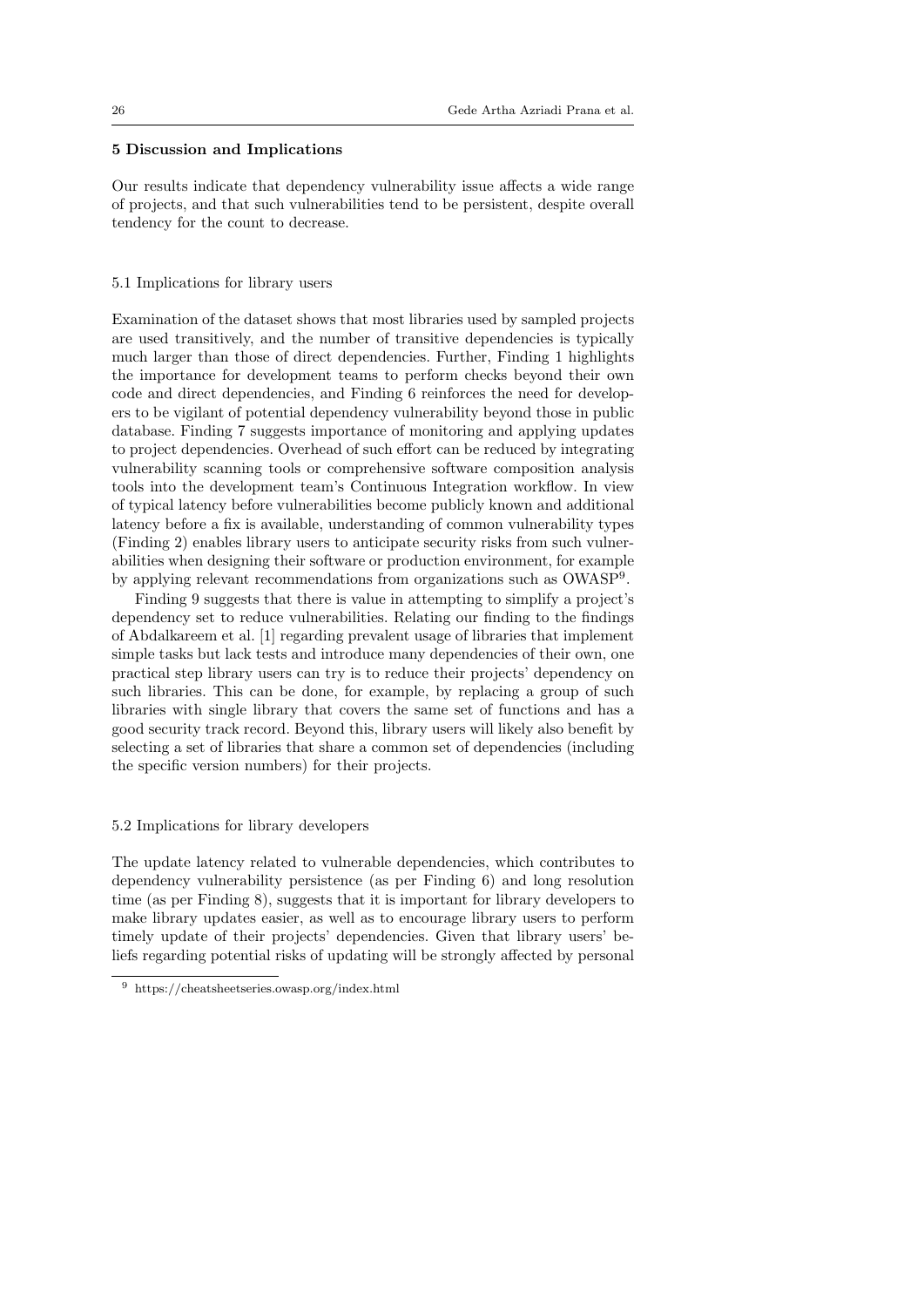experience [11], it will be useful to allay library users' concerns about potential risks of update by providing comprehensive tests and documentation, in addition to maintaining good communication with library users.

### 5.3 Implications for researchers

The update latency related to vulnerable dependencies, which result in high persistence of dependency vulnerabilities and long resolution time (Findings 6 and 8), suggests the need for better dependency monitoring and update approaches. One line of work that needs to be explored further is automatic program transformation to allow client code to catch up with the latest updates [13, 26, 53]. Such technique will facilitate smoother dependency update, however, accuracy of existing works is not perfect, and they tend to be limited to particular set of API (e.g. Android APIs). Related to this, our work also demonstrates the value of research into automated techniques to detect breaking changes in library updates, particularly those that are generalizable, as existing works [19, 34, 35] focus on specific language and package ecosystem (Veracode SCA itself supports detection of whether an update is likely to break a build, but supported languages are currently limited to Java, Python, and Ruby).

The findings also demonstrate the value in researching approaches to recommend libraries known to be secure to developers starting new projects, as developers may not readily update or change their project's dependency set afterwards, even after the discovery of vulnerabilities. In addition, over lifetime of a project, some of its dependencies may cease to be actively maintained, and those dependencies may subsequently become less secure compared to contemporary alternatives. Detection of such situation and recommendation of alternatives may help project developers keep their work secure. Some tools such as *WhiteSource* and Veracode SCA are able to detect outdated libraries and automatically generate pull request for updates to newer version of the same libraries<sup>10,11</sup>. However, to our knowledge, currently SCA tools do not provide alternative library recommendations based on security track record and update frequency.

Lastly, the prevalence of certain types of dependency vulnerabilities across different languages (e.g. "Denial of Service" and "Information Disclosure") as per Finding 2 indicates potential widespread benefit from research into the resolution or mitigation of such vulnerabilities. It will also be beneficial to conduct future research into common root causes of frequently-discovered vulnerability types, and methods to prevent or detect such issues in library code.

 $^{10}\,$ https://help.veracode.com/reader/hHHR3gv0wYc2WbCclECf\_A/EDLOi6PYdFYDvenrK\_0vCQ  $^{11}\,$ https://help.github.com/en/github/managing-security-vulnerabilities/about-security-

alerts-for-vulnerable-dependencies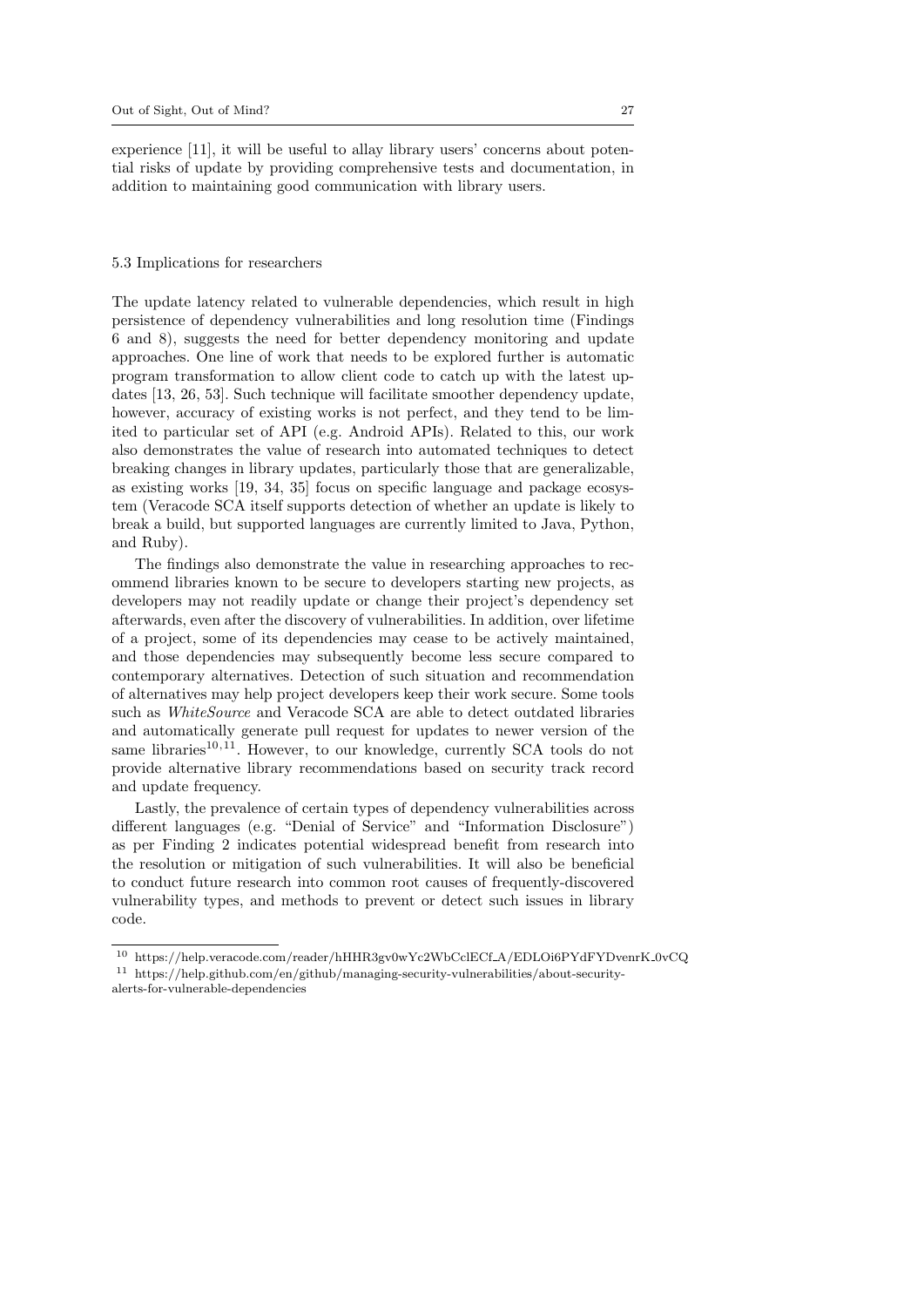# 6 Threats to Validity

#### 6.1 Threats to internal validity

Threat to internal validity stems from limitations related to data and analysis capability of the Veracode SCA tool and its associated platform database. It makes no claim of complete identification of libraries and associated information, and is affected by information in the files it analyzes. We attempt to mitigate this threat by focusing on software projects developed using popular programming languages. Another threat to validity, which affects analyses related to correlation between vulnerability and project attributes, originates from the time difference between the latest commit analyzed and the extraction time of the project metadata from GitHub, during which there may be change in attribute's values. Regarding the correlation between the vulnerability and the commit attributes, a threat to internal validity stems from difficulty to accurately measure and compare the experience levels of the commit authors. In this work we used the number of prior commits in the same project as a proxy. The next threat to internal validity, which affects computation of average time needed to fix dependency vulnerabilities, originate from vulnerabilities that have already existed in sample projects since before beginning of the observation period, as well as vulnerabilities that are not yet fixed by the end of the observation period.

### 6.2 Threats to external validity

Generalizability of our findings may be affected by two factors. First, different software projects may use different open-source libraries, which may in turn have different kinds of vulnerabilities and licenses. We attempt to mitigate this threat by performing random selection from reaper dataset without regard to project type. Another external threat to validity comes from the fact that the sampled repositories contain projects that have existed for a few years and are still actively developed. While our results indicate no strong correlation between the number of commits in the period of interest and the number of vulnerabilities, there may still be differences between characteristics of the sampled projects with, for example, those of recently started projects that are more likely to use the latest library versions from the beginning.

# 7 Related Work

### 7.1 Characteristics of Vulnerabilities

Security vulnerabilities of software projects have been a subject of a number of empirical studies. For example, Shahzad et al. [47] performed analysis on a data set of software vulnerabilities from 1988 to 2011, focusing on seven aspects related to their life cycle. Among other findings, they noted that Denial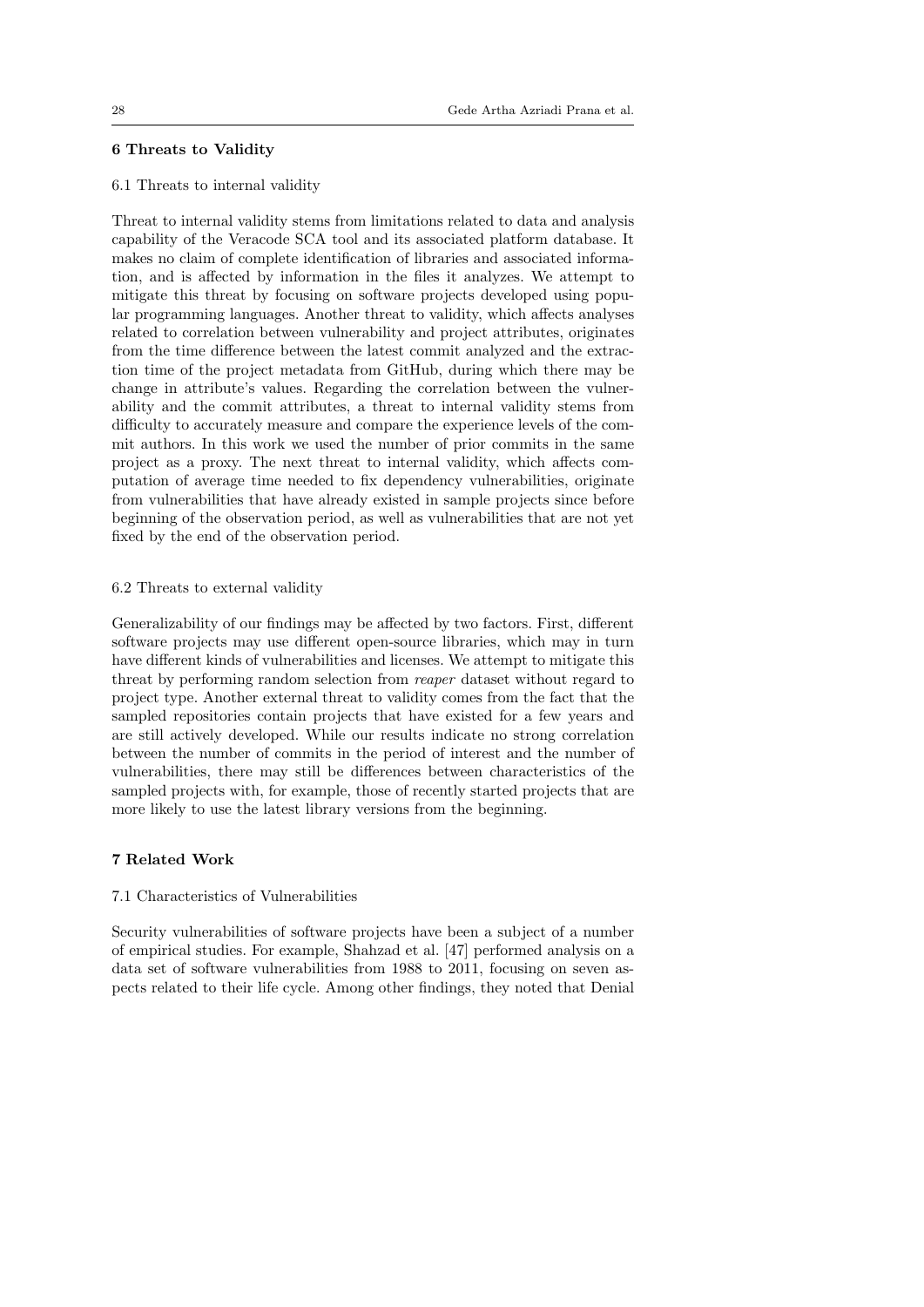of Service, Buffer Overflow, and remote code execution are the three most exploited forms of vulnerabilities, but SQL injection, cross-site scripting (XSS), and PHP-specific vulnerabilities were also on the rise. Our findings indicate that at the time of the writing, SQL injection, XSS, and Denial of Service also rank highly among common vulnerability types, although with the exception of Denial of Service, this is not universal across languages. Camilo et al. [6] performed statistical analyses on bugs and vulnerabilities mined over five releases of Chromium project to examine the relationship between the two groups, and discovered that bugs and vulnerabilities are empirically dissimilar. Ozment and Schechter [40] performed a study on code base of OpenBSD operating system and compiled a database of vulnerabilities identified within a 7.5 year period, and discovered, among others, that 62% of vulnerabilities identified during the period are foundational, i.e. the vulnerabilities are already present in the source code at the beginning of the study. Our analysis regarding persistence of vulnerabilities in the sample projects' OSS dependencies found similar vulnerability persistence issues across languages. More recently, Zahedi et al. [57] performed a study on security-related issues from a sample of 200 repositories on GitHub, and discovered that most security issues reported are related to identity management and cryptography, and that security issues comprise only about 3% of all reported issues. We found that in case of vulnerability in OSS dependencies, there is variation across languages. For example, while cryptography-related vulnerabilities ranks among top five in Java, it is not so in other languages. In contrast to the above-mentioned works however, our work focuses on vulnerabilities in the sample projects' OSS dependencies instead of vulnerabilities in the sample projects' source code.

Beyond this, there have also been studies that focus on code and programming practice descriptions in StackOverflow posts. For example, Meng et al. [33] conducted an empirical study on 497 StackOverflow posts related to Java security to understand challenges faced by Java developers in attempting to write secure code. They discovered issues that hinder secure coding practices such as complexity of cryptography APIs and Spring security configuration methods, as well as vulnerabilities in code blocks within accepted answers. Rahman et al. [43] studied code blocks contained in 44,966 Pythonrelated answers on StackOverflow, and found 7.1% of them to contain one or more insecure coding practice, with code injection being the most frequent type of issue. They also found no relation between user reputation and presence of insecure coding practice in the answer provided by the user. While the scope of our work does not include StackOverflow post, we believe all these factors contribute to spread and persistence of vulnerabilities observed in our study. If a language's security features are difficult to use, and example code in that language commonly contain vulnerabilities, library developers may not be aware of the proper way to write secure code in that language.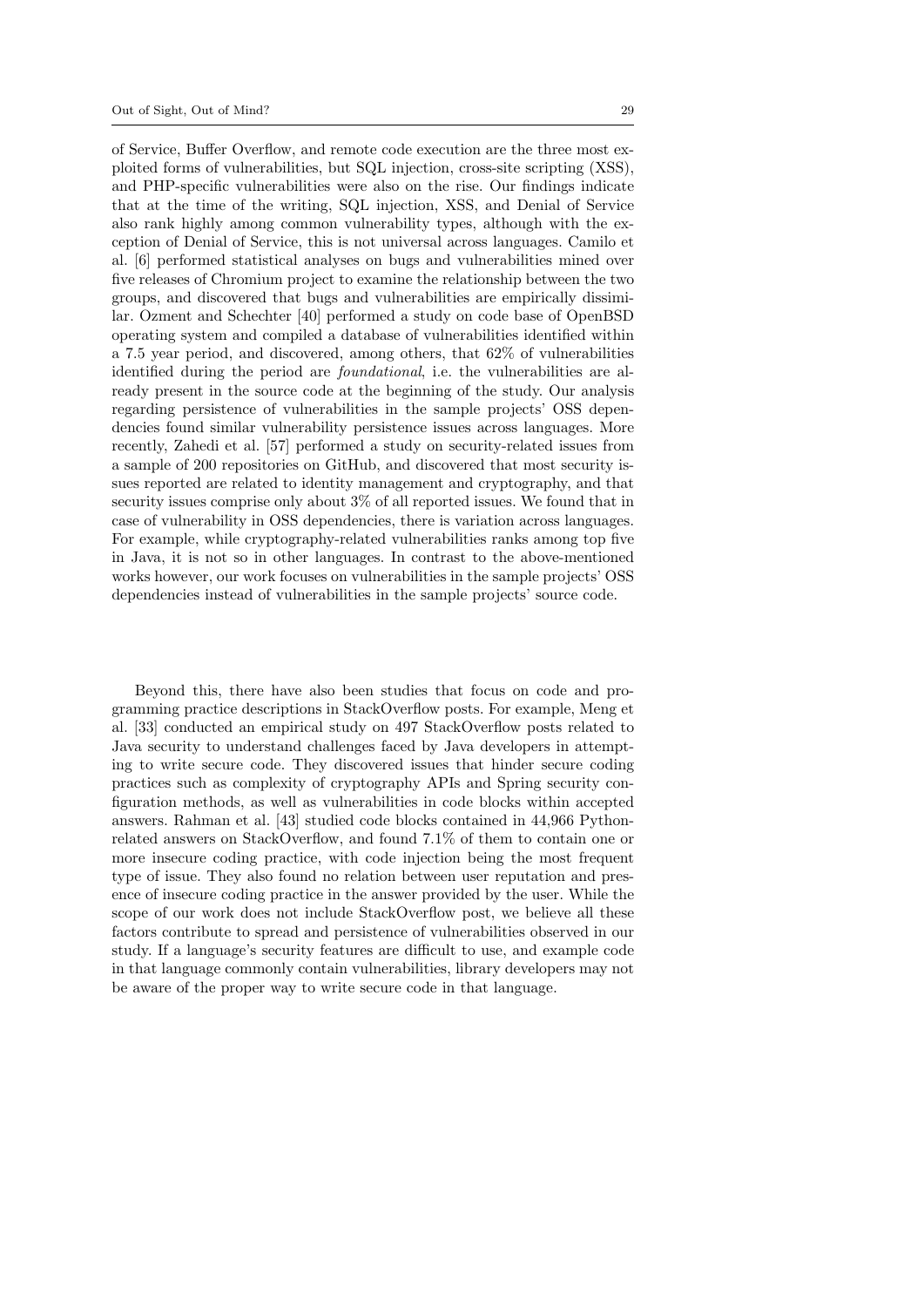### 7.2 Relationship between Software Metrics and Vulnerabilities

A number of work investigate the relationship between the presence of vulnerabilities and various software metrics. Many of those works also propose vulnerability prediction models based on software metrics. For example, Zimmerman et al. [61] investigated whether software metrics that are commonly used in defect prediction (such as code churn and complexity) are useful for predicting vulnerabilities in Windows Vista. They found that using such metrics achieves high precision but low recall. Meneely and Williams [30, 31] examined correlations between vulnerabilities in several open-source software projects and various developer activity metrics, such as number of commits made to a file and number of developers who had changed a file. Among other findings, they found that files that have been changed by six or more developers were four times more likely to contain vulnerability compared to files changed by five or fewer developers. Shin and Williams [48] examined potential usage of execution complexity metrics (such as frequency of function calls) collected from common usage pattern, for predicting software components that may contain vulnerability. They compared the performance between static complexity metrics and the combination of both sets of metrics. They found that the effectiveness of prediction of vulnerable code location using execution complexity metrics vary between the software projects analyzed, with good result for one of the projects (Firefox) but no significant discriminative ability and low recall in the other (Wireshark).

Other than works focusing on relationship between software metrics and vulnerable part of source code, a number of works use software metrics to identify vulnerability-contributing commits. For example, Bosu et al. [4] analyzed code review requests from 10 open source projects to identify characteristics of changes that are more likely to contain vulnerabilities. They found, among others, that larger number of changed lines correspond to higher likelihood of vulnerability, and that new files are less likely to contain vulnerabilities compared to modified files. Another example is Perl et al.'s work [42] in which they performed mapping between CVEs and GitHub commits of 66 open-source projects and subsequently experimented with using combination of software repositories metadata and software metrics to train a classifier for vulnerability-contributing commit identification. They found that the combination enabled significant reduction of false positives by 99% compared to the then state-of-the-art approach, while maintaining level of recall.

Our work differs from the above-mentioned works since our focus is on vulnerabilities in OSS dependencies of software projects, instead of vulnerabilities in the project code itself. In consequence, our metrics differ. We use project-level metrics and metrics related to software dependencies, instead of file-level metrics. Furthermore, our objective is not vulnerability prediction, but rather investigation into characteristics of projects known to contain OSS dependency vulnerabilities.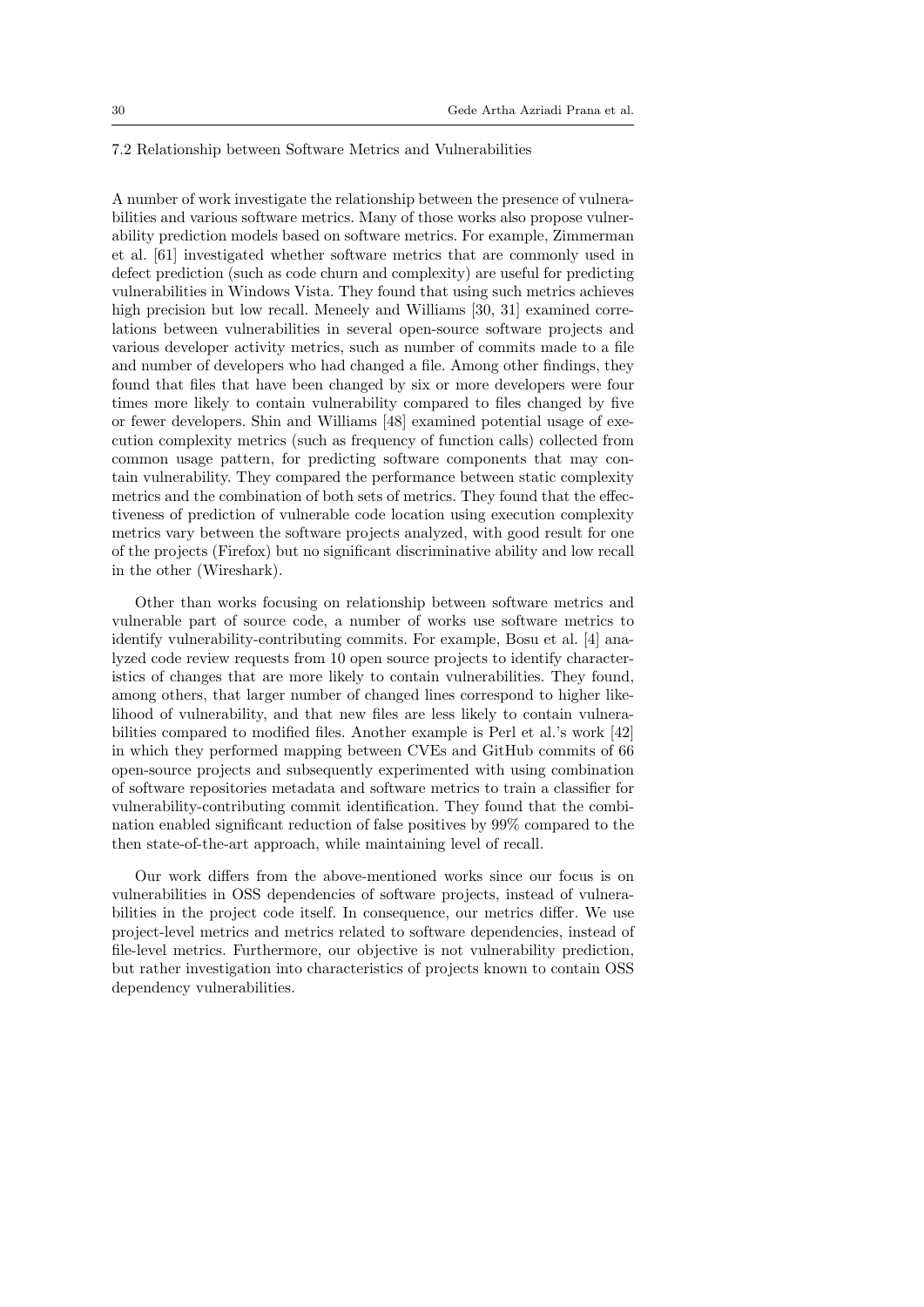#### 7.3 Vulnerable Dependencies

There has been several works that discuss vulnerable dependencies in the context of library updatability or migrations. Derr et al. [10] conducted a largescale library updatability analysis on Android applications along with a survey with developers from Google Play, and reported that among the actively-used libraries with known security vulnerability, 97.8% can actually be updated without changing application code. They found that reasons for not updating dependencies include lack of incentive to update (since existing versions work as intended), concern regarding possible incompatibility and high integration effort, as well as lack of awareness regarding available updates. Zimmerman et al. [60] conducted a study on security risks in the npm ecosystem, and found that single points of failure exists within the ecosystem due to the dependency network structure. The main issues include possibility of vulnerability in single libraries to impact large parts of npm ecosystem, and possibility of very small number of package maintainers to introduce vulnerability to large part of the ecosystem. Decan et al. [8] studied the evolution of vulnerabilities in npm dependency network using 400 security reports from a 6-year period. Among their findings, they reported that dependency constraints prevented more than 40% of package releases with vulnerable dependencies from being fixed automatically by switching to newer version of the dependencies. Kula et al. [25] conducted a study on impact of security advisories on library migration on 4,600 software projects on GitHub and discovered, among others, that many developers of studied systems do not update vulnerable dependencies and are not likely to respond to a security advisory. Our finding related to persistence of vulnerabilities (Findings 7 and 9) confirms their findings regarding prevalence of significant delay in updating vulnerable dependencies.

Related to the usage of vulnerable dependencies, Cadariu et al. [5] investigated the prevalence of usage of dependencies with known security vulnerabilities in 75 proprietary Java projects built with Maven. They found that 54 of the projects use at least 1 (and up to 7) vulnerable libraries. Lauinger et al. [27] analyzed the usage of Javascript libraries by websites in top Alexa domains as well as random sample of .com websites, and found that around 37% of them include at least one library known to contain vulnerability. Paschenko et al. [41] performed a study on instances of 200 Java libraries that are most often used in SAP software, and found that about 20% of affected dependencies are not actually deployed, and 81% of vulnerable dependencies can be fixed by simply updating the library version. Dashevskyi et. al. [7] identified three different cost models to estimate the amount of security maintenance effort (e.g. vulnerability fixes) required when using open-source components in proprietary software products. They analyzed usage of 166 open-source components in SAP products and found that open-source component size (measured as lines of code) and age are the main factors influencing security maintenance effort.

Our study uses a larger and more diverse dataset compared to the existing works on vulnerable dependency usage. Our dataset comprises software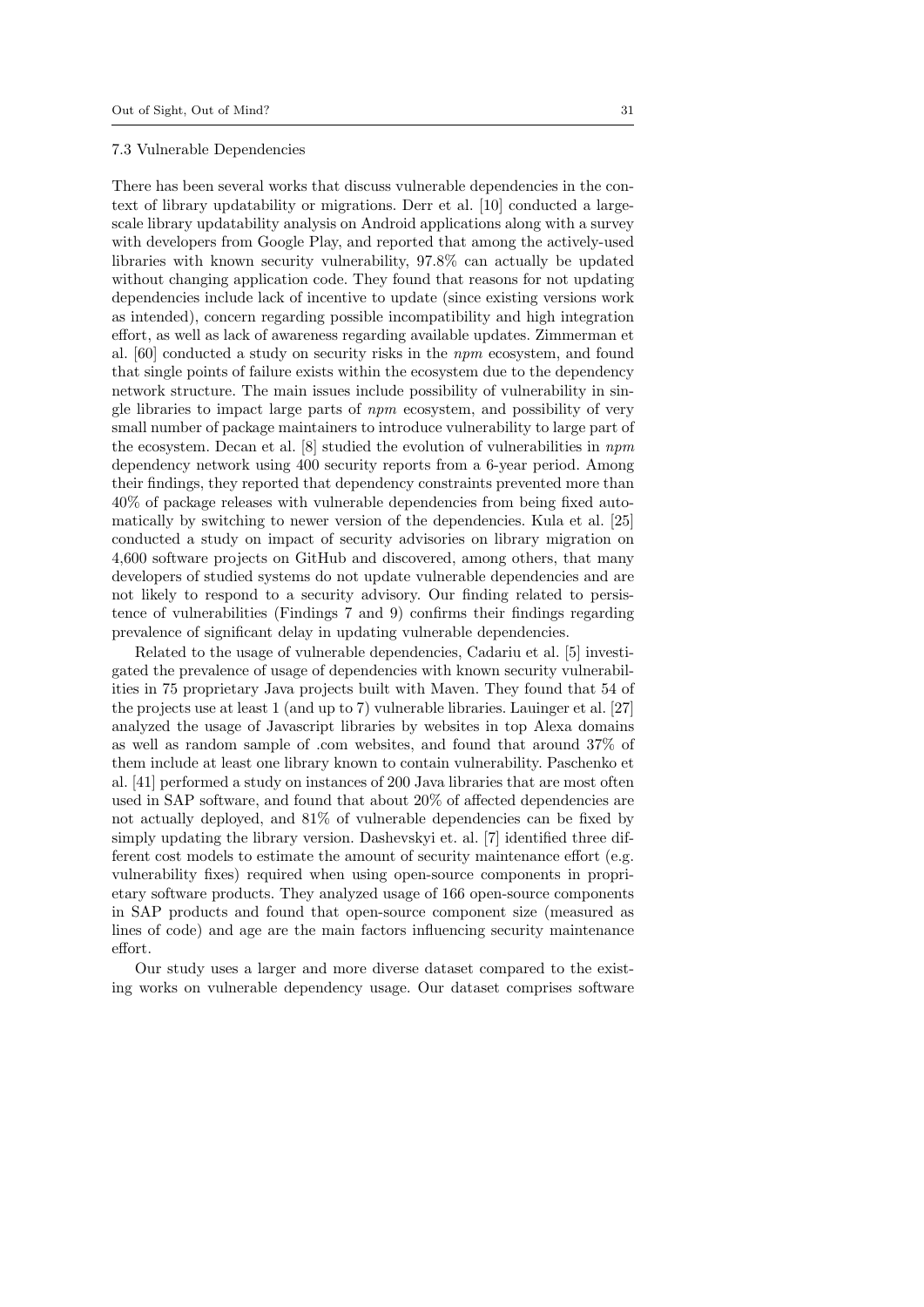projects with different characteristics (type, language, authors, organization, etc.), which improves generalizability of our findings. In addition, the software composition analysis tool we use includes a database which includes details on vulnerabilities such as type labels, enabling more systematic grouping and analyses of vulnerability by their characteristics. This allows us to derive insights related to the popularity of different vulnerability types, which has not been analyzed in [5, 27, 41]. Further, the database also includes a number of non-CVE vulnerabilities in addition to publicly-known vulnerabilities in CVE list, which improves comprehensiveness of the scan results. In addition, we scan the dependency graphs of the projects' code bases directly to obtain information on its open-source dependencies and associated vulnerabilities. This approach enables higher accuracy compared to reliance on proxies such as text content of reported issues. Finally, the commit-level granularity of our analysis enables the identification of general changes in the one-year observation period as well as the relationship between vulnerabilities and commit attributes.

### 8 Conclusions and Future Work

In this work we conducted an empirical study on open-source dependencies of 450 GitHub projects written in three popular programming languages. We scanned the commits made to those projects between November 1, 2017 and October 31, 2018, and identified common vulnerability types, as well as vulnerable libraries that affect the most projects. We also found evidence that number of vulnerabilities associated with open-source dependencies tend to be higher in Java and Ruby projects, indicating opportunity to improve software security by improving open-source libraries, notification of vulnerability discovery, and ease of library update in those languages. Our results indicate that significant percentage of vulnerable dependency issues are persistent, and among the issues that are fixed, the average time taken is about 4-5 months. Related to project and commit attributes, we found that number and experience of contributors, project activity level, and size do not appear to correlate with better handling of vulnerable dependencies. Rather, vulnerability counts correlate more strongly with the number of direct and transitive dependencies. This highlights to library users the importance of managing the number of their projects' dependencies carefully, in addition to performing timely updates.

A potential direction of future work is expansion of the scale of the study to cover projects written in other programming languages supported by Veracode SCA, as well as investigation of commits from longer time period. Beyond this, our future work lies in investigation into associations between dependency vulnerability types as well as the factors that promote or mitigate them. Another element of potential future work related to our study is the identification of characteristics of projects with track record of resolving dependency vulnerabilities quickly and how the characteristics can be emulated in other projects.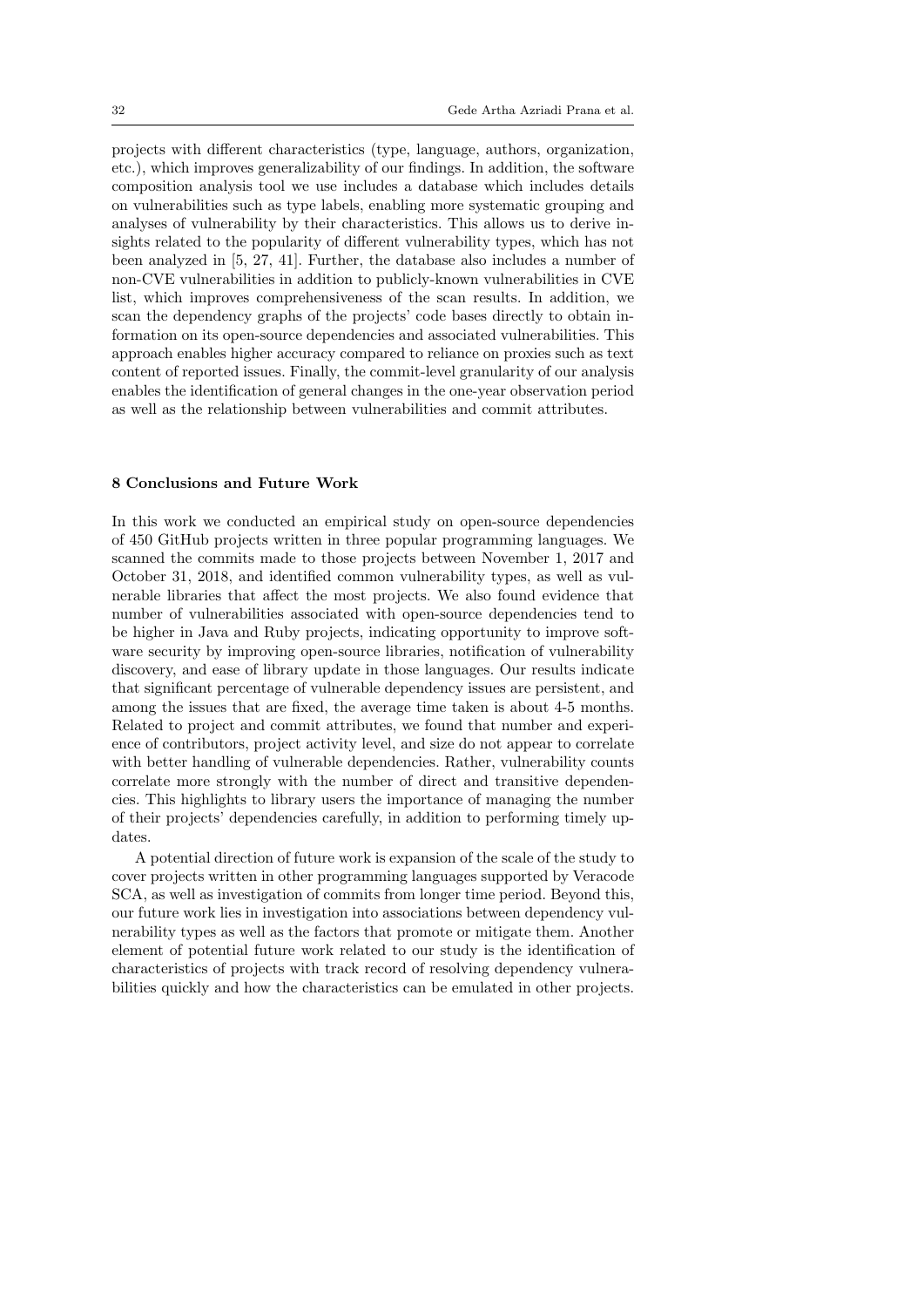In addition, we are also interested in investigating the techniques to automatically identify and update vulnerable dependencies in project codebase.

### References

- 1. Abdalkareem R, Nourry O, Wehaibi S, Mujahid S, Shihab E (2017) Why do developers use trivial packages? an empirical case study on npm. In: Proceedings of the 2017 11th Joint Meeting on Foundations of Software Engineering, ACM, pp 385–395
- 2. Arora A, Telang R (2005) Economics of software vulnerability disclosure. IEEE security & privacy 3(1):20–25
- 3. Bell RM, Ostrand TJ, Weyuker EJ (2013) The limited impact of individual developer data on software defect prediction. Empirical Software Engineering 18(3):478505, DOI 10.1007/s10664-011-9178-4
- 4. Bosu A, Carver JC, Hafiz M, Hilley P, Janni D (2014) Identifying the characteristics of vulnerable code changes: An empirical study. In: Proceedings of the 22nd ACM SIGSOFT International Symposium on Foundations of Software Engineering, pp 257–268
- 5. Cadariu M, Bouwers E, Visser J, van Deursen A (2015) Tracking known security vulnerabilities in proprietary software systems. In: 2015 IEEE 22nd International Conference on Software Analysis, Evolution, and Reengineering (SANER), IEEE, pp 516–519
- 6. Camilo F, Meneely A, Nagappan M (2015) Do bugs foreshadow vulnerabilities?: a study of the chromium project. In: Proceedings of the 12th Working Conference on Mining Software Repositories, IEEE Press, pp 269–279
- 7. Dashevskyi S, Brucker AD, Massacci F (2016) On the security cost of using a free and open source component in a proprietary product. In: International Symposium on Engineering Secure Software and Systems, Springer, pp 190–206
- 8. Decan A, Mens T, Constantinou E (2018) On the impact of security vulnerabilities in the npm package dependency network. In: 2018 IEEE/ACM 15th International Conference on Mining Software Repositories (MSR), IEEE, pp 181–191
- 9. Decan A, Mens T, Grosjean P (2019) An empirical comparison of dependency network evolution in seven software packaging ecosystems. Empirical Software Engineering 24(1):381–416
- 10. Derr E, Bugiel S, Fahl S, Acar Y, Backes M (2017) Keep me updated: An empirical study of third-party library updatability on android. In: Proceedings of the 2017 ACM SIGSAC Conference on Computer and Communications Security, ACM, pp 2187–2200
- 11. Devanbu P, Zimmermann T, Bird C (2016) Belief & evidence in empirical software engineering. In: 2016 IEEE/ACM 38th International Conference on Software Engineering (ICSE), IEEE, pp 108–119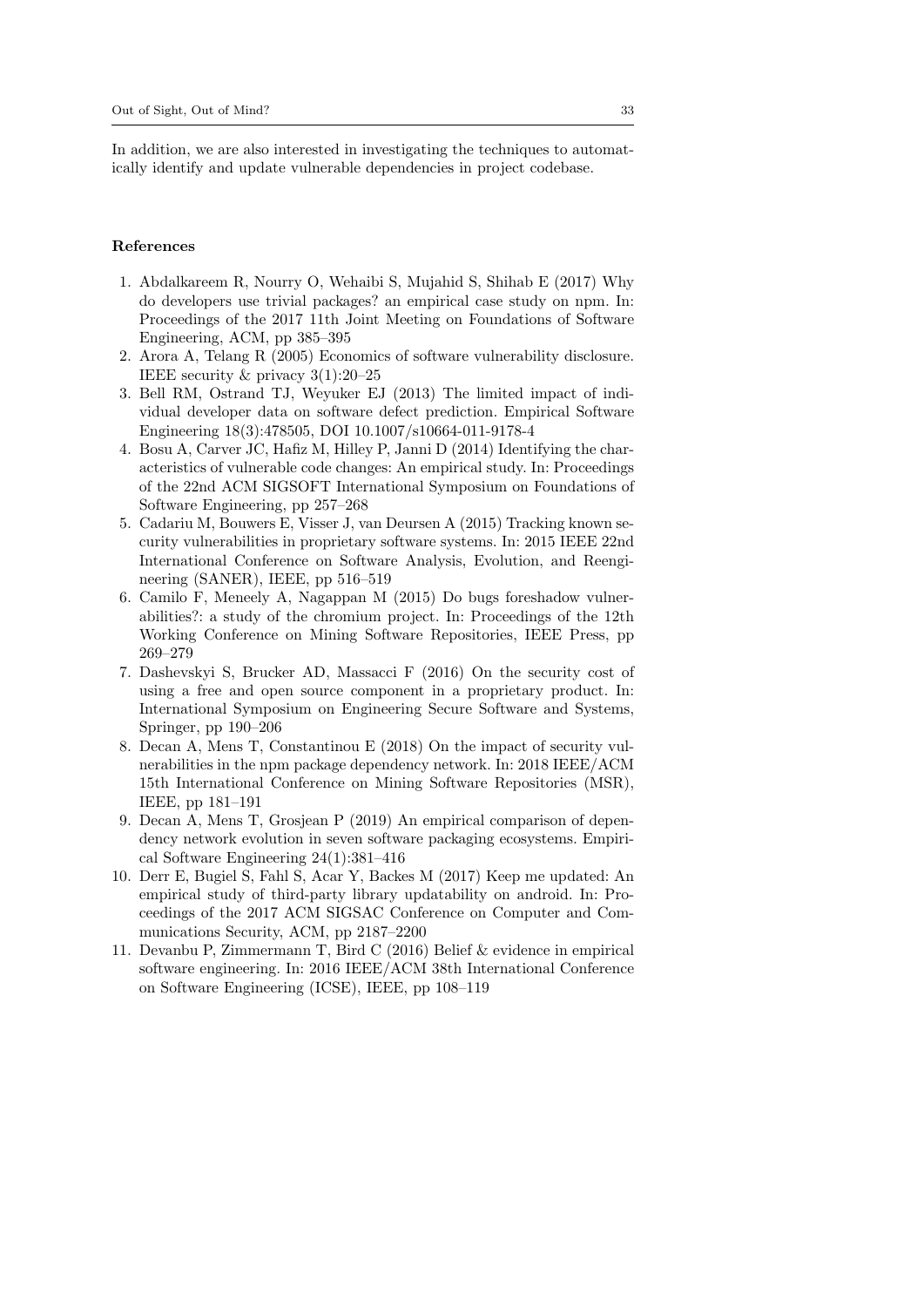- 12. Durumeric Z, Li F, Kasten J, Amann J, Beekman J, Payer M, Weaver N, Adrian D, Paxson V, Bailey M, et al (2014) The matter of heartbleed. In: Proceedings of the 2014 conference on internet measurement conference, ACM, pp 475–488
- 13. Fazzini M, Xin Q, Orso A (2019) Automated api-usage update for android apps. In: Proceedings of the 28th ACM SIGSOFT International Symposium on Software Testing and Analysis, pp 204–215
- 14. Foo D, Ang MY, Yeo J, Sharma A (2018) Sgl: A domain-specific language for large-scale analysis of open-source code. In: 2018 IEEE Cybersecurity Development (SecDev), IEEE, pp 61–68
- 15. Foo D, Chua H, Yeo J, Ang MY, Sharma A (2018) Efficient static checking of library updates. In: Proceedings of the 2018 26th ACM Joint Meeting on European Software Engineering Conference and Symposium on the Foundations of Software Engineering, ACM, pp 791–796
- 16. Gardner W, Mulvey EP, Shaw EC (1995) Regression analyses of counts and rates: Poisson, overdispersed poisson, and negative binomial models. Psychological bulletin 118(3):392
- 17. Hilbe JM (2011) Negative binomial regression. Cambridge University Press
- 18. Hoepman JH, Jacobs B (2007) Increased security through open source. Communications of the ACM 50(1):79–83
- 19. Jezek K, Dietrich J (2017) Api evolution and compatibility: A data corpus and tool evaluation. Journal of Object Technology 16(4):2–1
- 20. Jimenez M, Papadakis M, Le Traon Y (2016) Vulnerability prediction models: A case study on the linux kernel. In: 2016 IEEE 16th International Working Conference on Source Code Analysis and Manipulation (SCAM), IEEE, pp 1–10
- 21. Kalliamvakou E, Gousios G, Blincoe K, Singer L, German DM, Damian D (2014) The promises and perils of mining github. In: Proceedings of the 11th working conference on mining software repositories, ACM, pp 92–101
- 22. Kaplan EL, Meier P (1958) Nonparametric estimation from incomplete observations. Journal of the American statistical association 53(282):457– 481
- 23. Kononenko O, Baysal O, Godfrey MW (2016) Code review quality: how developers see it. In: Proceedings of the 38th International Conference on Software Engineering, pp 1028–1038
- 24. Kula RG, German DM, Ishio T, Inoue K (2015) Trusting a library: A study of the latency to adopt the latest maven release. In: 2015 IEEE 22nd International Conference on Software Analysis, Evolution, and Reengineering (SANER), IEEE, p 520524, DOI 10.1109/SANER.2015.7081869, URL http://ieeexplore.ieee.org/document/7081869/
- 25. Kula RG, German DM, Ouni A, Ishio T, Inoue K (2018) Do developers update their library dependencies? Empirical Software Engineering 23(1):384–417
- 26. Lamothe M, Shang W, Chen TH (2018) A4: Automatically assisting android api migrations using code examples. arXiv preprint arXiv:181204894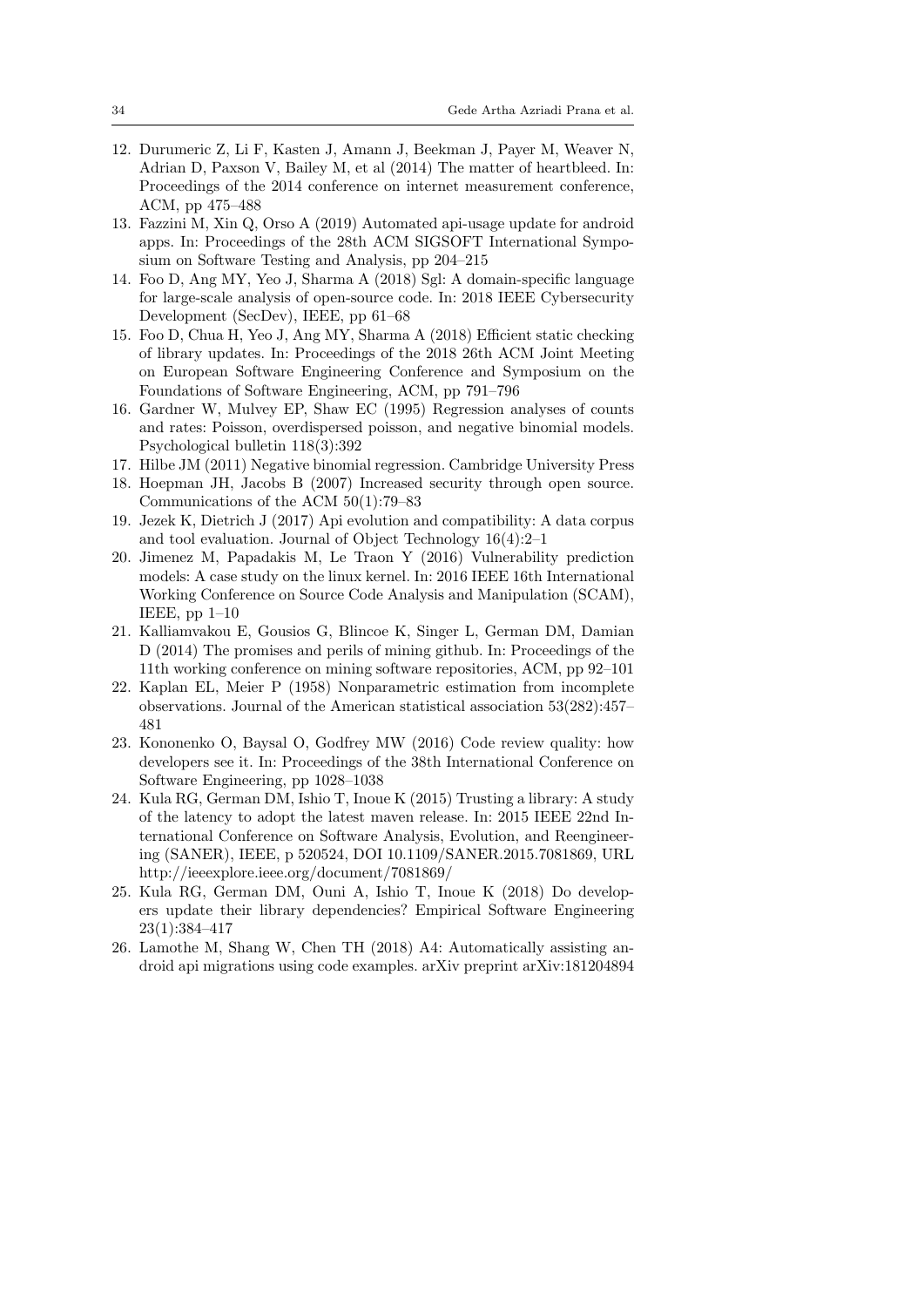- 27. Lauinger T, Chaabane A, Wilson CB (2018) Thou shalt not depend on me. Commun ACM 61(6):41–47, DOI 10.1145/3190562, URL http://doi.acm.org.libproxy.smu.edu.sg/10.1145/3190562
- 28. Li J, Conradi R, Bunse C, Torchiano M, Slyngstad OPN, Morisio M (2009) Development with off-the-shelf components: 10 facts. IEEE software 26(2):80–87
- 29. McCabe TJ (1976) A complexity measure. IEEE Transactions on software Engineering (4):308–320
- 30. Meneely A, Williams L (2009) Secure open source collaboration: an empirical study of linus' law. In: Proceedings of the 16th ACM conference on Computer and communications security, pp 453–462
- 31. Meneely A, Williams L (2010) Strengthening the empirical analysis of the relationship between linus' law and software security. In: Proceedings of the 2010 ACM-IEEE International Symposium on Empirical Software Engineering and Measurement, pp 1–10
- 32. Meneely A, Srinivasan H, Musa A, Tejeda AR, Mokary M, Spates B (2013) When a patch goes bad: Exploring the properties of vulnerabilitycontributing commits. In: 2013 ACM/IEEE International Symposium on Empirical Software Engineering and Measurement, IEEE, pp 65–74
- 33. Meng N, Nagy S, Yao D, Zhuang W, Arango-Argoty G (2018) Secure coding practices in java: Challenges and vulnerabilities. In: 2018 IEEE/ACM 40th International Conference on Software Engineering (ICSE), IEEE, pp 372–383
- 34. Mezzetti G, Møller A, Torp MT (2018) Type regression testing to detect breaking changes in node. js libraries. In: 32nd European Conference on Object-Oriented Programming (ECOOP 2018), Schloss Dagstuhl-Leibniz-Zentrum fuer Informatik
- 35. Møller A, Torp MT (2019) Model-based testing of breaking changes in node. js libraries. In: Proceedings of the 2019 27th ACM Joint Meeting on European Software Engineering Conference and Symposium on the Foundations of Software Engineering, pp 409–419
- 36. Munaiah N, Kroh S, Cabrey C, Nagappan M (2017) Curating github for engineered software projects. Empirical Software Engineering 22(6):3219– 3253
- 37. Nagappan N, Ball T (2005) Use of relative code churn measures to predict system defect density. In: Proceedings of the 27th international conference on Software engineering, ACM, pp 284–292
- 38. Neuhaus S, Zimmermann T, Holler C, Zeller A (2007) Predicting vulnerable software components. In: ACM Conference on computer and communications security, Citeseer, pp 529–540
- 39. Ostrand TJ, Weyuker EJ, Bell RM (2010) Programmer-based fault prediction. In: Proceedings of the 6th International Conference on Predictive Models in Software Engineering - PROMISE 10, ACM Press, p 1, DOI 10.1145/1868328.1868357, URL http://portal.acm.org/citation.cfm?doid=1868328.1868357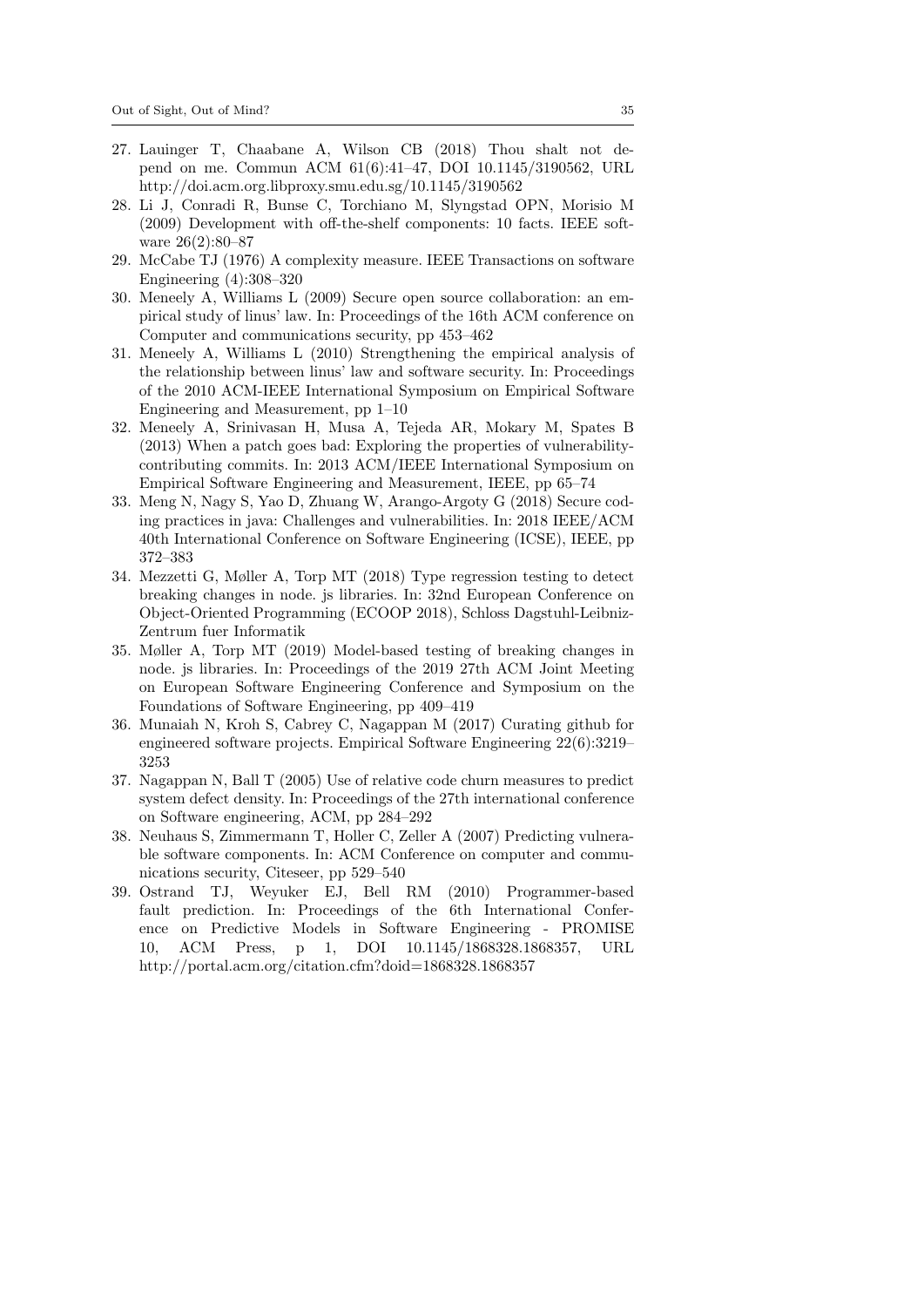- 40. Ozment A, Schechter SE (2006) Milk or wine: does software security improve with age? In: USENIX Security Symposium, pp 93–104
- 41. Pashchenko I, Plate H, Ponta SE, Sabetta A, Massacci F (2018) Vulnerable open source dependencies: counting those that matter. In: Proceedings of the 12th ACM/IEEE International Symposium on Empirical Software Engineering and Measurement, ACM, p 42
- 42. Perl H, Dechand S, Smith M, Arp D, Yamaguchi F, Rieck K, Fahl S, Acar Y (2015) Vccfinder: Finding potential vulnerabilities in open-source projects to assist code audits. In: Proceedings of the 22nd ACM SIGSAC Conference on Computer and Communications Security, pp 426–437
- 43. Rahman A, Farhana E, Imtiaz N (2019) Snakes in paradise?: insecure python-related coding practices in stack overflow. In: Proceedings of the 16th International Conference on Mining Software Repositories, IEEE Press, pp 200–204
- 44. Ray B, Posnett D, Filkov V, Devanbu P (2014) A large scale study of programming languages and code quality in github. In: Proceedings of the 22nd ACM SIGSOFT International Symposium on Foundations of Software Engineering, pp 155–165
- 45. Raymond E (1999) The cathedral and the bazaar. Knowledge, Technology & Policy 12(3):23–49
- 46. Seabold S, Perktold J (2010) statsmodels: Econometric and statistical modeling with python. In: 9th Python in Science Conference
- 47. Shahzad M, Shafiq MZ, Liu AX (2012) A large scale exploratory analysis of software vulnerability life cycles. In: 2012 34th International Conference on Software Engineering (ICSE), IEEE, pp 771–781
- 48. Shin Y, Williams L (2011) An initial study on the use of execution complexity metrics as indicators of software vulnerabilities. In: Proceedings of the 7th International Workshop on Software Engineering for Secure Systems, pp 1–7
- 49. Shin Y, Williams L (2013) Can traditional fault prediction models be used for vulnerability prediction? Empirical Software Engineering 18(1):25–59
- 50. Shin Y, Meneely A, Williams L, Osborne JA (2010) Evaluating complexity, code churn, and developer activity metrics as indicators of software vulnerabilities. IEEE transactions on software engineering 37(6):772–787
- 51. Spadini D, Aniche M, Bacchelli A (2018) Pydriller: Python framework for mining software repositories. In: Proceedings of the 2018 26th ACM Joint Meeting on European Software Engineering Conference and Symposium on the Foundations of Software Engineering, ACM, pp 908–911
- 52. Spearman C (1904) The proof and measurement of association between two things. American journal of Psychology 15(1):72–101
- 53. Thung F, Haryono SA, Serrano L, Muller G, Lawall J, Lo D, Jiang L (2020) Automated deprecated-api usage update for android apps: How far are we? In: 2020 IEEE 27th International Conference on Software Analysis, Evolution and Reengineering (SANER), IEEE, pp 602–611
- 54. Trockman A (2018) Adding sparkle to social coding: an empirical study of repository badges in the npm ecosystem. In: Proceedings of